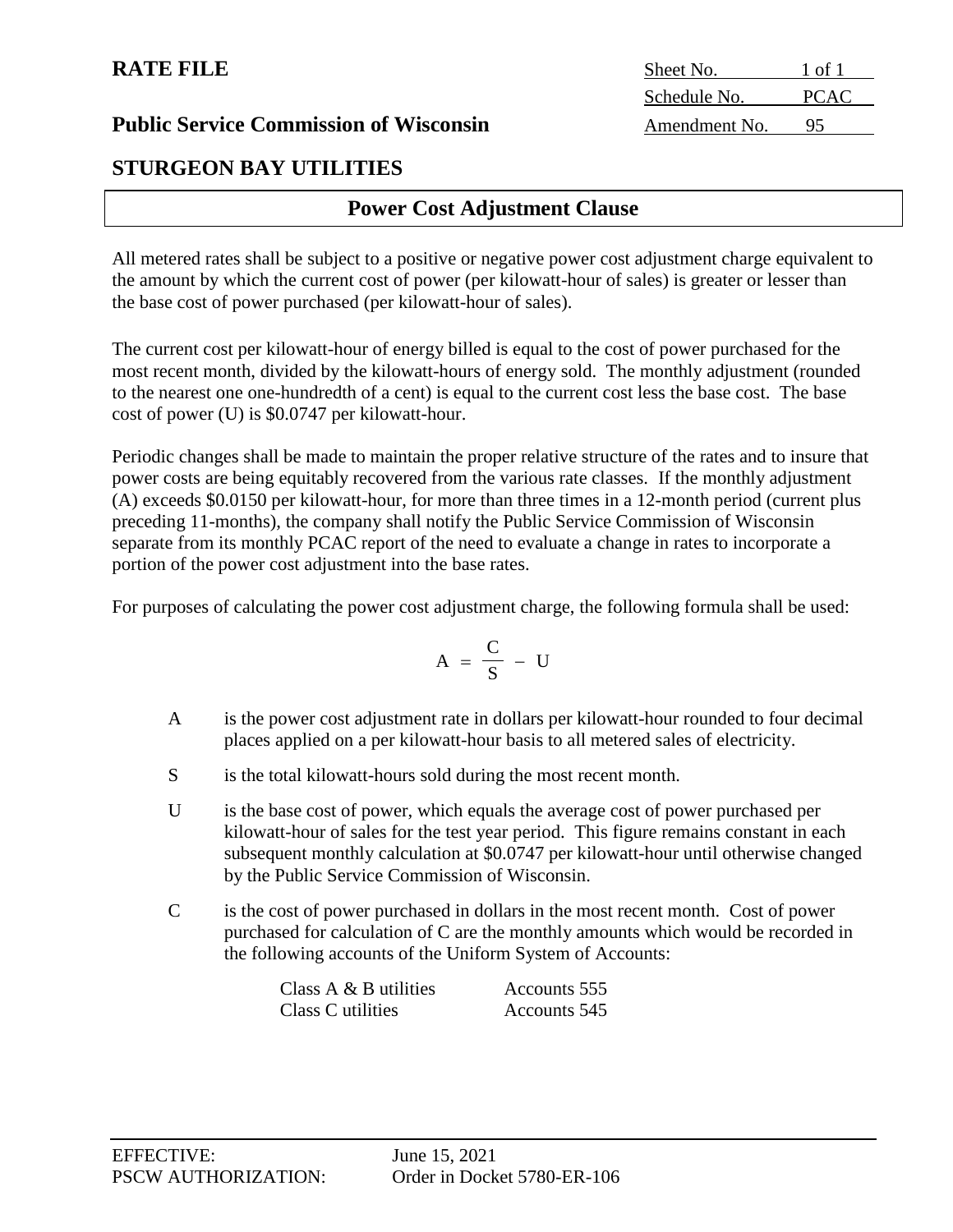# **STURGEON BAY UTILITIES**

# **Residential Service**

Application: This rate will be applied to residential single-phase customers for ordinary household purposes. Single-phase motors may not exceed 5 horsepower individual-rated capacity without utility permission.

Customers who do not meet these criteria will be served under the applicable rate.

| <b>Customer Charge:</b> | Year-Round |                                 | Seasonal (closed) |
|-------------------------|------------|---------------------------------|-------------------|
|                         |            | Single-phase: \$13.00 per month |                   |
|                         |            | Three-phase: \$21.00 per month  |                   |
|                         |            |                                 |                   |

Energy Charge: \$0.0985 per kilowatt-hour (kWh).

Power Cost Adjustment Clause: Charge per all kWh varies monthly. See schedule PCAC.

Minimum Monthly Bill: The minimum monthly bill shall be the customer charge.

Prompt Payment of Bills: A charge of no more than 1 percent per month will be added to bills not paid within 20 days from date of issuance. The late payment charge shall be applied to the total unpaid balance for utility service, including unpaid payment charges. This charge is applicable to all customers.

#### Seasonal Customers (Closed):

- 1. Service may remain connected during the off-season period (November-April).
- 2. Energy usage recorded during any off-season month, shall be billed on a monthly basis.
- 3. All customers who disconnect service for less than one year shall be subject to the monthly minimum charge for each month of the disconnection plus reconnection charges as outlined in OC-1 (Other Charges and Billing Provisions).

**RATE FILE** Sheet No. 1 of 1 Schedule No. Rg-1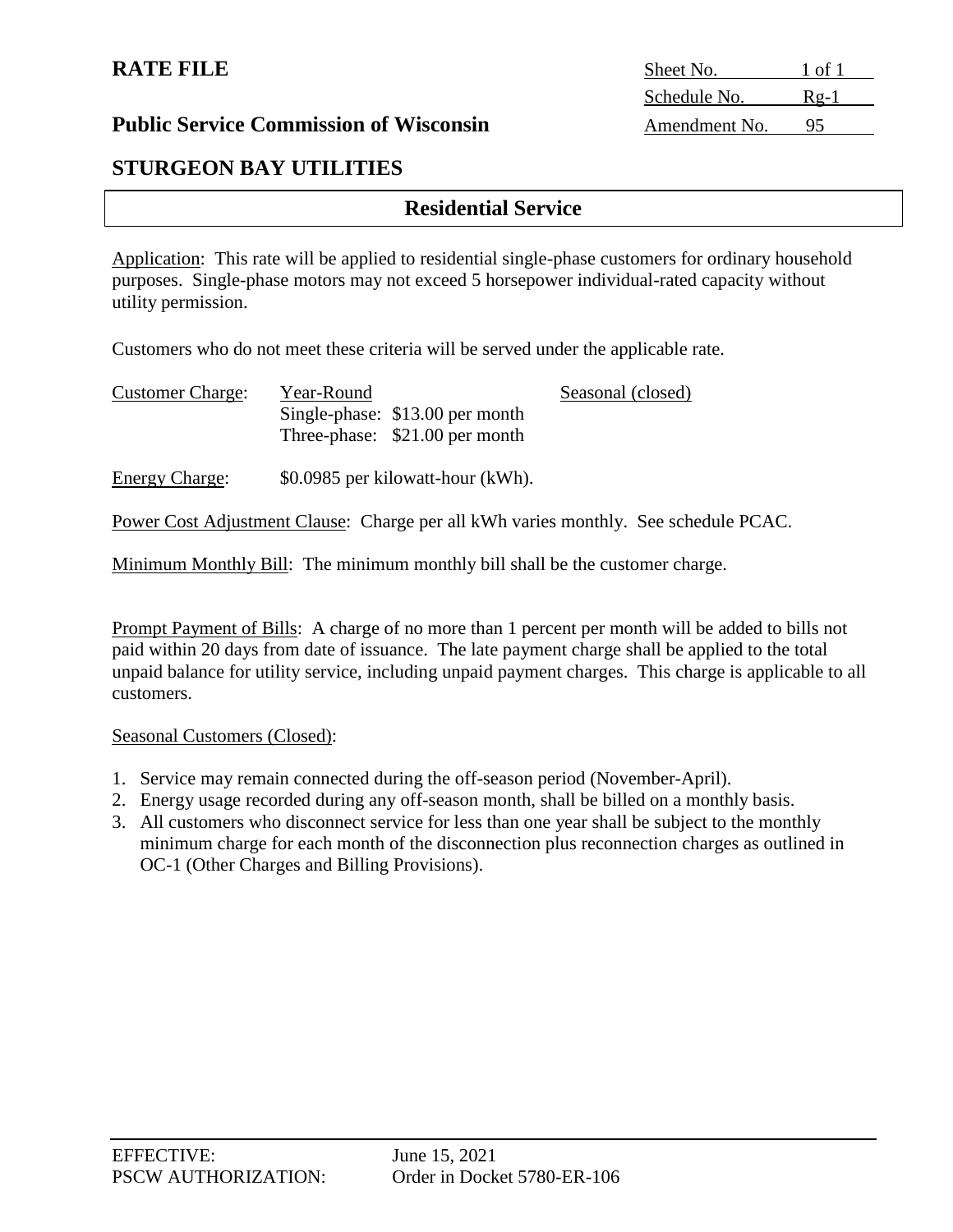# **STURGEON BAY UTILITIES**

# **Residential Service – Optional Time of Day**

Application: This rate schedule is optional to all Rg-1, Residential Service customers. Customers that wish to be served on this rate schedule must apply to the utility for service. Once an optional customer begins service on this rate schedule, the customer shall remain on the rate for a minimum of one year. Any customer choosing to be served on this rate schedule waives all rights to billing adjustments arising from a claim that the bill for service would be less on another rate schedule than under this rate schedule.

Once on this rate, the utility will review billing annually according to Wis. Admin. Code ch. PSC 113.

| <b>Customer Charge:</b> |            | Single-phase: \$13.00 per month.                                                    |
|-------------------------|------------|-------------------------------------------------------------------------------------|
|                         |            | Three-phase: \$21.00 per month.                                                     |
| <b>Energy Charge:</b>   | $On-peak:$ | \$0.1615 per kilowatt-hour (kWh).                                                   |
|                         | Off-peak:  | \$0.0595 per kWh.                                                                   |
|                         |            | Power Cost Adjustment Clause: Charge per all kWh varies monthly. See schedule PCAC. |
| <b>Pricing Periods:</b> |            | On-peak: The three on-peak periods available are:                                   |
|                         |            | 7:00 a.m. to 7:00 p.m. (closed to new customers)                                    |
|                         |            | 8:00 a.m. to 8:00 p.m.                                                              |
|                         |            | 9:00 a.m. to 9:00 p.m. (closed to new customers)                                    |
|                         |            | Monday through Friday, excluding holidays, specified below.                         |
| Off-peak:               |            | All times not specified as on-peak including all day Saturday and Sunday,           |
|                         |            | and the following holidays: New Year's Day, Memorial Day,                           |
|                         |            | Independence Day, Labor Day, Thanksgiving Day, and Christmas Day, or                |
|                         |            | the day designated to be celebrated as such.                                        |

Prompt Payment of Bills: Same as Rg-1.

Minimum Monthly Bill: The minimum monthly bill shall be the customer charge.

Moving Provision: If a customer moves within the utility's service territory, both the original and the new customer have the option to retain time-of-day billing or to transfer to the Residential Service rate, Rg-1, at no cost to the customer.

Joint Residential/Commercial Customers: A customer occupying a building or apartment for residential and commercial purposes jointly shall be billed on another rate which is determined based on the customer's load.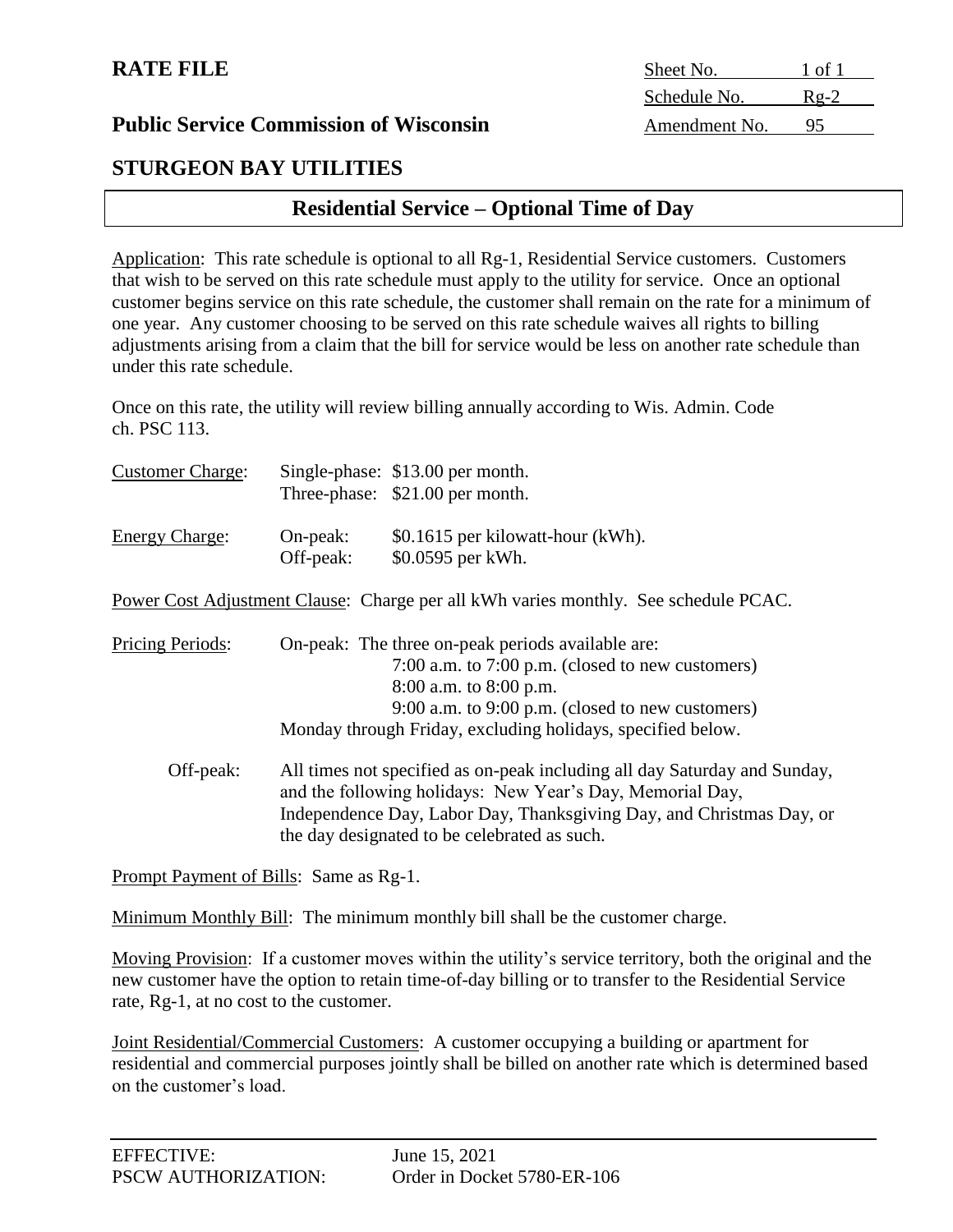# **STURGEON BAY UTILITIES**

# **General Service**

Application: This rate will be applied to single and three-phase customers. This includes commercial, institutional, government, farm, and other customers. The monthly Maximum Measured Demand of customers served on this rate shall not exceed 20 kilowatts for three or more months in a consecutive 12-month period.

Gs-1 customers shall be transferred into the appropriate demand class as soon as the application conditions of that class have been met.

Customer Charge: Single-phase: \$13.00 per month. Three-phase: \$21.00 per month.

Energy Charge: \$0.1031 per kilowatt-hour (kWh).

Power Cost Adjustment Clause: Charge per all kWh varies monthly. See schedule PCAC.

Minimum Monthly Bill: The minimum monthly bill shall be the customer charge.

Prompt Payment of Bills: Same as Rg-1.

Farm Customer: Defined as a person or organization using electric service for the operation of an individual farm, or for residential use in living quarters on the farm occupied by persons principally engaged in the operation of the farm and by their families. A farm is a tract of land used to raise or produce agricultural and dairy products, for raising livestock, poultry, game, fur-bearing animals, or for floriculture, or similar purposes, and embracing not less than 3 acres; or, if small, where the principal income of the operator is derived therefrom. (Otherwise, the service used for residential purposes is classed as residential, and that used for commercial is classed as general service.)

Determination of Maximum Measured Demand: The Maximum Measured Demand in any month shall be that demand in kilowatts necessary to supply the average kilowatt-hours in 15 consecutive minutes of greatest consumption of electricity during each month. Such Maximum Measured Demand shall be determined from readings of permanently installed meters or, at the option of the utility, by any standard methods or meters. Said demand meter shall be reset to zero when the meter is read each month.

| Sheet No.     | 1 of 1 |
|---------------|--------|
| Schedule No.  | $GS-1$ |
| Amendment No. |        |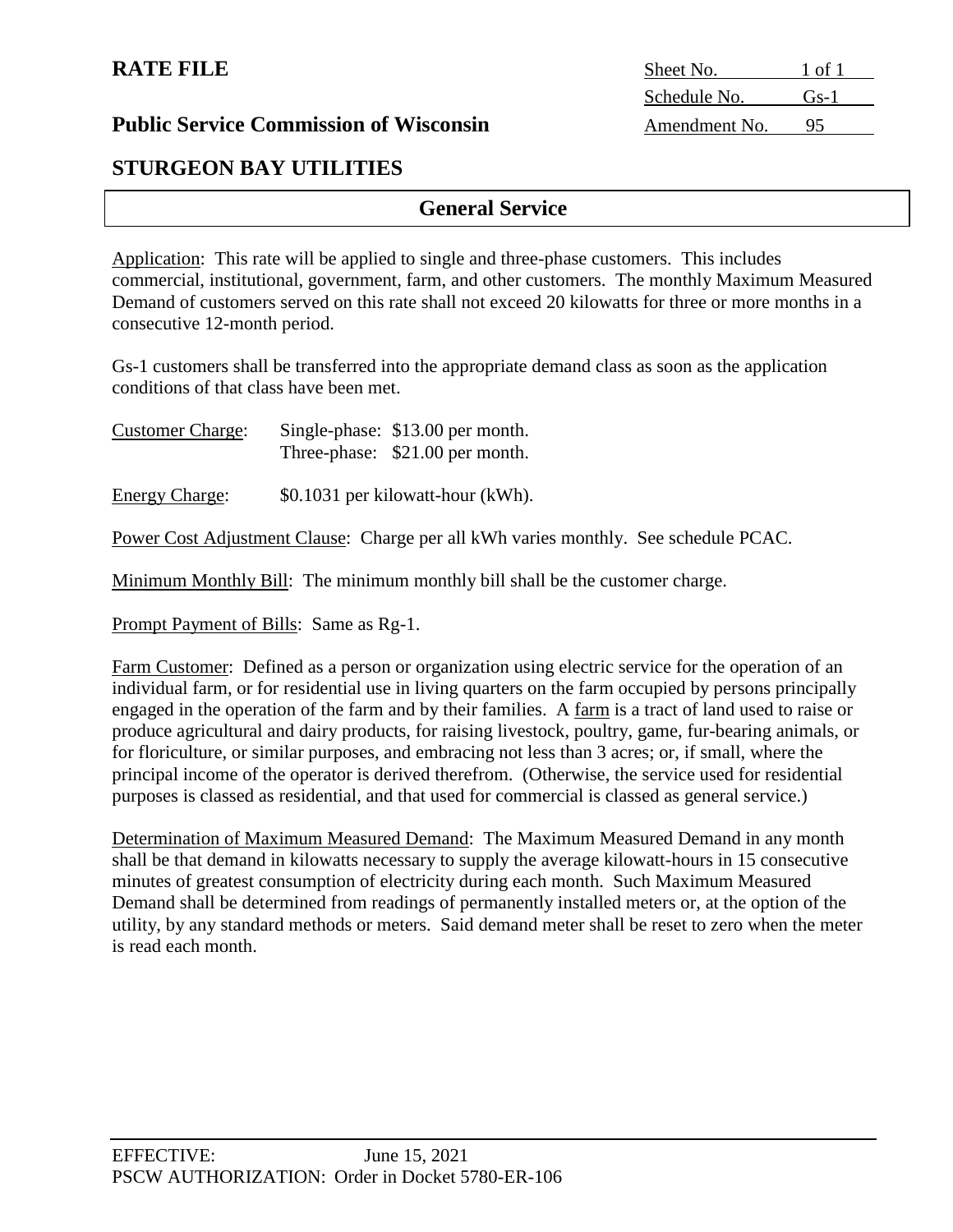# **STURGEON BAY UTILITIES**

# **General Service – Optional Time of Day**

Application: This rate schedule is optional to all Gs-1, General Service customers. Customers that wish to be served on this rate schedule must apply to the utility for service. Once an optional customer begins service on this rate schedule, the customer shall remain on the rate for a minimum of one year. Any customer choosing to be served on this rate schedule waives all rights to billing adjustments arising from a claim that the bill for service would be less on another rate schedule than under this rate schedule.

Once on this rate, the utility will review billing annually according to Wis. Admin. Code ch. PSC 113.

Gs-2 customers shall be transferred to the appropriate demand class as soon as the application conditions of that class have been met.

| <b>Customer Charge:</b> |                       | Single-phase: \$13.00 per month.<br>Three-phase: \$21.00 per month. |
|-------------------------|-----------------------|---------------------------------------------------------------------|
| <b>Energy Charge:</b>   | On-peak:<br>Off-peak: | \$0.1635 per kilowatt-hour (kWh).<br>\$0.0615 per kWh.              |

Power Cost Adjustment Clause: Charge per all kWh varies monthly. See schedule PCAC.

Pricing Periods: On-peak: The three on-peak periods available are: 7:00 a.m. to 7:00 p.m. (closed to new customers) 8:00 a.m. to 8:00 p.m. 9:00 a.m. to 9:00 p.m. (closed to new customers) Monday through Friday, excluding holidays, specified below.

> Off-peak: All times not specified as on-peak including all day Saturday and Sunday, and the following holidays: New Year's Day, Memorial Day, Independence Day, Labor Day, Thanksgiving Day, and Christmas Day, or the day designated to be celebrated as such.

Prompt Payment of Bills: Same as Rg-1.

Minimum Monthly Bill: The minimum monthly bill shall be the customer charge.

Moving Provision: If a customer moves within the utility's service territory, both the original and the new customer have the option to retain time-of-day billing or to transfer to the General Service rate, Gs-1, at no cost to the customer.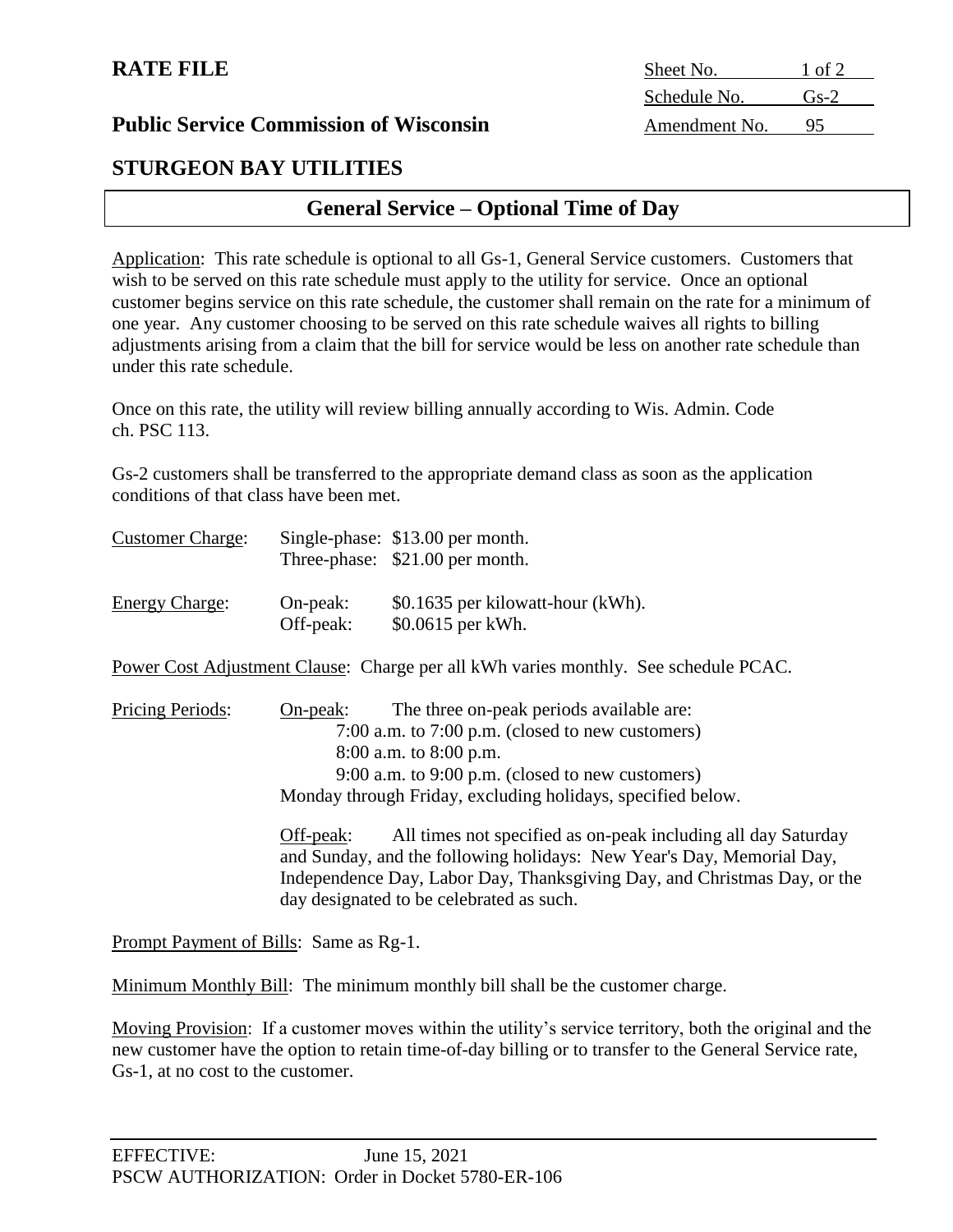# **STURGEON BAY UTILITIES**

# **General Service – Optional Time of Day**

Joint Residential/Commercial Customers: A customer occupying a building or apartment for residential and commercial purposes jointly shall be billed on another rate which is determined based on the customer's load.

| Sheet No.     | 2 of 2 |
|---------------|--------|
| Schedule No.  | $Gs-2$ |
| Amendment No. | 95     |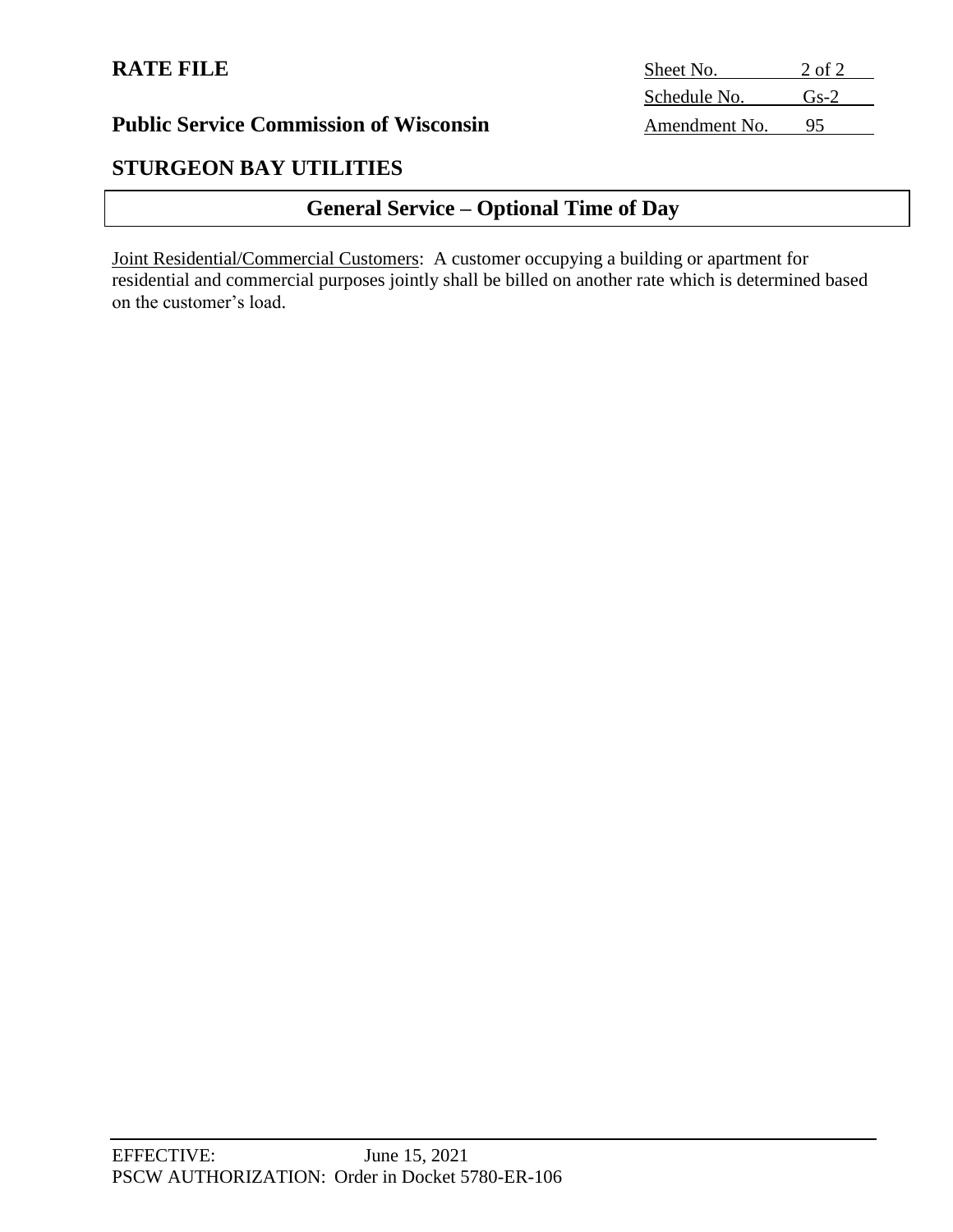| <b>Public Service Commission of Wisconsin</b><br>95<br>Amendment No. |
|----------------------------------------------------------------------|
|----------------------------------------------------------------------|

# **STURGEON BAY UTILITIES**

# **Large General Service**

Application: This rate will be applied to customers for all types of service if their monthly Maximum Measured Demand is in excess of 20 kilowatts (kW) per month for three or more months in a consecutive 12-month period, but not greater than 50 kW per month for three or more months in a consecutive 12-month period, unless the customer exceeds the application conditions of the small power schedule.

Customers billed on this rate shall continue to be billed on this rate until their monthly Maximum Measured Demand is less than 20 kW per month for 12 consecutive months.

| <b>Customer Charge:</b>            |                       | \$30.00 per month.                                     |
|------------------------------------|-----------------------|--------------------------------------------------------|
| <b>Distribution Demand Charge:</b> |                       | \$1.00 per kW of distribution demand                   |
| Demand Charge:                     |                       | \$5.90 per kW of on-peak billed demand                 |
| <b>Energy Charge:</b>              | On-peak:<br>Off-peak: | \$0.0950 per kilowatt-hour (kWh).<br>\$0.0650 per kWh. |

Power Cost Adjustment Clause: Charge per all kWh varies monthly. See schedule PCAC.

Prompt Payment of Bills: Same as Rg-1.

Minimum Monthly Bill: The minimum monthly bill shall be the customer charge.

Pricing Periods: On-peak: The on-peak period is: 8:00 a.m. to 8:00 p.m. Monday through Friday, excluding holidays, specified below.

> Off-peak: All times not specified as on-peak including all day Saturday and Sunday, and the following holidays: New Year's Day, Memorial Day, Independence Day, Labor Day, Thanksgiving Day, and Christmas Day, or the day designated to be celebrated as such.

> > (Continued on next page)

| Sheet No.     | 1 of 2 |
|---------------|--------|
| Schedule No.  | $Gs-3$ |
| Amendment No. |        |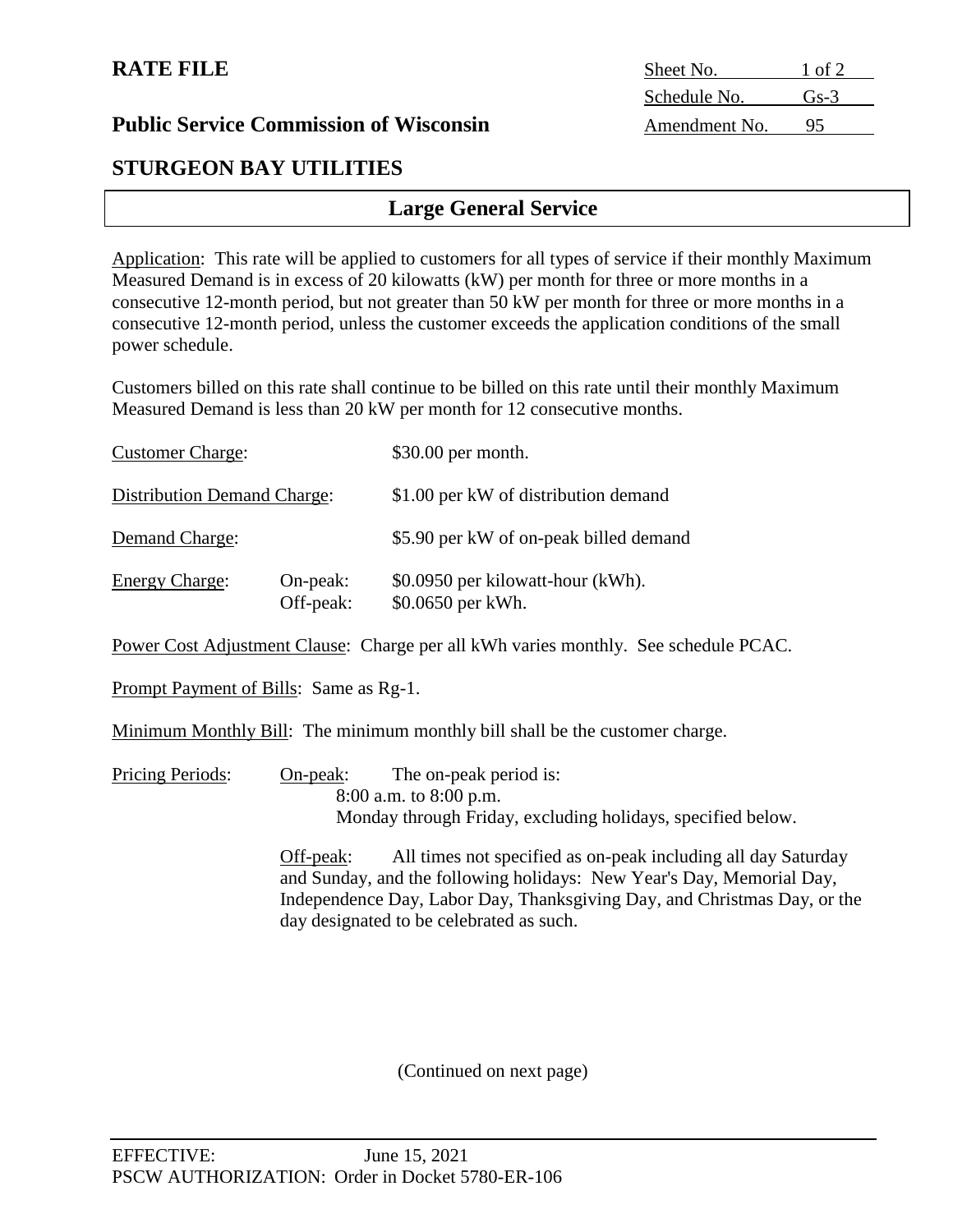| Sheet No.     | 2 of 2         |
|---------------|----------------|
| Schedule No.  | G <sub>5</sub> |
| Amendment No. | 45             |

# **STURGEON BAY UTILITIES**

# **Large General Service**

Determination of Maximum Measured Demand and On-Peak Maximum Demand: The Maximum Measured Demand in any month shall be that demand in kilowatts necessary to supply the average kilowatt-hours in 15 consecutive minutes of greatest consumption of electricity during each month. Such Maximum Measured Demand shall be determined from readings of permanently installed meters or, at the option of the utility, by any standard methods or meters. Said demand meter shall be reset to zero when the meter is read each month. The Maximum Measured Demand that occurs during the On-peak period shall be the On-peak Maximum Demand.

Determination of Distribution Demand: The Distribution Demand shall be the highest monthly Maximum Measured Demand occurring in the current month or preceding 11-month period.

Determination of On-peak Billed Demand: The Maximum Measured Demand that occurs during the On-peak period shall be the On-peak Billed Demand.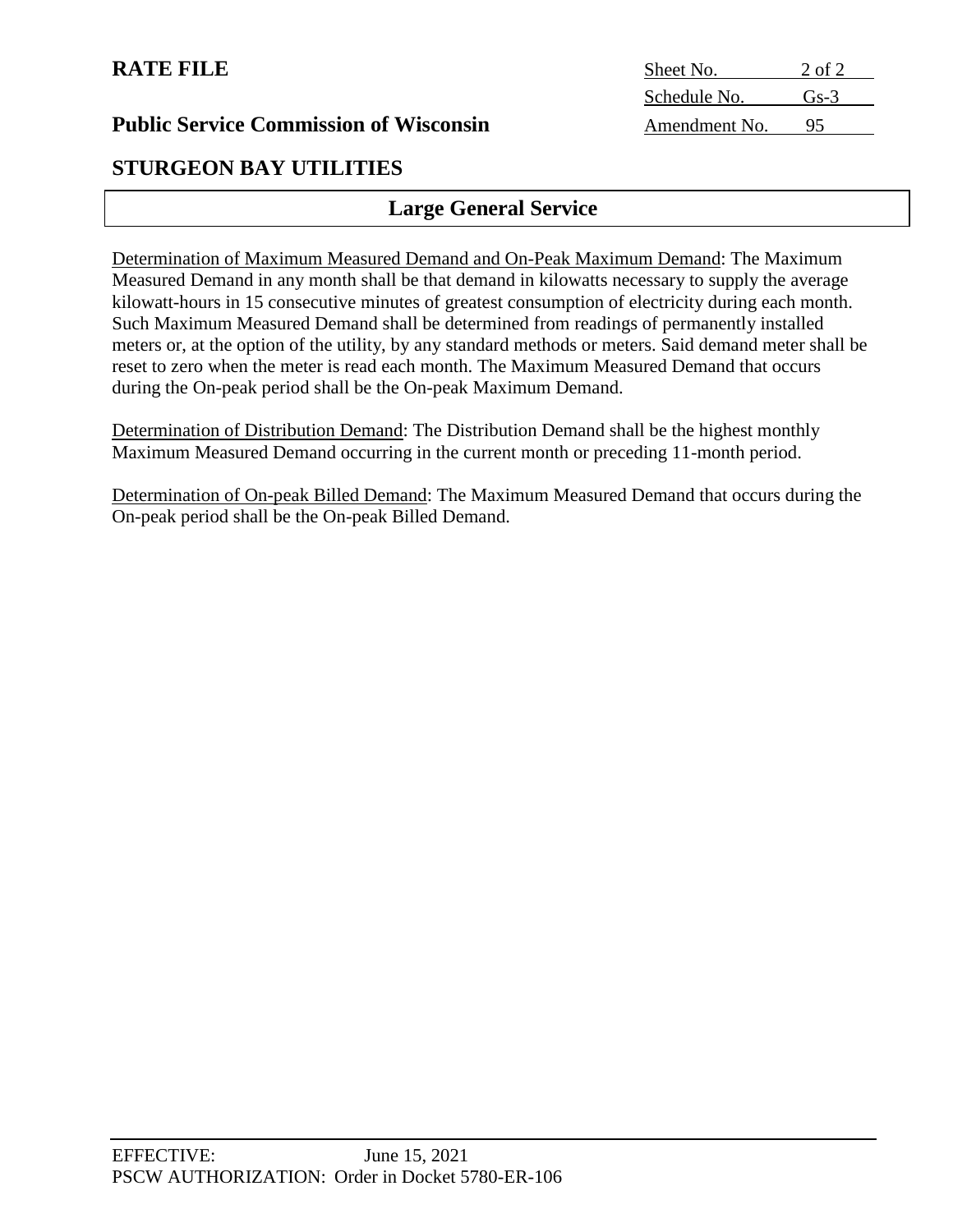# **STURGEON BAY UTILITIES**

# **Small Power Time of Day Service**

Application: This rate will be applied to customers for all types of service if their monthly Maximum Measured Demand is in excess of 50 kilowatts (kW) per month for three or more months in a consecutive 12-month period, but not greater than 200 kW per month for three or more months in a consecutive 12-month period.

Customers billed on this rate shall continue to be billed on this rate until their monthly Maximum Measured Demand is less than 50 kW per month for 12 consecutive months.

| <b>Customer Charge:</b> | \$50.00 per month.    |                                                                   |
|-------------------------|-----------------------|-------------------------------------------------------------------|
|                         |                       | Distribution Demand Charge: \$1.00 per kW of distribution demand. |
| Demand Charge:          |                       | \$8.00 per kW of on-peak billed demand.                           |
| <b>Energy Charge:</b>   | On-peak:<br>Off-peak: | \$0.0810 per kilowatt-hour (kWh).<br>\$0.0510 per kWh.            |

Power Cost Adjustment Clause: Charge per all kWh varies monthly. See schedule PCAC.

Prompt Payment of Bills: Same as Rg-1.

Minimum Monthly Bill: The minimum monthly bill shall be equal to the customer charge, plus the distribution demand charge.

Pricing Periods: On-peak: 8:00 a.m. to 8:00 p.m., Monday through Friday, excluding holidays, specified below.

> Off-peak: All times not specified as on-peak including all day Saturday and Sunday, and the following holidays: New Year's Day, Memorial Day, Independence Day, Labor Day, Thanksgiving Day, and Christmas Day, or the day designated to be celebrated as such.

> > (continued on next page)

**RATE FILE** Sheet No. 1 of 2 Schedule No. Cp-1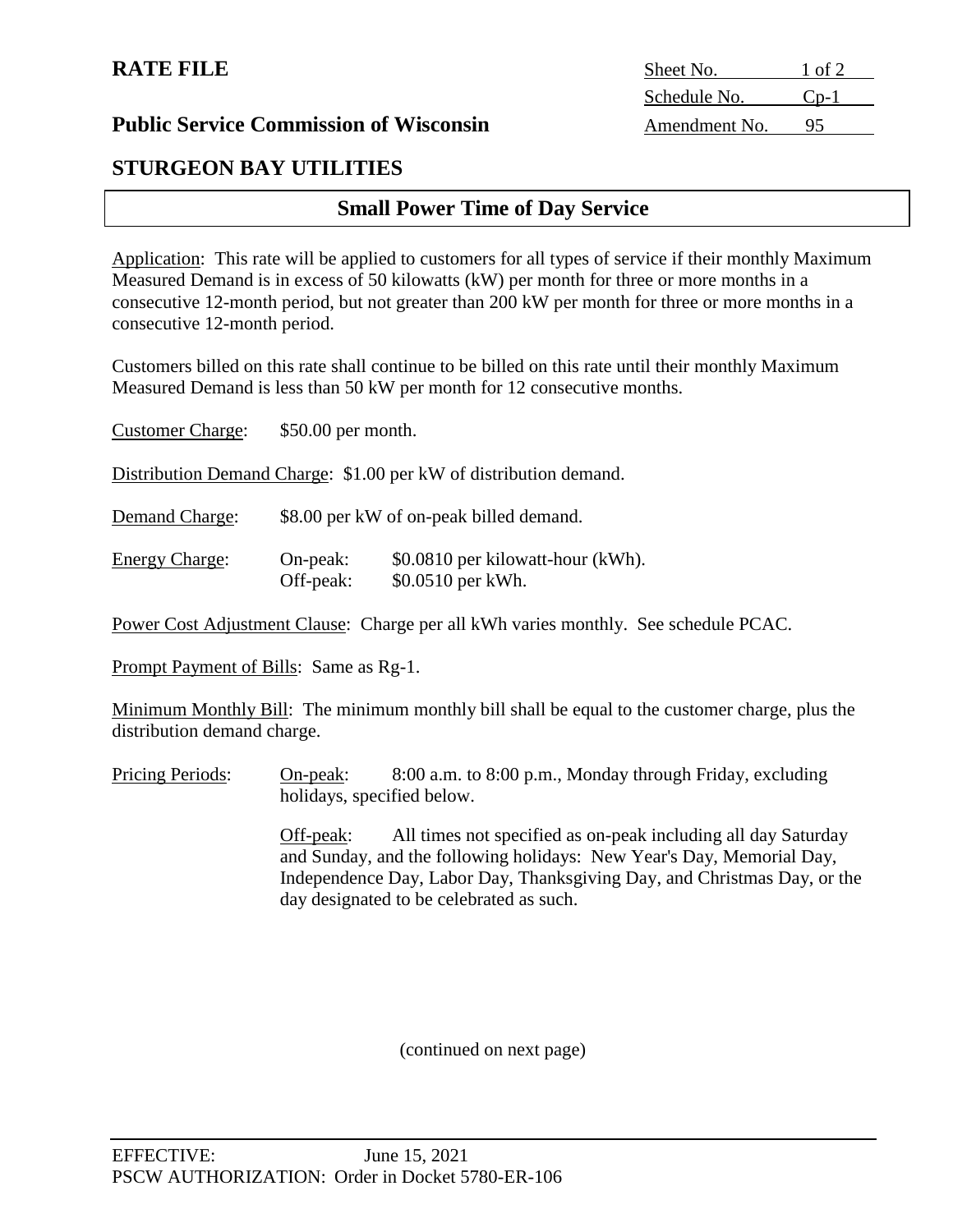### **RATE FILE**

**Public Service Commission of Wisconsin** 

# **STURGEON BAY UTILITIES**

# **Small Power Time of Day Service**

Discounts: The monthly bill for service will be subject to the following discounts applied in the sequence listed below.

Primary Metering Discount: Customers metered on the primary side of the transformer shall be given a 1.25 percent discount on the monthly energy charge, distribution demand charge, and demand charge. The PCAC and the monthly customer charge will not be eligible for the primary metering discount.

Transformer Ownership Discount: Customers who own and maintain their own transformers or substations shall be given a credit of  $$0.25$  per kW of distribution demand. Customer-owned substation equipment shall be operated and maintained by the customer. Support and substation equipment is subject to utility inspection and approval.

Determination of Maximum Measured Demand and On-Peak Maximum Demand: The Maximum Measured Demand in any month shall be that demand in kilowatts necessary to supply the average kilowatt-hours in 15 consecutive minutes of greatest consumption of electricity during each month. Such Maximum Measured Demand shall be determined from readings of permanently installed meters or, at the option of the utility, by any standard methods or meters. Said demand meter shall be reset to zero when the meter is read each month. The Maximum Measured Demand that occurs during the On-peak period shall be the On-peak Maximum Demand.

Determination of Distribution Demand: The Distribution Demand shall be the highest monthly Maximum Measured Demand occurring in the current month or preceding 11-month period.

Determination of On-peak Billed Demand: The Maximum Measured Demand that occurs during the On-peak period shall be the On-peak Billed Demand.

| Sheet No.     | 2 of 2    |
|---------------|-----------|
| Schedule No.  | $C_{D-1}$ |
| Amendment No. | 95        |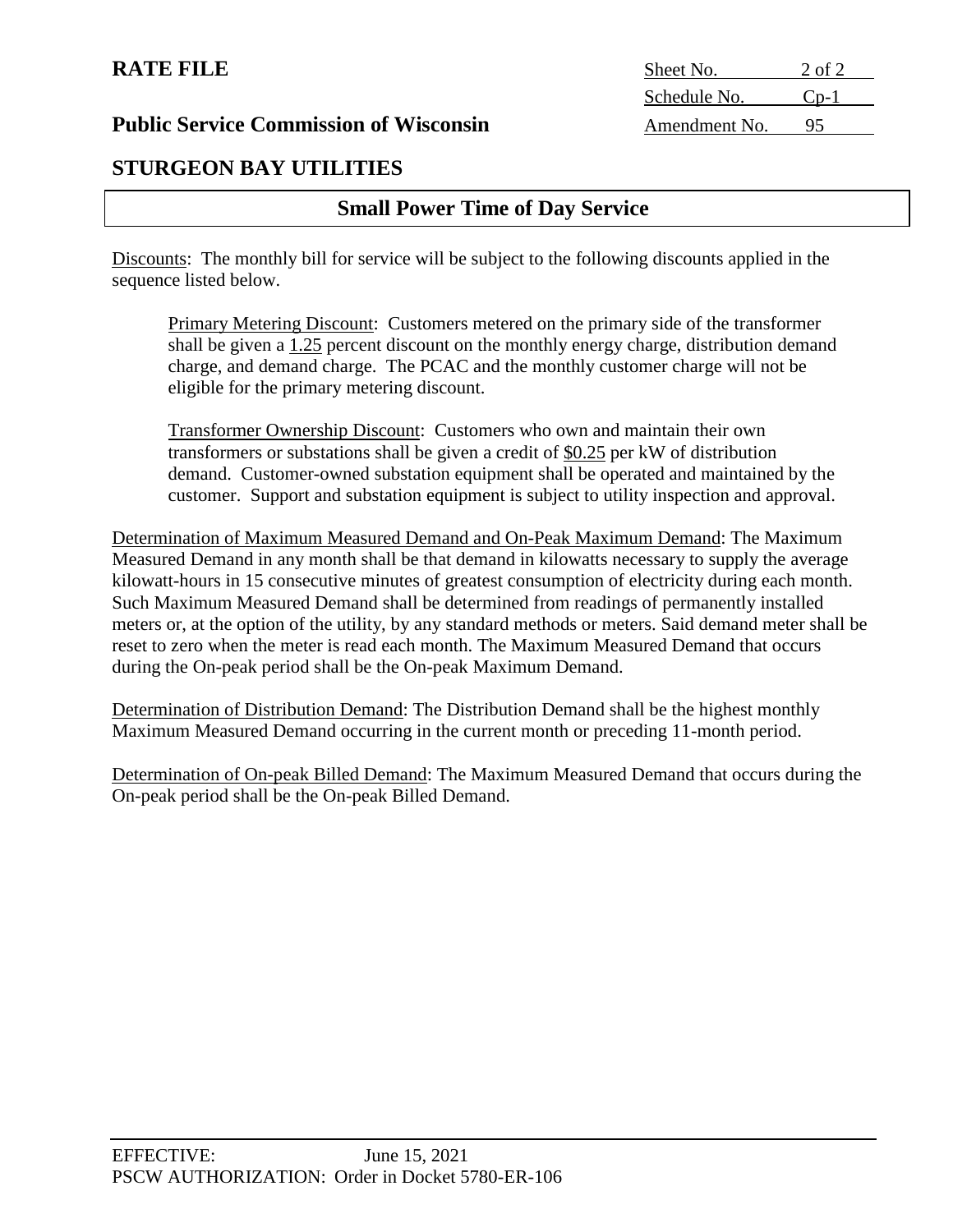# **STURGEON BAY UTILITIES**

# **Small Power Service – Optional Time of Day Service**

# **Closed to New Customers**

**RATE FILE** Sheet No. 1 of 1 Schedule No. Cp-1 TOD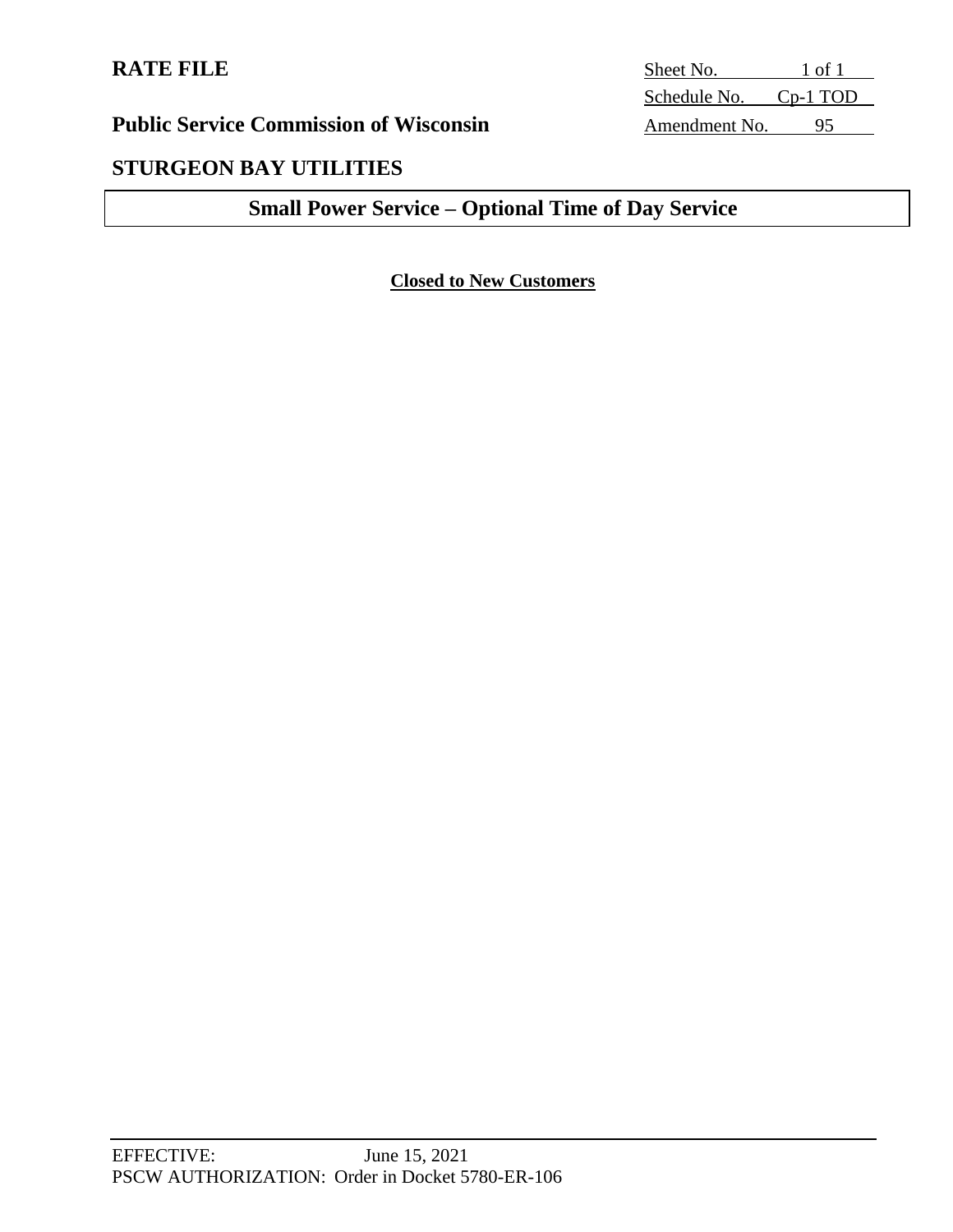| <b>Public Service Commission of Wisconsin</b> |
|-----------------------------------------------|
|-----------------------------------------------|

# **STURGEON BAY UTILITIES**

# **Large Power Time-of-Day Service**

Application: This rate will be applied to customers for all types of service, if their monthly Maximum Measured Demand is in excess of 200 kilowatts (kW) per month for three or more months in a consecutive 12-month period, but not greater than 1,000 kW per month for three or more months in a consecutive 12-month period.

Customers billed on this rate shall continue to be billed on this rate until their monthly Maximum Measured Demand is less than 200 kW per month for 12 consecutive months.

| <b>Customer Charge:</b>                                           | $$125.00$ per month.    |                                                        |  |
|-------------------------------------------------------------------|-------------------------|--------------------------------------------------------|--|
| Distribution Demand Charge: \$1.50 per kW of distribution demand. |                         |                                                        |  |
| Demand Charge:                                                    |                         | \$9.50 per kW of on-peak billed demand.                |  |
| <b>Energy Charge:</b>                                             | $On-peak:$<br>Off-peak: | \$0.0730 per kilowatt-hour (kWh).<br>\$0.0435 per kWh. |  |

Power Cost Adjustment Clause: Charge per all kWh varies monthly. See schedule PCAC.

Minimum Monthly Bill: The minimum monthly bill shall be equal to the customer charge, plus the distribution demand charge.

Prompt Payment of Bills: Same as Rg-1.

Pricing Periods: On-peak: 8:00 a.m. to 8:00 p.m., Monday through Friday, excluding holidays, specified below.

> Off-peak: All times not specified as on-peak including all day Saturday and Sunday, and the following holidays: New Year's Day, Memorial Day, Independence Day, Labor Day, Thanksgiving Day, and Christmas Day, or the day designated to be celebrated as such.

> > (continued on next page)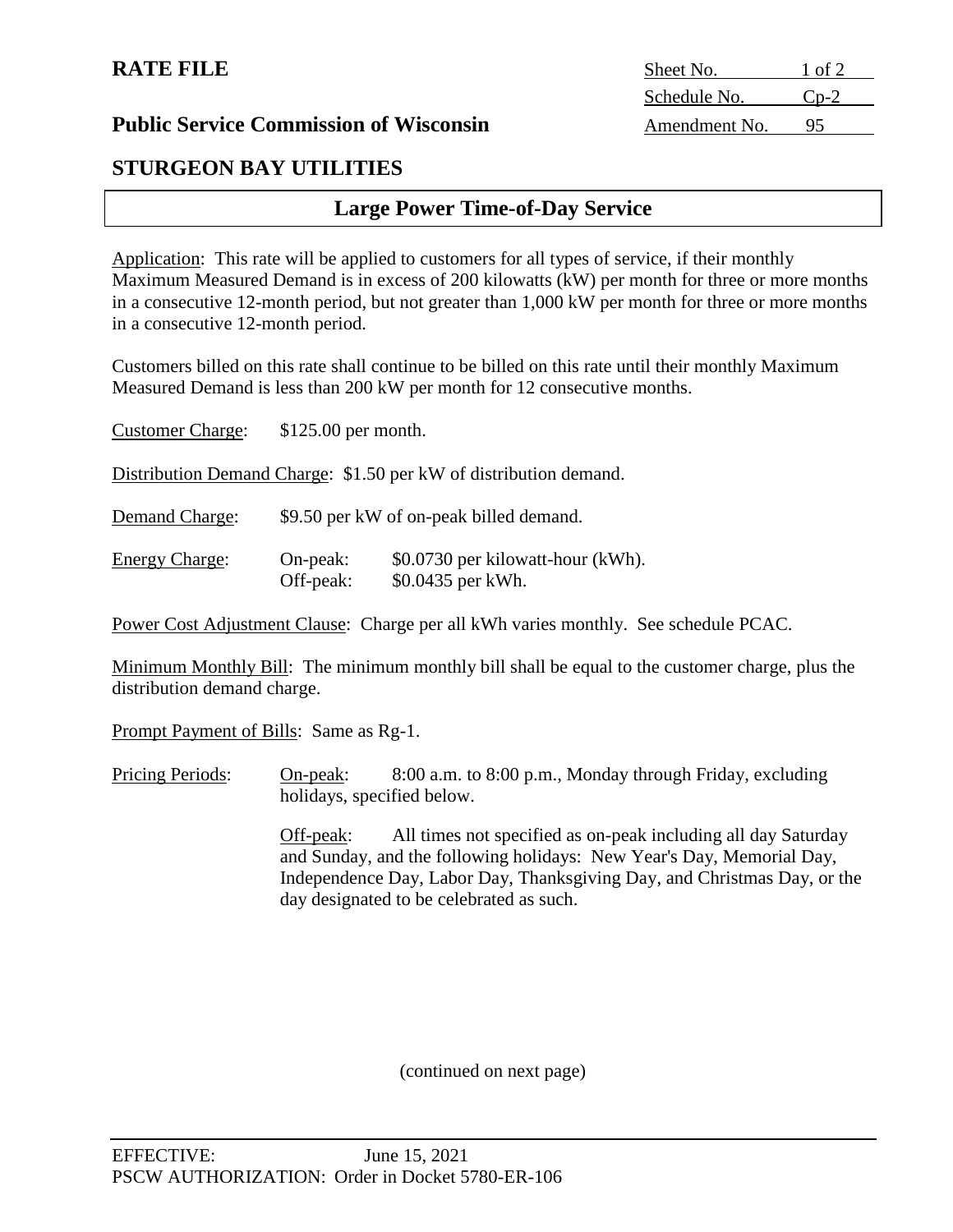# **RATE FILE**

**Public Service Commission of Wisconsin** 

# **STURGEON BAY UTILITIES**

# **Large Power Time-of-Day Service**

Discounts: The monthly bill for service will be subject to the following discounts applied in the sequence listed below.

Primary Metering Discount: Customers metered on the primary side of the transformer shall be given a 1.25 percent discount on the monthly energy charge, distribution demand charge, and demand charge. The PCAC and the monthly customer charge will not be eligible for the primary metering discount.

Transformer Ownership Discount: Customers who own and maintain their own transformers or substations shall be given a credit of  $$0.25$  per kW of distribution demand. Customer-owned substation equipment shall be operated and maintained by the customer. Support and substation equipment is subject to utility inspection and approval.

Determination of Maximum Measured Demand and On-Peak Maximum Demand: The Maximum Measured Demand in any month shall be that demand in kilowatts necessary to supply the average kilowatt-hours in 15 consecutive minutes of greatest consumption of electricity during each month. Such Maximum Measured Demand shall be determined from readings of permanently installed meters or, at the option of the utility, by any standard methods or meters. Said demand meter shall be reset to zero when the meter is read each month. The Maximum Measured Demand that occurs during the On-peak period shall be the On-peak Maximum Demand.

Determination of Distribution Demand: The Distribution Demand shall be the highest monthly Maximum Measured Demand occurring in the current month or preceding 11-month period.

Determination of On-peak Billed Demand: The Maximum Measured Demand that occurs during the On-peak period shall be the On-peak Billed Demand.

| Sheet No.     | 2 of 2    |
|---------------|-----------|
| Schedule No.  | $C_{D-2}$ |
| Amendment No. | 95        |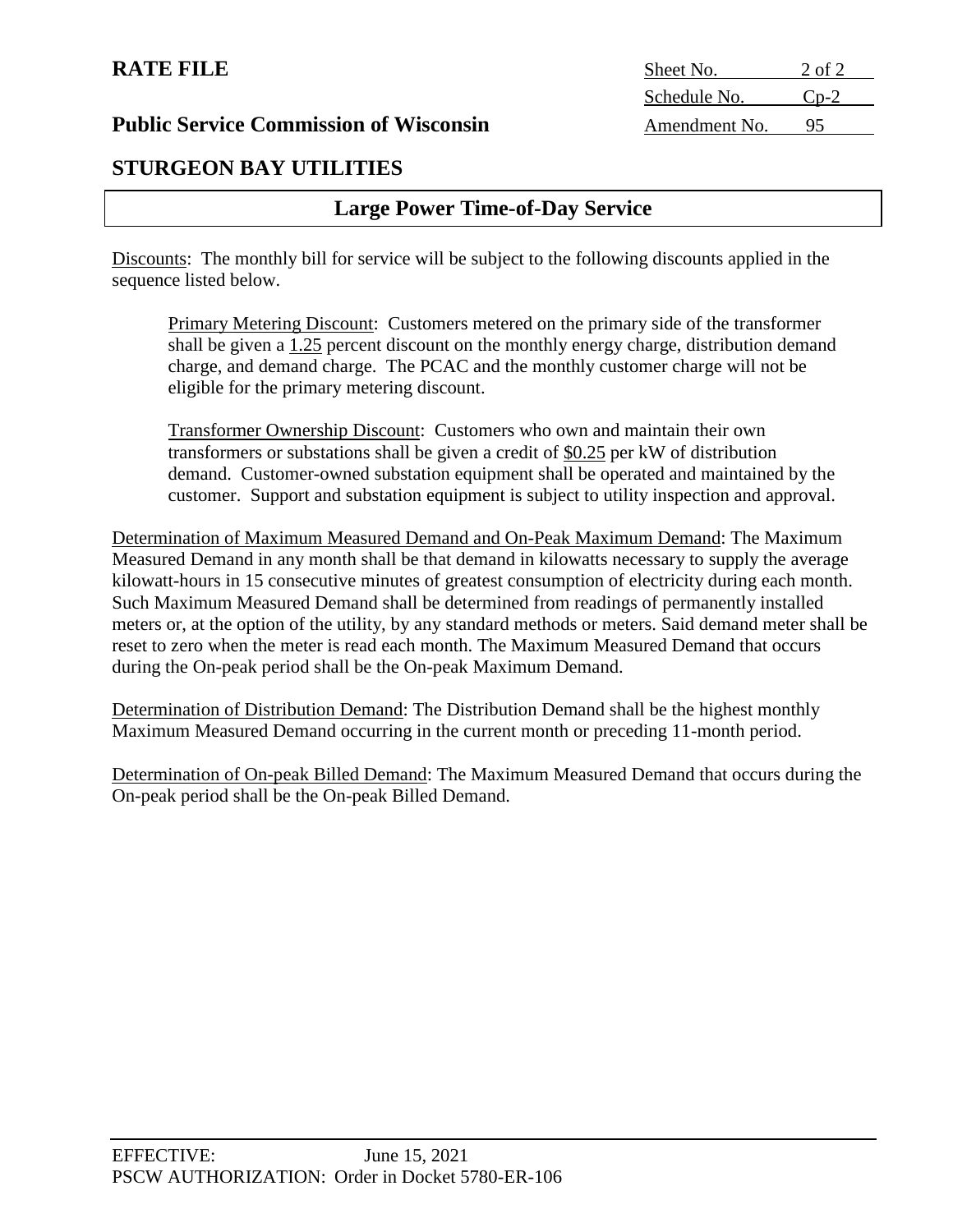# **STURGEON BAY UTILITIES**

# **Industrial Power Time-of-Day Service**

Application: This rate will be applied to customers for all types of service if their monthly Maximum Measured Demand is in excess of 1,000 kilowatts (kW) per month for three or more months in a consecutive 12-month period.

Customers billed on this rate shall continue to be billed on this rate until their monthly Maximum Measured Demand is less than 1,000 kW per month for 12 consecutive months.

| <b>Customer Charge:</b>                                           | \$250.00 per month.                      |                                                        |  |
|-------------------------------------------------------------------|------------------------------------------|--------------------------------------------------------|--|
| Distribution Demand Charge: \$1.50 per kW of distribution demand. |                                          |                                                        |  |
| Demand Charge:                                                    | \$11.75 per kW of on-peak billed demand. |                                                        |  |
| <b>Energy Charge:</b>                                             | $On-peak:$<br>Off-peak:                  | \$0.0680 per kilowatt-hour (kWh).<br>\$0.0385 per kWh. |  |

Power Cost Adjustment Clause: Charge per all kWh varies monthly. See schedule PCAC.

Minimum Monthly Bill: The minimum monthly bill shall be equal to the customer charge, plus the distribution demand charge.

Prompt Payment of Bills: Same as Rg-1.

Pricing Periods:

- On-peak: 8:00 a.m. to 8:00 p.m., Monday through Friday, excluding Holidays, specified below.
- Off-peak: All times not specified as on-peak including all day Saturday and Sunday, and the following holidays: New Year's Day, Memorial Day, Independence Day, Labor Day, Thanksgiving Day, and Christmas Day, or the day nationally designated to be celebrated as such.

(continued on next page)

**RATE FILE** Sheet No. 1 of 2 Schedule No. Cp-3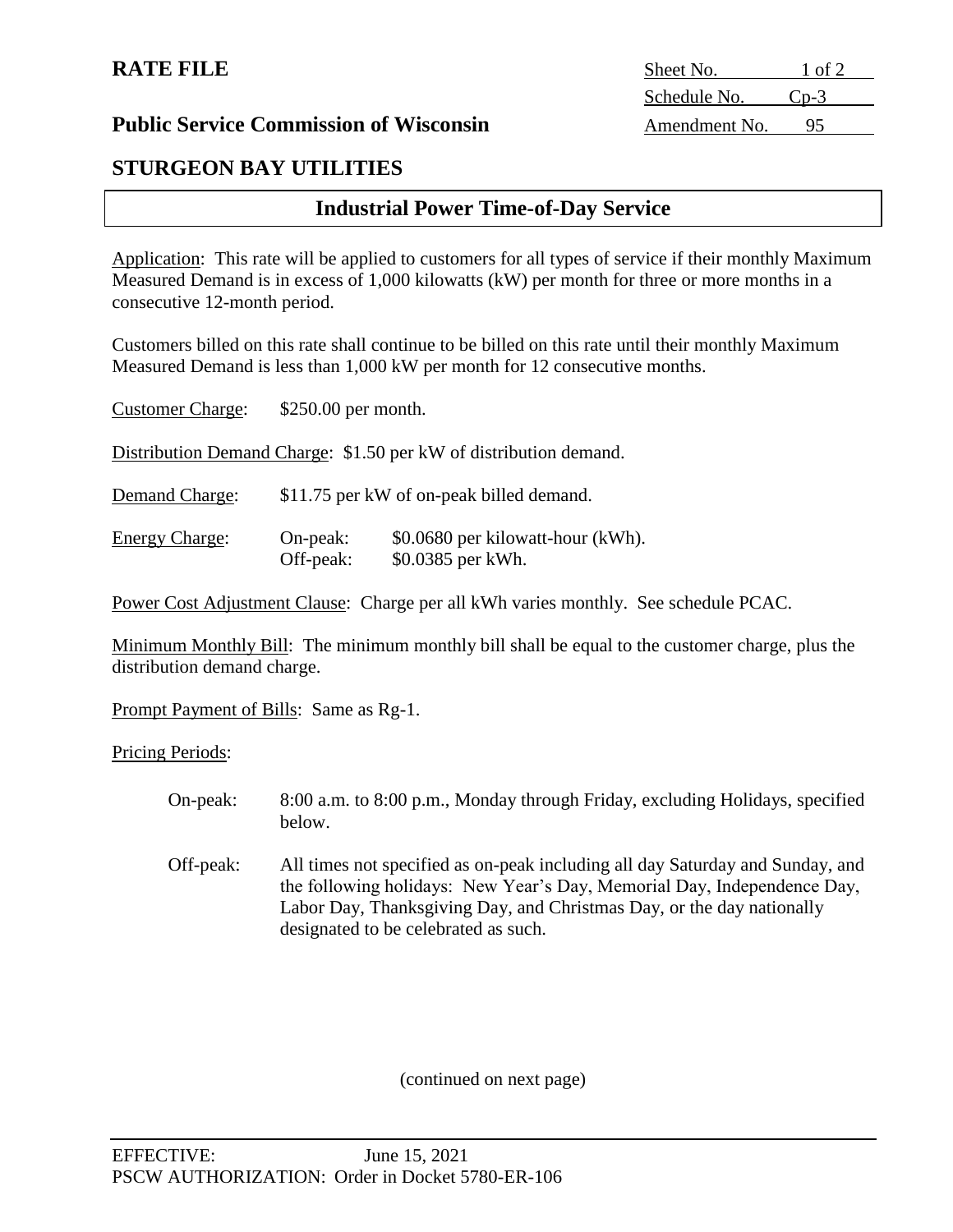# **RATE FILE**

**Public Service Commission of Wisconsin** 

# **STURGEON BAY UTILITIES**

# **Industrial Power Time-of-Day Service**

Discounts: The monthly bill for service will be subject to the following discounts applied in the sequence listed below.

Primary Metering Discount: Customers metered on the primary side of the transformer shall be given a 1.25 percent discount on the monthly energy charge, distribution demand charge, and demand charge. The PCAC and the monthly customer charge will not be eligible for the primary metering discount.

Transformer Ownership Discount: Customers who own and maintain their own transformers or substations shall be given a credit of  $$0.25$  per kW of distribution demand. Customer-owned substation equipment shall be operated and maintained by the customer. Support and substation equipment is subject to utility inspection and approval.

Determination of Maximum Measured Demand and On-Peak Maximum Demand: The Maximum Measured Demand in any month shall be that demand in kilowatts necessary to supply the average kilowatt-hours in 15 consecutive minutes of greatest consumption of electricity during each month. Such Maximum Measured Demand shall be determined from readings of permanently installed meters or, at the option of the utility, by any standard methods or meters. Said demand meter shall be reset to zero when the meter is read each month. The Maximum Measured Demand that occurs during the On-peak period shall be the On-peak Maximum Demand.

Determination of Distribution Demand: The Distribution Demand shall be the highest monthly Maximum Measured Demand occurring in the current month or preceding 11-month period.

Determination of On-peak Billed Demand: The Maximum Measured Demand that occurs during the On-peak period shall be the On-peak Billed Demand.

| Sheet No.     | 2 of 2    |
|---------------|-----------|
| Schedule No.  | $C_{D-3}$ |
| Amendment No. | 95        |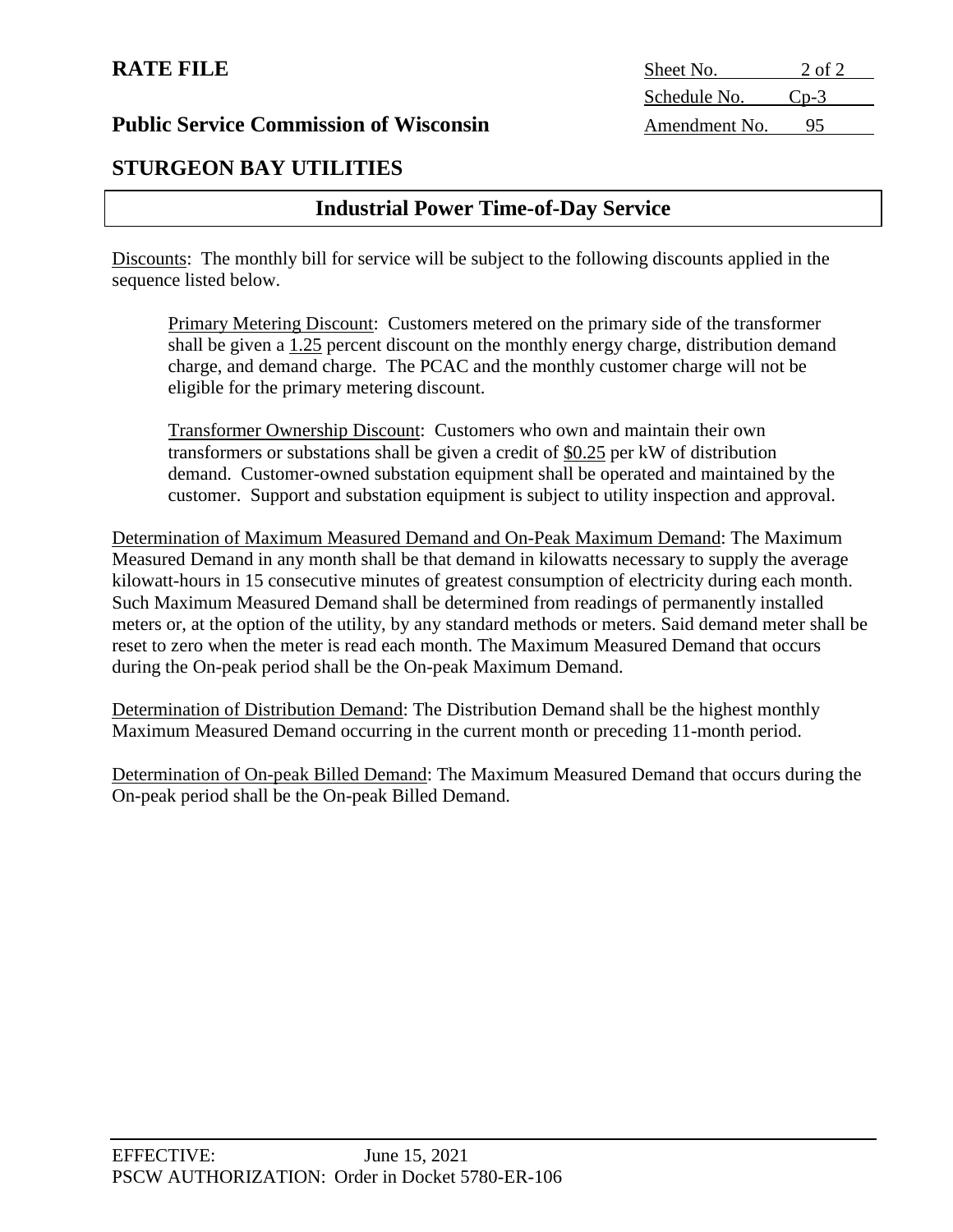| <b>Public Service Commission of Wisconsin</b> |
|-----------------------------------------------|
|-----------------------------------------------|

# **STURGEON BAY UTILITIES**

# **Coincident Demand Metering Rider**

Application: This rider is available to Cp-2 and Cp-3 customers with multiple service entrances on contiguous properties, which are separately metered, whose combined Maximum Coincident Demand is in excess of 200 kilowatts (Cp-2) or 1,000 kilowatts (Cp-3) for three or more months in a consecutive 12 month period, and who meet all of the appropriate provisions described below.

Customer Charge: The monthly customer charge shall apply to each separately metered location, as if they were served individually on the respective Cp-2 or Cp-3 rate schedules.

Determination of Distribution Demand: The Distribution Demand shall equal the sum of the distribution demands of each separately metered location, as if they were served individually.

If, for its own convenience considering safety, cost and reliability, the utility provides two or more meters and/or service drops/laterals at the same premises for the same customer to serve a large electrical load, the Distribution Demand may be billed on a coincident basis as if the customer were metered at one location. The utility shall file a letter notifying the Commission of each customer billed under this paragraph.

Determination of Maximum Measured Demand: The Maximum Measured Demand in any month shall be that demand in kilowatts necessary to supply the average kilowatt-hours in the 15 consecutive minutes of greatest consumption of electricity to a single metered service point during each month. The Maximum Measured Demand shall be determined from individual readings of a permanently installed meter. Said demand meter shall be reset to zero when the meter is read each month.

Determination of Maximum Coincident Demand and Maximum Coincident On-Peak Demand: The Maximum Coincident Demand shall be the greatest single demand which occurs in 15 consecutive minutes during the month resulting from the combination of all separately metered services. The Maximum Coincident Demand that occurs during the On-peak period shall be the Maximum Coincident On-Peak Demand.

Determination of Billed Demand: Same as Cp-2 or Cp-3 with Maximum On-peak Demand replaced with Maximum Coincident On-Peak Demand. Determination of Energy Charge: Same as Cp-2 or Cp-3.

Determination of Minimum Monthly Bill: Same as Cp-2 or Cp-3.

(continued on the next page)

**RATE FILE** Sheet No. 1 of 2 Schedule No. Cp-5 Amendment No. 95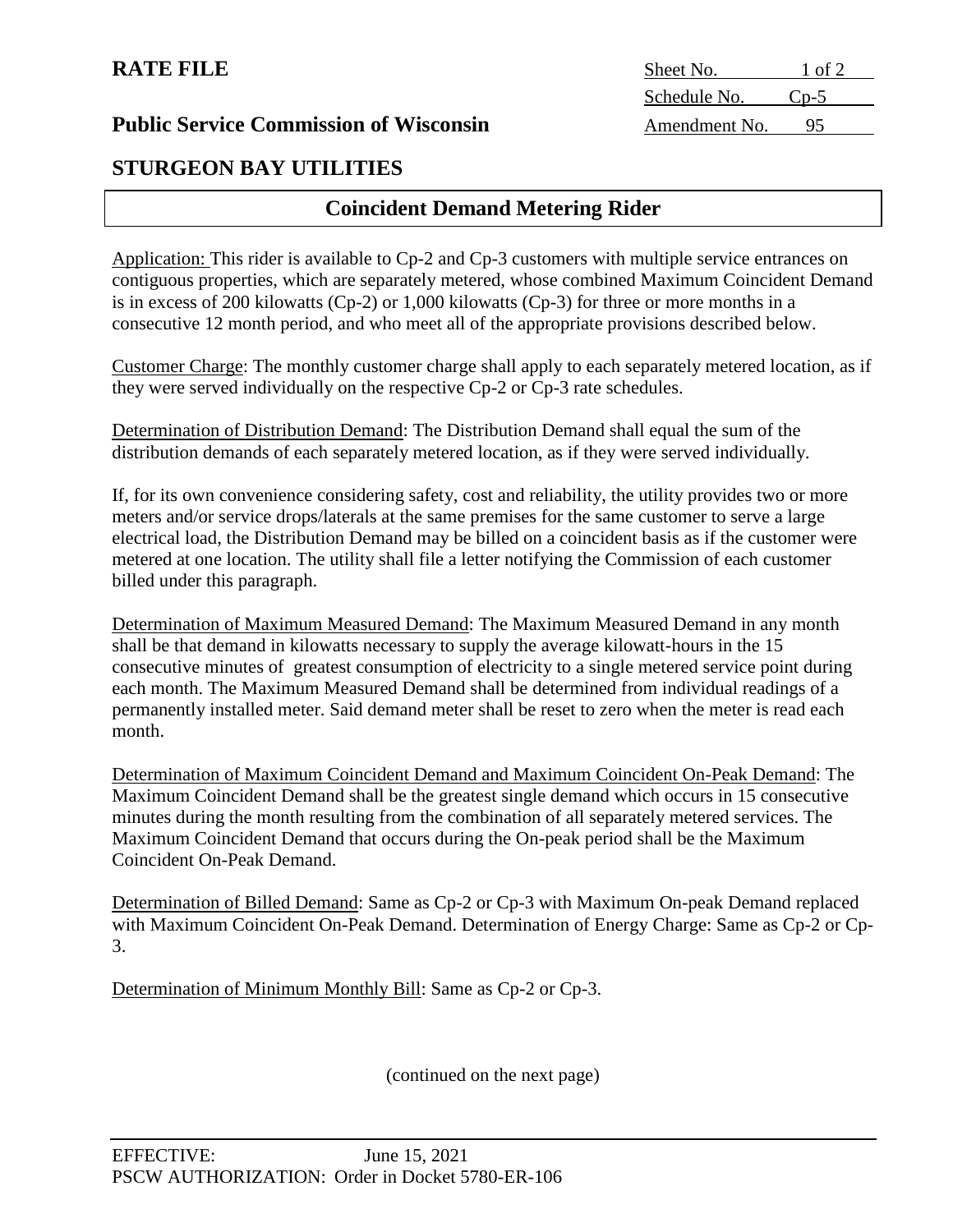# **RATE FILE**

**Public Service Commission of Wisconsin** 

| Sheet No.     | 2 of 2    |
|---------------|-----------|
| Schedule No.  | $C_{n-5}$ |
| Amendment No. | 95        |

# **STURGEON BAY UTILITIES**

# **Coincident Demand Metering Rider**

#### General Provisions:

- 1. The determination of customer class for billing purposes shall be based on the maximum coincident demand.
- 2. Customers selecting service under this rider shall make a one-time, nonrefundable payment of \$100 at the time service is initiated.
- 3. Customers selecting service under this rider may terminate it by providing 30 days' written notice to the utility. The utility shall notify the customer that they are responsible for any increases in bills that may result by eliminating coincident billing.
- 4. Primary metered services may only be combined with other primary metered services for the purposes of coincident billing.
- 5. Customers with multiple service entrances may be served under this rider only if all metering points that can be combined are combined together for coincident billing.
- 6. The utility shall annually notify all customers served on the Cp-2 and Cp-3 rate schedule that coincident billing is available upon request.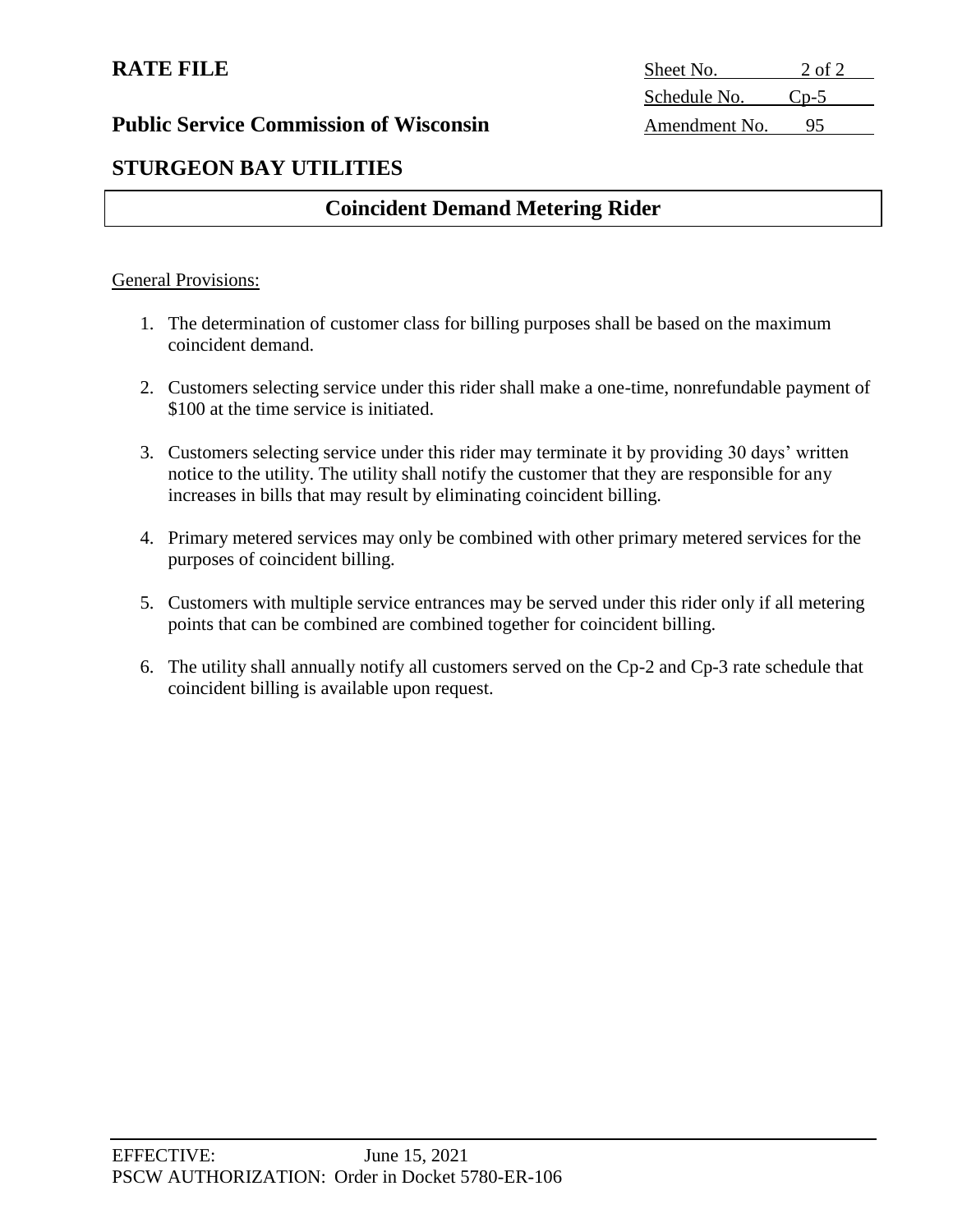# **STURGEON BAY UTILITIES**

# **Street, Signal and Area Lighting Service**

Application: This schedule will be applied to municipal and non-municipal street lighting, traffic signals, and area lighting. The utility will furnish, install and maintain street lighting and field lighting units. Area lighting customers will furnish and install area lighting units.

This rate schedule is closed to new mercury vapor lights.

Investment charge:

| Overhead:               |                                   |
|-------------------------|-----------------------------------|
| $<$ 100 W LED           | \$9.00 per lamp per month         |
| $>=100$ W LED           | \$10.00 per lamp per month        |
| <b>250 W MV</b>         | \$11.65 per lamp per month        |
| 400 W MV                | \$13.80 per lamp per month        |
| <b>150 W HPS</b>        | \$10.65 per lamp per month        |
| <b>250 W HPS</b>        | \$11.65 per lamp per month        |
| 175 W MH                | \$10.25 per lamp per mont         |
| 400 W MH                | \$12.00 per lamp per month        |
| Ornamental:             |                                   |
| $<$ 100 W LED           | \$11.00 per lamp per month        |
| $>=100$ W LED           | \$12.00 per lamp per month        |
| <b>70 W MV</b>          | \$10.00 per lamp per month        |
| 100 W MV                | \$12.00 per lamp per month        |
| <b>150 W HPS</b>        | \$15.70 per lamp per month        |
| <b>250 W HPS</b>        | \$16.70 per lamp per month        |
| 175 W MH                | \$14.70 per lamp per mont         |
| <b>Signal Lighting:</b> |                                   |
| <b>Traffic Signals</b>  | \$35.50 per pole per month        |
| <b>Caution Signals</b>  | \$2.75 per pole per month         |
| $>100$ W LED            | \$9.50 per lamp per month         |
| Area Field Lighting:    | \$5.00 per pole per month         |
| <b>Energy Charge:</b>   | \$0.0688 per kilowatt-hour (kWh). |
|                         |                                   |

Power Cost Adjustment Clause: Charge per all kWh varies monthly. See schedule PCAC.

Prompt Payment of Bills: Same as Rg-1.

**RATE FILE** Sheet No. 1 of 2 Schedule No. Ms-1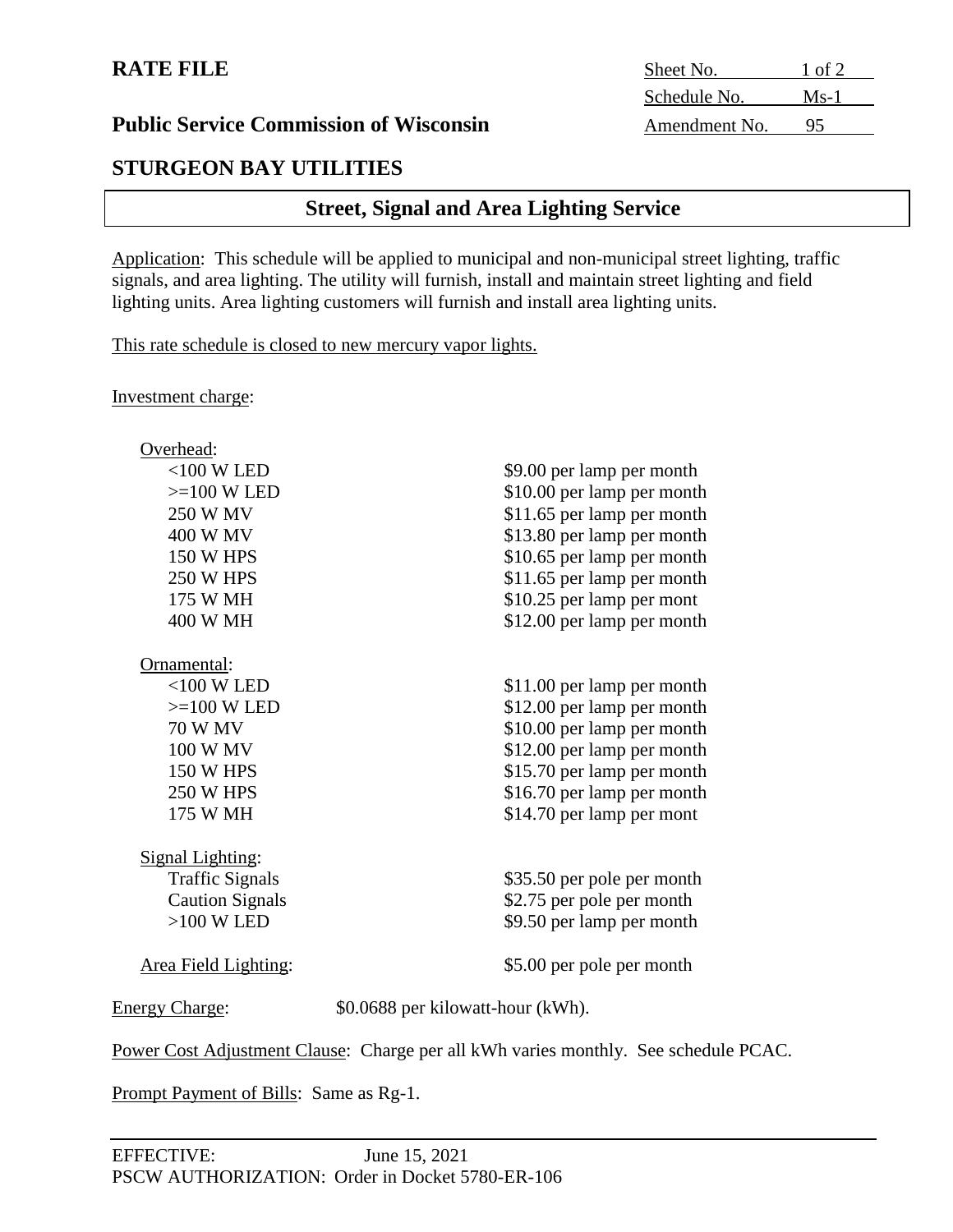# **STURGEON BAY UTILITIES**

# **Street, Signal and Area Lighting Service**

Conditions for Area Lighting Service:

- 1. This rate is available for all electric-eye controlled units installed at the customer's expense.
- 2. The utility shall have the right of inspection of the facilities and at any time may disconnect service when a ground or other faulty situation exists until such time as the situation is satisfactorily corrected.

Lamp Energy Use:

In lieu of metering individual lighting units, the following energy usages shall be used to determine the monthly energy use of lamps.

| Lamp Size: | kWh Usage: | Lamp Type:                                  |
|------------|------------|---------------------------------------------|
| $<$ 100 W  | 24 kWh     | <b>LED</b> Overhead                         |
| $>=100 W$  | 32 kWh     | <b>LED</b> Overhead                         |
| $<$ 100 W  | 24 kWh     | <b>LED</b> Ornamental                       |
| $>=100 W$  | 32 kWh     | <b>LED</b> Ornamental                       |
| 70 W       | 28 kWh     | $HPS - Ornamental$                          |
| 100W       | 40 kWh     | $HPS$ – Ornamental                          |
| 150W       | 60 kWh     | HPS or $MH - Overhead$                      |
| 175W       | 70 kWh     | MH – Overhead, Ornamental, Yard or Athletic |
| 250 W      | 96 kWh     | MV or HPS – Overhead, Ornamental or Yard    |
| 400 W      | 153 kWh    | MH – Overhead, Yard or Athletic Field       |

Note: Caution Signal and Traffic Signal unit charges include energy usage.

HPS = High Pressure Sodium LED = Light Emitting Diode  $MH = Metal Halide$  $MV = Mercury Vapor$ 

**RATE FILE** Sheet No. 2 of 2 Schedule No. Ms-1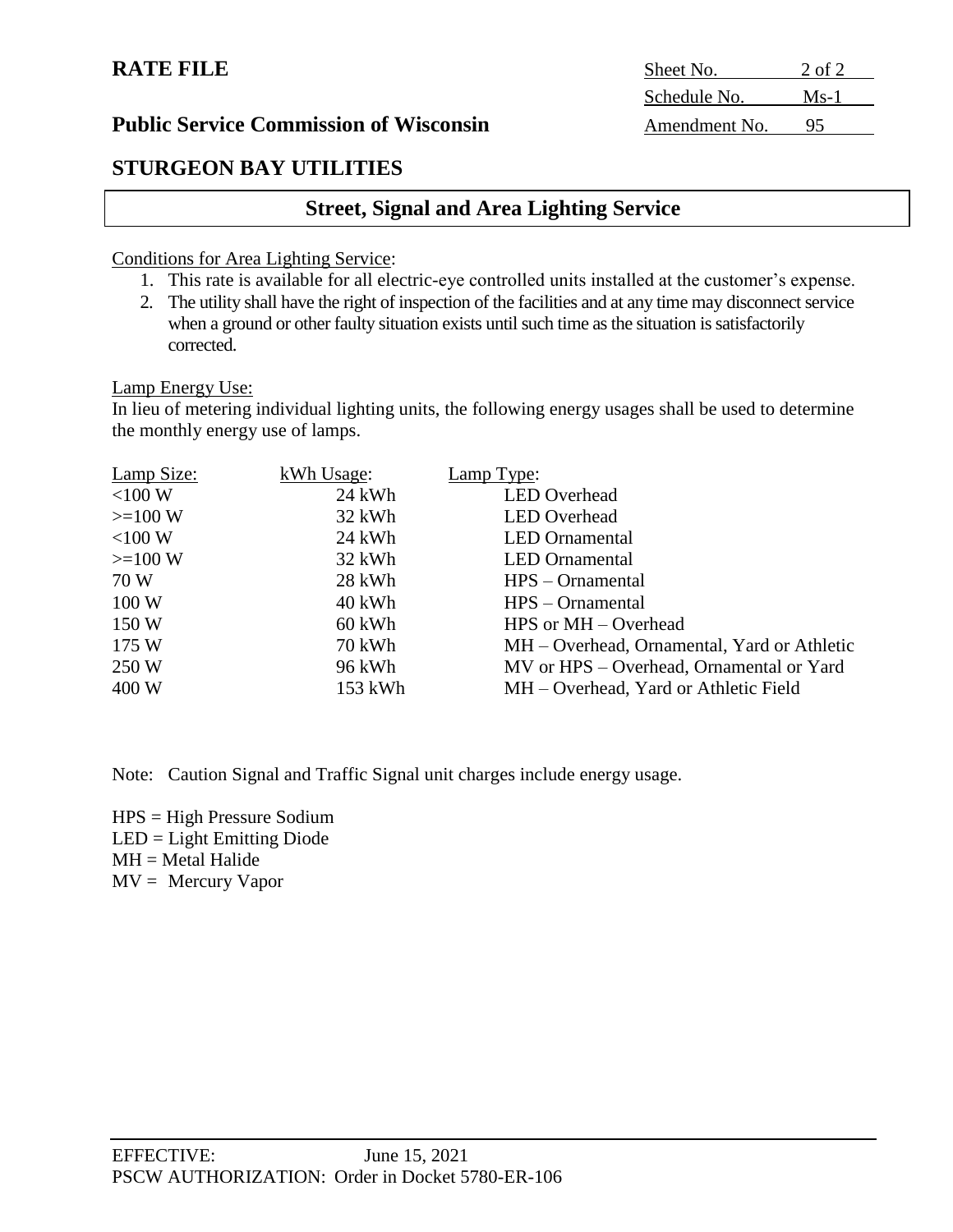# **STURGEON BAY UTILITIES**

# **Non-Standard Metering Service**

Application: The utility has chosen to install wireless advanced meters as standard equipment for all customers. Customers that are provided service under Schedules Rg-1 or Rg-2 and choose not to have a standard wireless advanced meter installed on their premises.

Customers electing a non-standard meter shall pay a monthly meter reading charge for each nonstandard meter. The utility may only charge a customer one NSM charge for customers with both water and electric services.

#### Non-Standard Meter Reading Charge: \$25.00

If a customer establishes service at a new location on which a standard meter is installed, and the customer requests non-standard meter service, the utility shall assess the customer a one-time charge, based on actual utility costs, for the installation of a non-standard meter.

If a customer requests initial service at a location where a non-standard meter is installed, the utility may not assess a charge for installing a standard meter. The utility may not charge an existing customer who chooses to convert from a non-standard meter to a standard meter.

Billing: Same as Schedule Rg-1 or Rg-2.

**RATE FILE** Sheet No. 1 of 1 Schedule No. NSM-1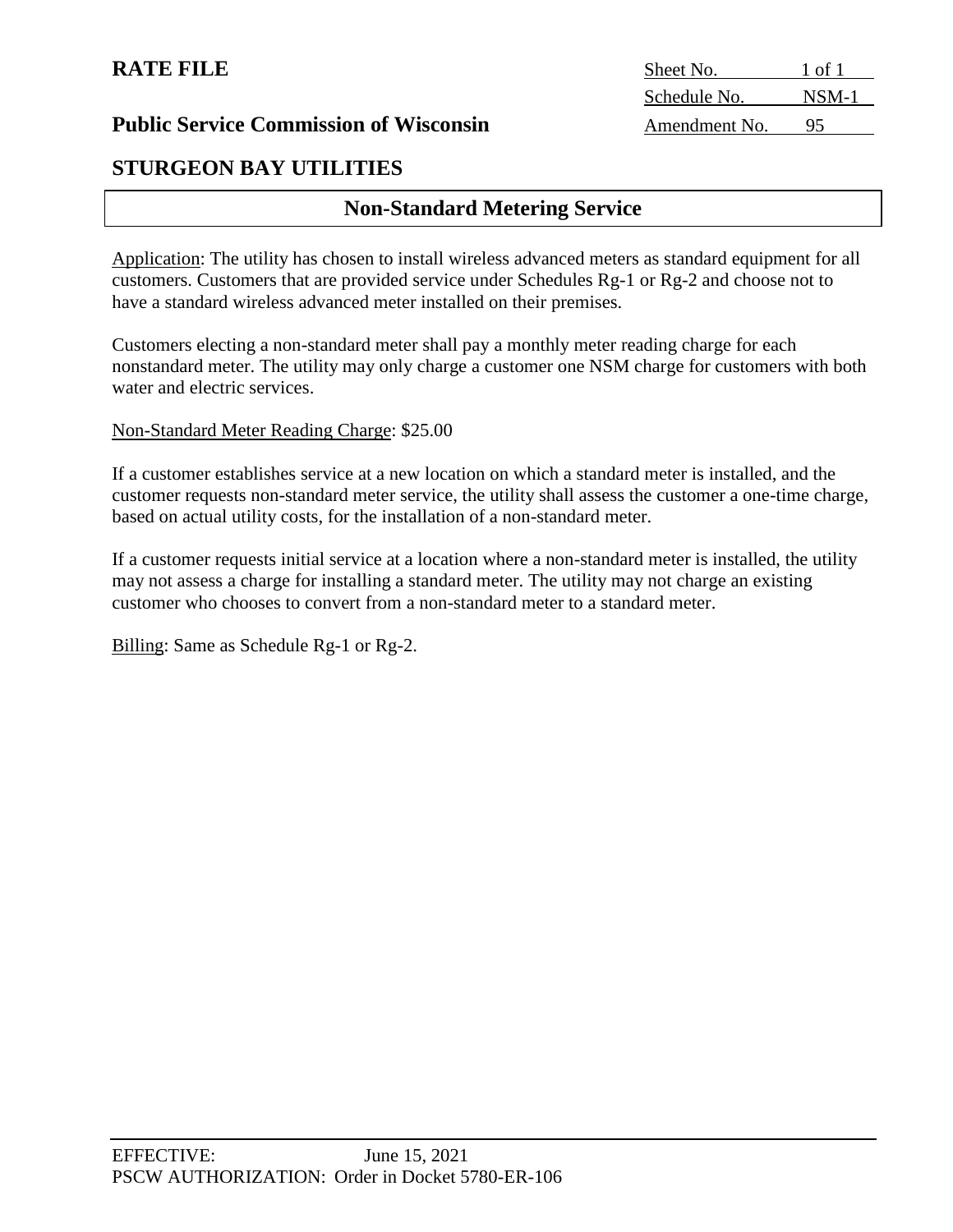# **STURGEON BAY UTILITIES**

# **Other Charges and Billing Provisions**

Budget Payment Plan: A budget payment plan, which is in accordance with Wis. Admin. Code ch. PSC 113, is available from the utility. The utility does not use a fixed budget year. The utility will calculate the monthly budgeted amount by spreading the estimated annual bill over eleven months, with the last month consisting of any end of year adjustments.

Reconnection Billing: All customers whose service is disconnected in accordance with the disconnection rules as outlined in Wis. Admin. Code ch. PSC 113, shall be required to pay a reconnection charge. The charge shall be **\$50.00** during regular office hours. After regular office hours the minimum reconnection charge of **\$50.00** applies plus any overtime labor costs, not to exceed a total maximum charge of **\$80.00**.

Reconnection of a Seasonal Customer's Service: Reconnection of a service for a seasonal customer who has been disconnected for less than one year shall be subject to the same reconnection charges outlined above. A seasonal customer shall also be charged for all minimum bills that would have been incurred had the customer not temporarily disconnected service.

Insufficient Funds Charge: The utility shall assess a **\$25.00** charge when a payment rendered for utility service is not honored by the customer's financial institution. This charge may not be in addition to, but may be inclusive of, the water utility's insufficient fund charge when the check was for payment of both electric and water service.

Average Depreciated Embedded Cost: The embedded cost of the distribution system (excluding the standard transformer and service facilities), for each customer classification, is determined based on methodology authorized by the Public Service Commission of Wisconsin, and described in the utility's Electric Rules. The average depreciated embedded cost by customer classification is as follows:

Residential Service: **\$736.58**.

Apartment and Rental Units Separately Metered: **\$736.58** per unit metered.

Subdividers and Residential Developers: **\$736.58** per unit.

General Service: (Including Multi-Unit Dwellings If Billed on One Meter): **\$850.07**.

Power Service: \$232.24 per kW (Gs-3), \$216.92 per kW (Cp-1), \$217.35 (Cp-2), \$205.75 (Cp-3), of average billed demand

Street Lighting: **\$38.50**.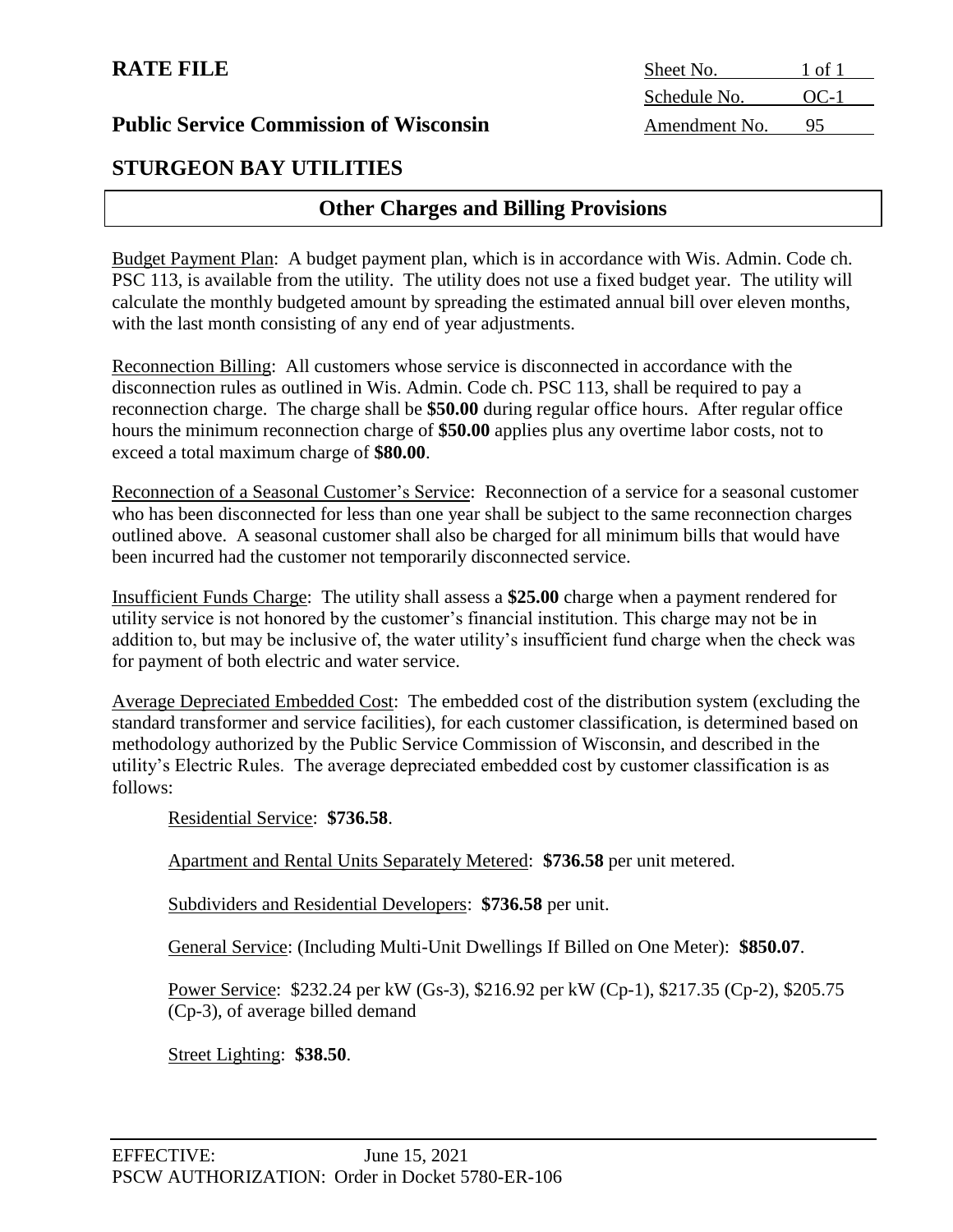# **RATE FILE**

### **Public Service Commission of Wisconsin**

# **STURGEON BAY UTILITIES**

# **Commitment to Community Program Rider**

Under provisions of 1999 Wisconsin Act 9 and 2005 Wisconsin Act 141, a municipal electric utility shall charge each customer a low-income assistance and energy efficiency fee. Fifty percent of the fees charged by the municipal utility shall be used for low-income assistance programs and the remainder will be used for energy efficiency programs. Low-income programs may include assistance to low-income households for weatherization and other energy conservation services, payment of energy bills or early identification or prevention of energy crises. Energy efficiency programs may include those programs designed to reduce the demand for natural gas or electricity or improving the efficiency of its use during any period.

Pursuant to Wis. Stat. §§ 16.957(5) and 196.374(7), each municipal electric utility must collect an average of \$16 per meter per year. The actual amount of fees paid by a customer cannot exceed the lesser of 3 percent of all other billed electric charges or \$750 per month. These fees are not subject to Gross Receipts or Sales Taxes. A municipal utility may determine the amount that a particular class of customers is required to pay and may charge different fees to different classes of customers.

Sturgeon Bay Utilities, in compliance with these laws and, as of the "Effective Date" established below, has set the fees for each retail electric customer rate classification as follows:

| Rg-1 Residential Service              | 3.0% of the total electricity bill, not to exceed \$1.22  |
|---------------------------------------|-----------------------------------------------------------|
| Rg-2 Residential Service Optional TOD | 3.0% of the total electricity bill, not to exceed \$1.22  |
| <b>Gs-1 General Service</b>           | 3.0% of the total electricity bill, not to exceed \$2.00  |
| Gs-2 General Service Optional TOD     | 3.0% of the total electricity bill, not to exceed \$2.00  |
| Gs-3 Large General Service TOD        | 3.0% of the total electricity bill, not to exceed \$4.50  |
| <b>Cp-1 Small Power Service</b>       | 3.0% of the total electricity bill, not to exceed \$7.50  |
| Cp-2 Large Power TOD Service          | 3.0% of the total electricity bill, not to exceed \$35.00 |
| Cp-3 Industrial Power TOD Service     | 3.0% of the total electricity bill, not to exceed \$50.00 |
| Ms-1 Street Lighting Service          | No Charge                                                 |

Questions regarding low-income assistance and energy efficiency fees or Sturgeon Bay Utilitie's Commitment to Community Programs should be directed to Jim Stawicki at (920) 746-2820.

| Sheet No.     | 1 of 1 |
|---------------|--------|
| Schedule No.  | CTC-1  |
| Amendment No. | 95     |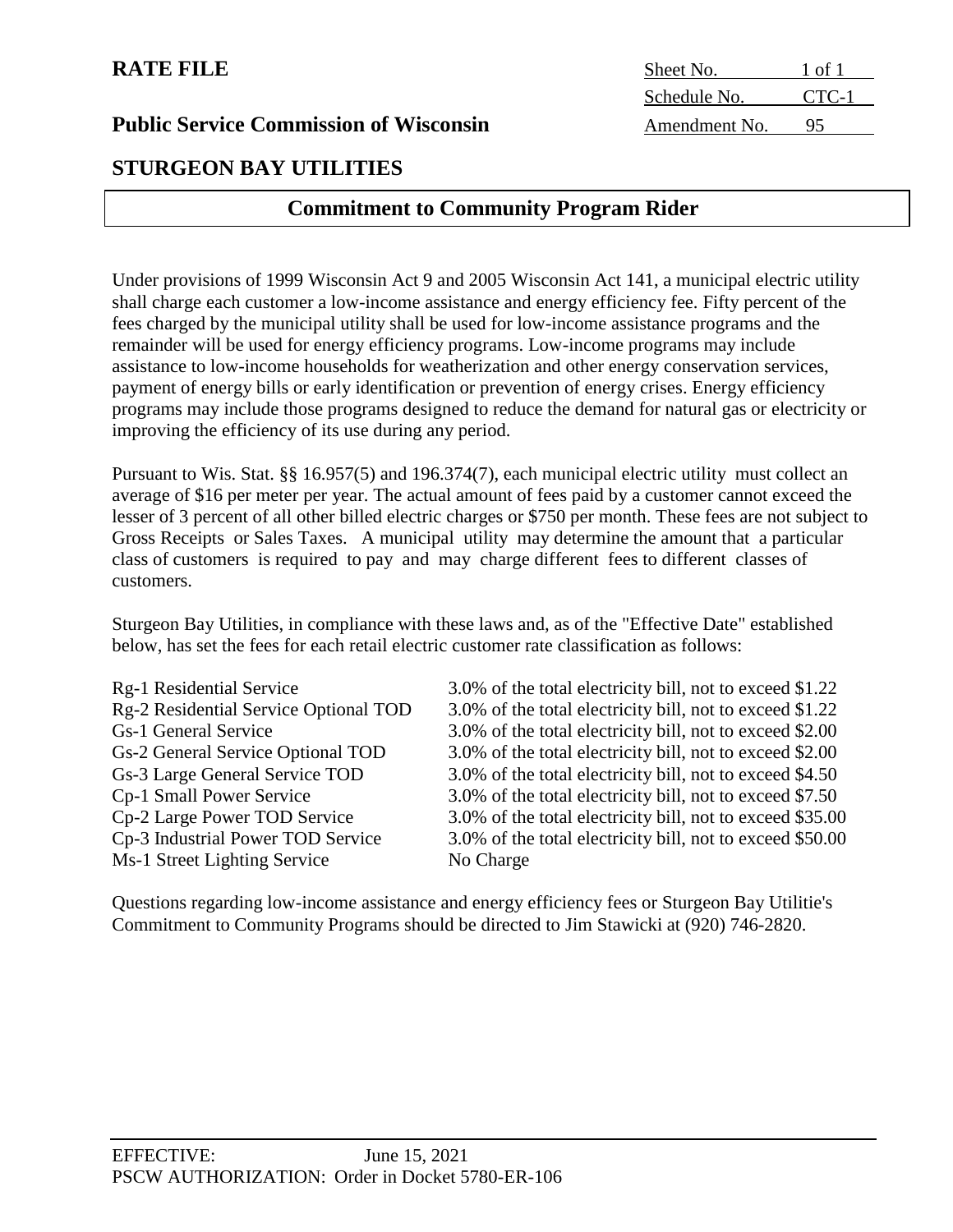# RATE FILE Sheet No. 1 of 6 Schedule No. NLMP

# STURGEON BAY UTILITIES

# New Load Market Pricing Service

#### 1. Effective In

All territories served by the Utility.

#### 2. Eligibility

Available to existing and new customers that would not expand load or take service from the Utility absent this New Load Market Pricing (NLMP) Service to include: (A) any existing customer with a Maximum Measured Demand in excess of 200 kW for 3 or more months in a consecutive 12 month period and an expected electric demand growth of at least 400kW or (B) a new customer with an expected peak demand of at least 400 kW.

An existing customer shall state that this NLMP Service was a factor in its decision to expand load with the Utility, and a new customer shall state that this NLMP Service was a factor in its decision to take service with the Utility.

This NLMP Service is only available to customers that (A) have informed the Utility at least 3 months prior to receiving service., (B) have electric meters that record 15 minute interval load data prior to the commencement of service hereunder, (C) will be billed on a calendar month basis, (D) have completed an application for participation under the NLMP Service and received approval from the Utility (an "Approved Application") and (E) have had an energy efficiency assessment completed by a Focus on Energy Advisor within 12 months prior to taking service or agree to have an energy efficiency assessment completed by a Focus on Energy Advisor within six months after taking service.

A customer under this NLMP Service shall maintain a minimum of 400 kW of incremental demand for eight out of the twelve months in each year of the contract. Failure to meet this criterion will result in the customer being removed from this service. For purposes of eligibility, incremental demand is:

- For an existing customer that is expanding, the customer's total demand purchased from the Utility minus the Demand Baseline Levels defined below.
- For a new customer, the customer's total demand purchased from the Utility for the applicable month.

This NLMP Service is not available to customers transferring existing load from any other electric utility provider in Wisconsin to the Utility.

This NLMP Service is available to eligible customers on a first-come, first-served basis up to a maximum eligible load of 10 MW per customer, provided that (A) there is sufficient unsubscribed capacity available to the Utility under the WPPI Wholesale Sale of Electricity Requirements for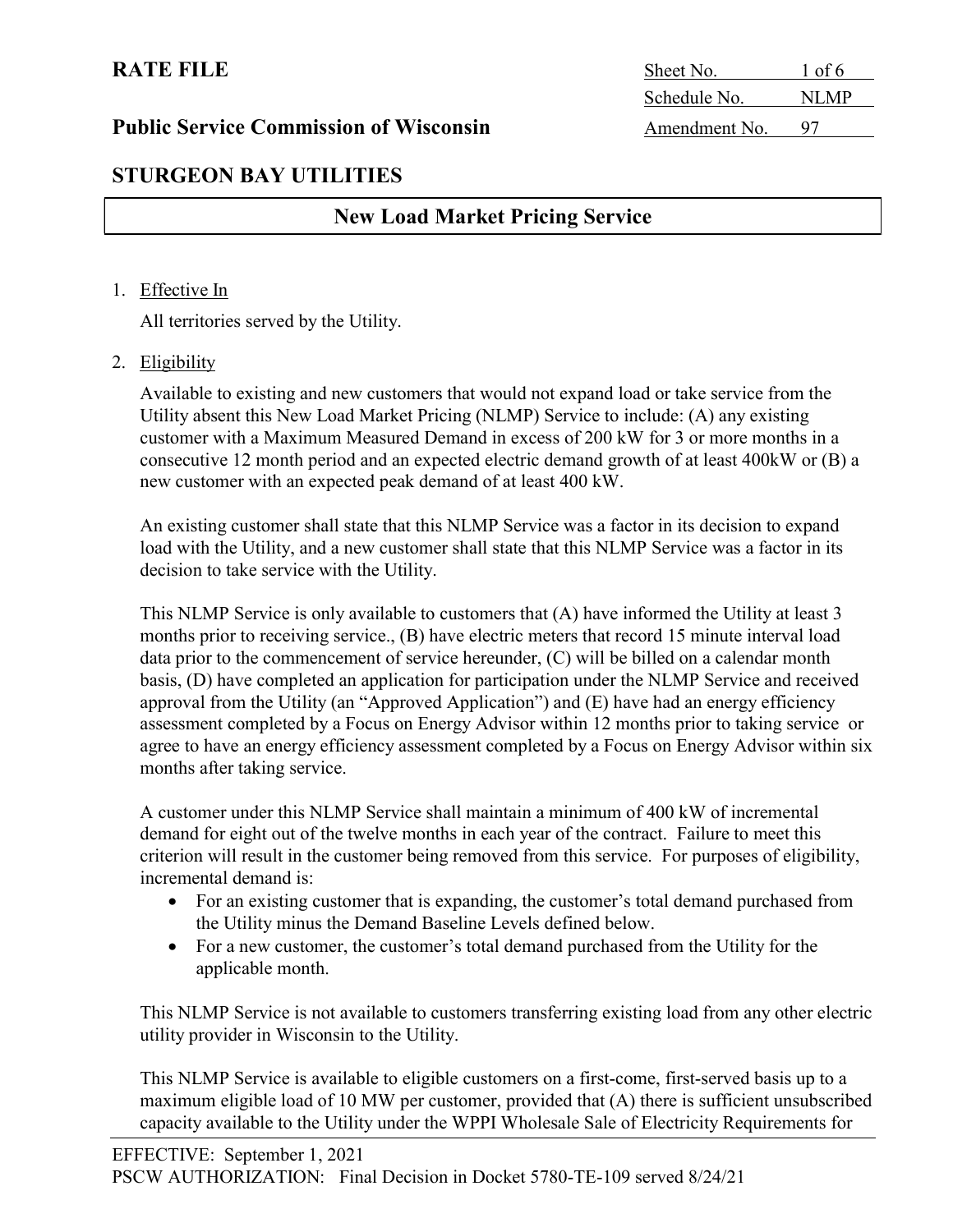### STURGEON BAY UTILITIES

# New Load Market Pricing Service

Eligible Load Growth wholesale schedule (the "WPPI NLMP Schedule"), and (B) WPPI Energy, the Utility's wholesale electricity supplier ("WPPI"), approves such service on a first-come, firstserved basis. Service under the NLMP must commence no later than 3 months after the date the Approved Application is signed by the customer and the Utility.

#### 3. Term

Service under the NLMP is for a single term of four (4) consecutive years from the commencement of service on the first day of the month specified in an Approved Application. A customer may terminate service on the annual anniversary date of the NLMP Service as long as the customer provides at least 30 days' written notice to the Utility. Upon termination, the customer will return to service under an applicable rate for which it is eligible under the utility's service. A customer who terminates service or is removed may not return to the NLMP Service.

#### 4. Rate

 The eligible electric consumption for this NLMP Service is the amount of customer electric consumption above the customer's Monthly Baseline Demand Level and Monthly Baseline Energy Levels (defined below). The standard applicable retail service rates shall apply for customer electric consumption up to and including its Baseline Demand Level and Baseline Energy Levels and amounts above the Baseline Demand Level and Baseline Energy Levels will be subject to the charges and rates defined below.

#### A. **Administrative Charge:** \$150.00 per month

#### B. Incremental Demand Rate:

If the customer's monthly peak demand exceeds the Baseline Demand Level for the month, utility will charge the customer for the monthly peak demand less the Baseline Level (i.e., the "Incremental Demand") at the following monthly fixed costs charged to the Utility by WPPI to provide service to the customer under the NLMP Service. These costs are a pass through of charges from the Midcontinent Independent System Operator, Inc. ("MISO") and generally include, but are not limited to the following:

- 1. MISO Resource Adequacy charge based on the applicable MISO LRZ clearing price and accounting for MISO's reserve margin requirement [applies only to firm load];
- 2. MISO Network Integration Transmission Service charge (actual previous year average per unit cost incurred by WPPI load); per kW of Incremental Demand
- 3. Other fixed transmission and ancillary service costs
	- a. MISO Schedule 1: Scheduling, System Control & Dispatch;
	- b. MISO Schedule 2: Reactive Supply & Voltage Control;

RATE FILE Sheet No. 2 of 6 Schedule No. NLMP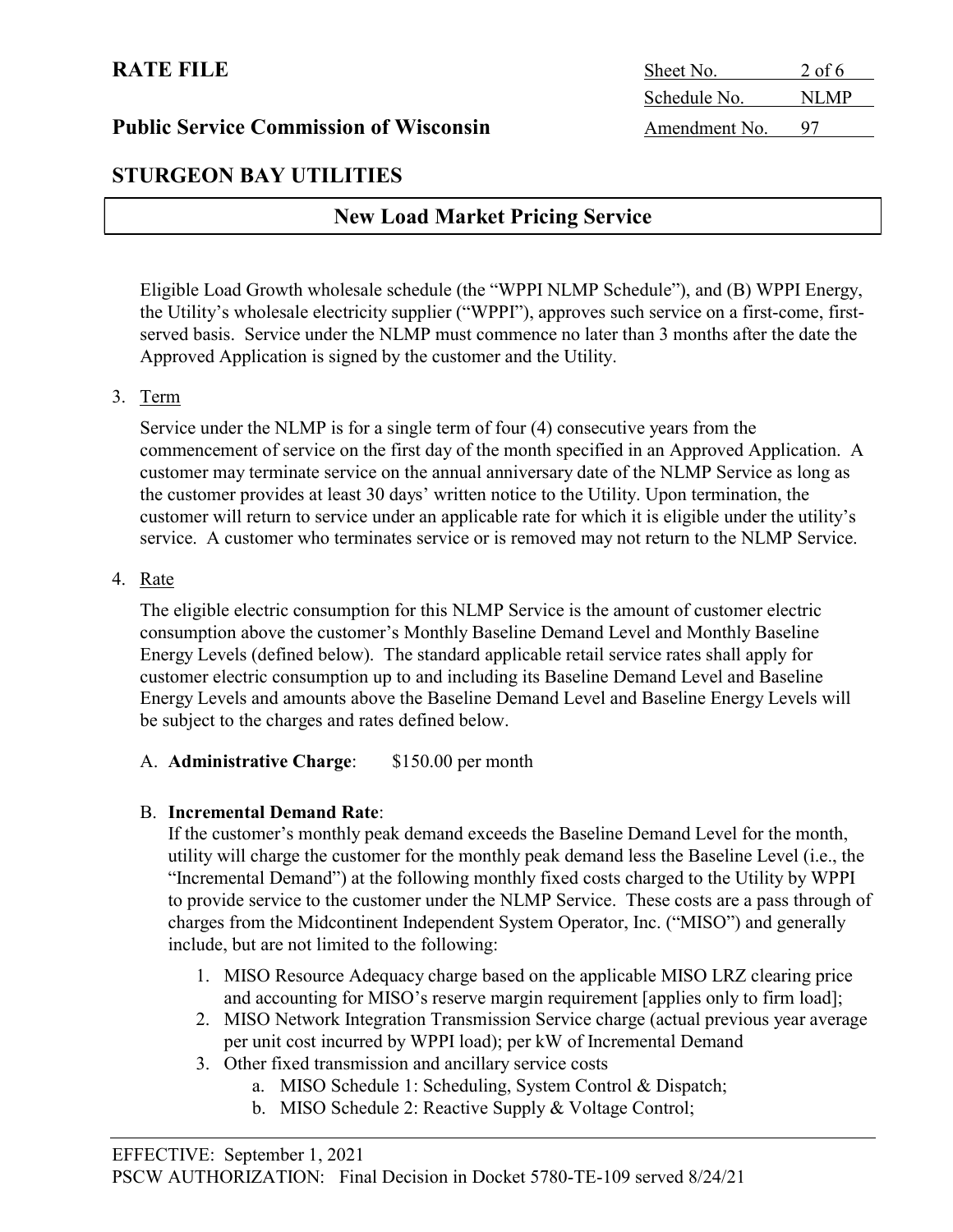# STURGEON BAY UTILITIES

# New Load Market Pricing Service

- c. MISO Schedule 10: MISO Cost Adder;
- d. MISO Schedule 10-FERC: FERC Annual Charges;
- e. MISO Schedule 11: Wholesale Distribution Service;
- f. MISO Schedule 26: Network Upgrade Transmission Expansion Charge;
- g. MISO Schedule 33: Blackstart Service;
- h. MISO Schedule 43: System Support Resources; and
- i. Direct Network Upgrade Charges (if any)

A multiplication factor to account for distribution loss and applicable gross receipts taxes will be applied to the Incremental Demand Rate calculated from the above components as further described below. In addition, a 1.02 multiplication factor will be applied to the Incremental Demand Rate calculated from the above components to account for transmission losses.

The MISO Resource Adequacy charge will only apply to firm load, and customers taking service on an interruptible basis will not incur that component of the Incremental Rate.

#### C. Incremental Energy Rate:

If the customer's energy consumption exceeds the Monthly Baseline Energy Level (on-peak or off-peak, as applicable) in any hour of the billing month, the Utility will charge the customer for the hourly energy consumption less the Monthly Baseline Energy Level (i.e., the "Incremental Hourly Energy") at the following energy costs charged to the Utility by WPPI to provide service to the customer under the NLMP Service. Except for the margin on energy, these costs are a pass through of charges from MISO and generally include, but are not limited to the following:

- 1. MISO Energy Costs:
	- a. Day-Ahead Hourly Locational Marginal Price (LMP) at applicable MISO CPNode per kWh of Incremental Hourly Energy (currently "WEC.WPPI" for the Utility)
	- b. Day-Ahead RSG Distribution Amount
	- c. Real-Time Demand Response Uplift Charge
	- d. Real-Time Distribution of Losses Credit
	- e. Real-Time MVP Distribution Amount
	- f. Real-Time Neutrality Uplift Amount
	- g. Real-Time RSG First Pass Distribution Amount
- 2. MISO Market Administration:
	- a. Schedule 17: Day-Ahead and Real-Time Market Administration Amount
	- b. Schedule 24: Control Area Operator Cost Recovery
- 3. MISO Ancillary Services:

# RATE FILE Sheet No. 3 of 6 Schedule No. NLMP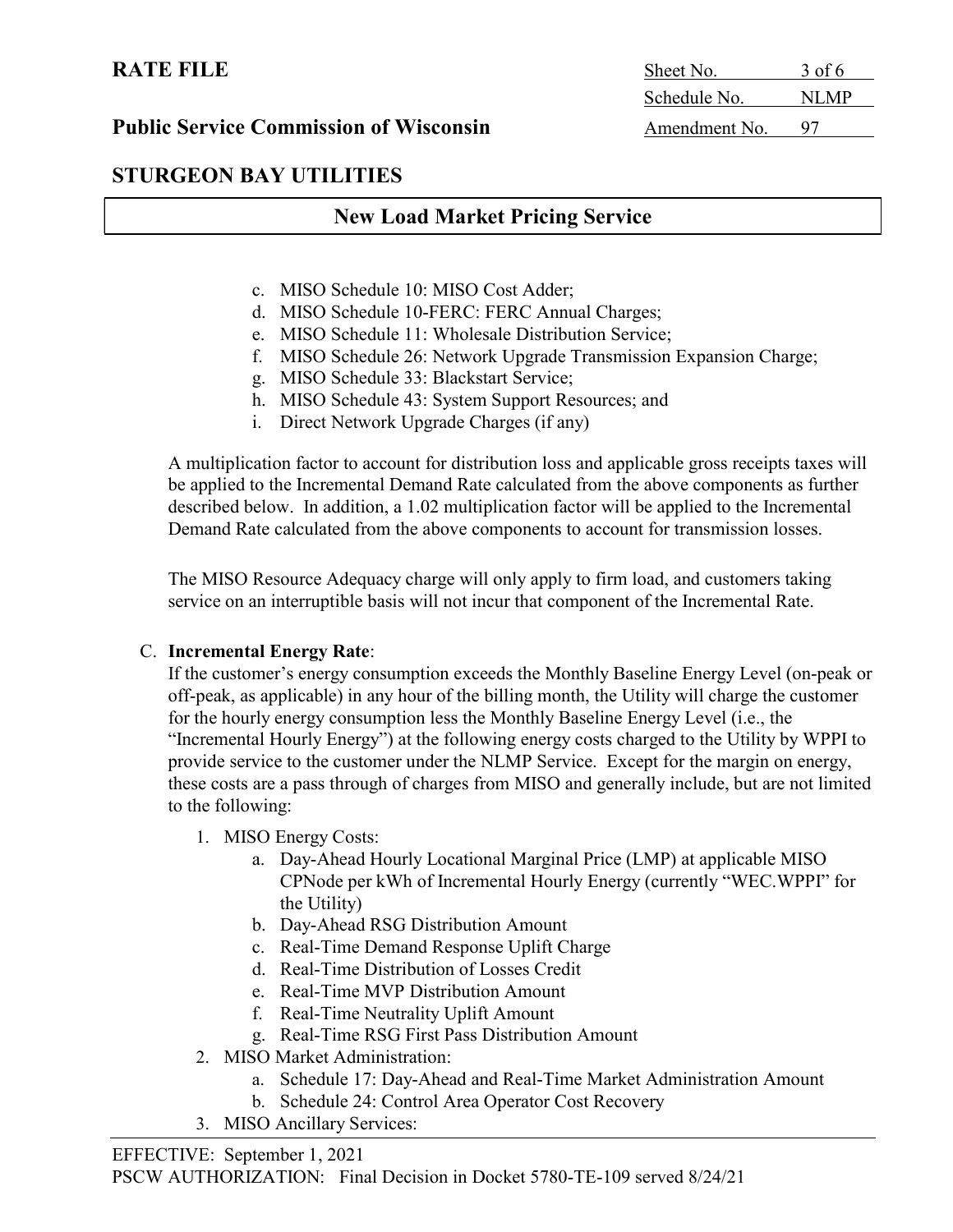# 5. Monthly Baseline Demand Levels and Monthly Baseline Energy Levels for Existing Customers

Each existing customer's Monthly Baseline Demand Level and Monthly Baseline Energy Levels shall be based on the most recent available historical 12 consecutive month time period (i.e., the "Baseline Period") preceding the date of an Approved Application. Historical electric consumption patterns and demand levels experienced during the Baseline Period make up Monthly Baseline Demand Levels and Monthly Baseline Energy Levels that are to be used for billing for the duration of the applicable term of the NLMPService. These levels are to be determined prior to beginning service and will remain constant throughout the term of service.

# Public Service Commission of Wisconsin Amendment No. 97

# STURGEON BAY UTILITIES

# New Load Market Pricing Service

- a. Schedule 3: Regulation Cost Distribution Amount
- b. Schedule 5: Spinning Reserve Cost Distribution Amount
- c. Schedule 6: Supplemental Reserve Cost Distribution Amount
- 4. MISO Transmission:
	- a. Schedule 10: MISO Cost Adder
	- b. Schedule 26: Multi-Value Project Cost Recovery
- 5. Adder on Energy at \$0.0005/kWh

 A multiplication factor to account for distribution loss and applicable gross receipts taxes will be applied to the Incremental Energy Rate calculated from the above components as further described below.

The minimum Incremental Energy Rate billed shall not be less than \$0.007 / kWh in any hour.

#### D. Incremental Distribution Demand Rate:

A distribution demand billing option will be selected by the customer for the contract term as the Incremental Distribution Demand Rate for demand above the Baseline Distribution Demand Level (defined below) as follows:

- 1. Option 1 Distribution Demand above the Baseline Distribution Demand Level will be subject to the same Distribution Demand charges applied to demand up to the Baseline Distribution Demand Level. A customer that selects Option 1 will receive a construction allowance per the Utility's Electric Rules.
- 2. Option 2 Distribution Demand above Baseline Distribution Demand Level will not be subject to the Distribution Demand charges applied to demand up to the Baseline Distribution Demand Level. A customer that selects this Option 2 will not receive a construction allowance per the Utility's Electric Rules.
- 

RATE FILE Sheet No. 4 of 6 Schedule No. NLMP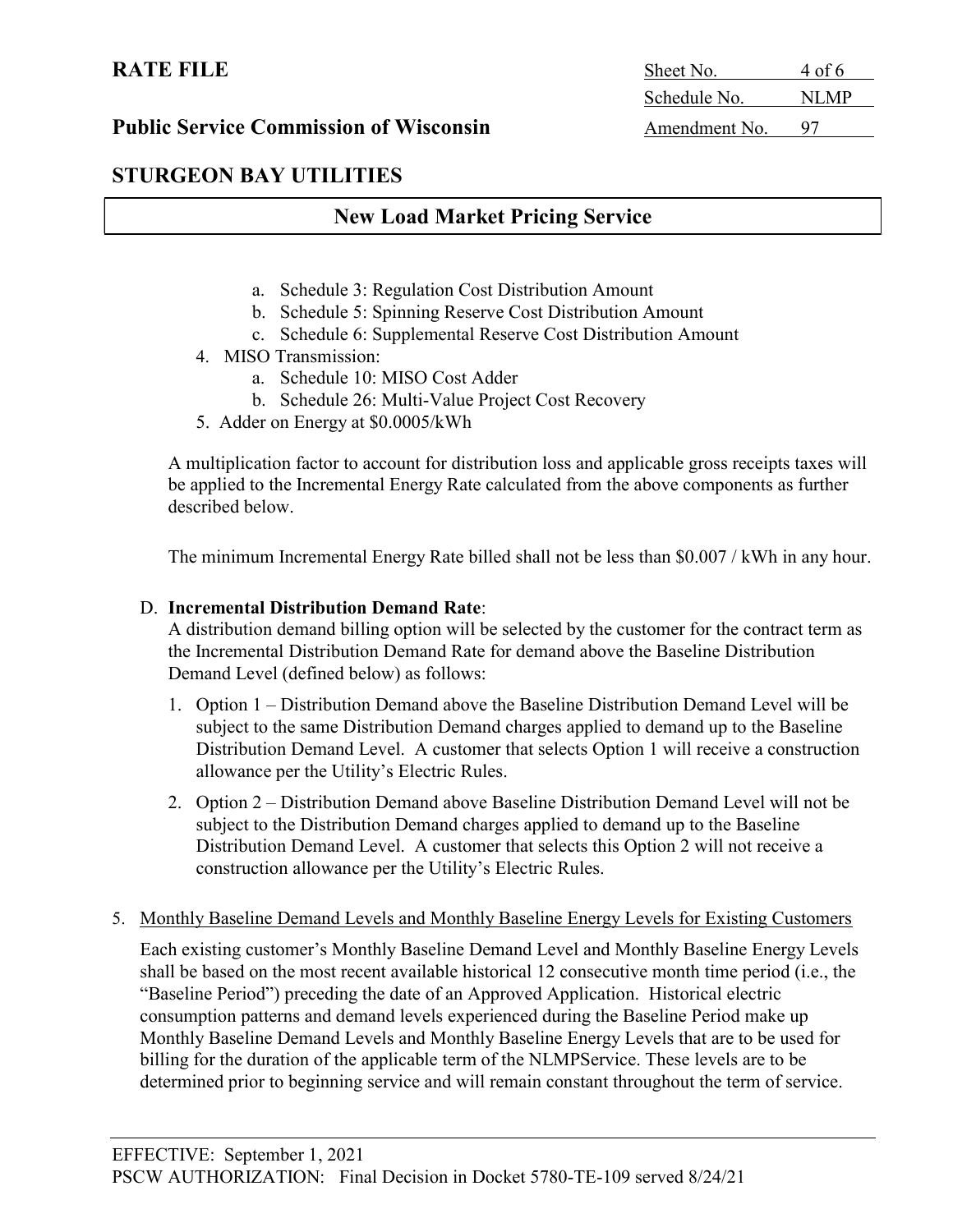# STURGEON BAY UTILITIES

# New Load Market Pricing Service

Specifically, baseline levels will be established for monthly demand and monthly on- and off-peak energy as each of the following:

- Average hourly on-peak energy consumption by month for each of the twelve months preceding an Approved Application ("Monthly On-Peak Baseline Energy Level");
- Average hourly off-peak energy consumption by month for each of the twelve months preceding an Approved Application ("Monthly Off-Peak Baseline Energy Level");
- Firm on-peak demand by month for each of the twelve months preceding an Approved Application ("Monthly Baseline Demand Level"); and

The baseline 12-month ratcheted customer demand (the "Baseline Distribution Demand") will remain the same over the entire term of NLMP service and will be equal to the Distribution Demand applicable in the month immediately preceding the date of an Approved Application.

Adjustments to the historical consumption patterns may be made by the Utility to eliminate data anomalies in the Baseline Period that are not expected to reoccur, or to accommodate unique production patterns as demonstrated in the historical data from the 24 months preceding the date of an Approved Application (e.g. if production is commonly reduced during a specific day of the week for maintenance shutdown).

# 6. Baseline Demand Levels and Baseline Energy Levels for New Customers

Baseline Demand Levels and Baseline Energy Levels for new customer accounts with less than 12 months of history will be based on a forecast, supplied by the new customer and reasonable to the Utility, of electric energy consumption and demand for the new facility. If applicable, the new customer must demonstrate how the new facility differs from prior facilities served by the Utility such that consumption patterns or levels at the new facility are dissimilar to that of past facilities. Corporate name changes, change in ownership of a facility or a corporation, the formation of subsidiaries, or similar actions will not qualify a customer as a new customer for purposes of determining the Baseline Demand Levels and Baseline Energy Levels.

Baseline Demand Levels and Baseline Energy Levels for new customers require approval by the Utility and will be no less than 70 percent of the forecasted demand and energy consumption for year one of service under this NLMP Service. After year one, the original Baseline Levels will be adjusted to new Baseline Levels for the remainder of the contract term to reflect the percentage of actual electric consumption in year one, rather than the percentage of the original forecast of year one consumption. For example, if the initial Baseline Level agreed upon for a specific month was at 70 percent of the year one energy forecast and that forecast was 1,000 MWh, then the initial Baseline would reflect 700 MWh. If actual consumption in that month of year one turned out to

RATE FILE Sheet No. 5 of 6 Schedule No. NLMP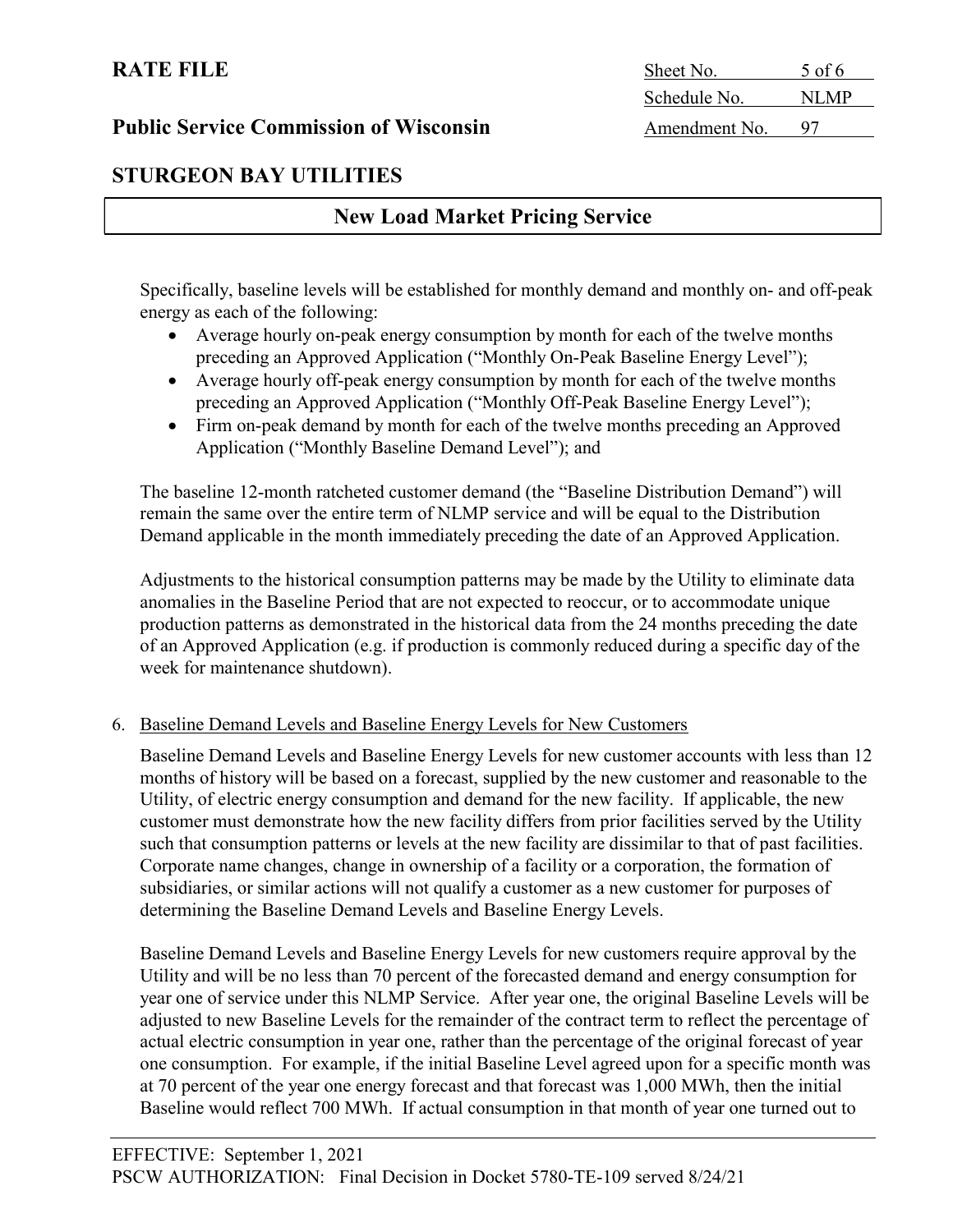# STURGEON BAY UTILITIES

# New Load Market Pricing Service

be 1,100 MWh, the Baseline would then be adjusted for that month in the remaining years of the contract term to reflect 70 percent of 1,100 MWh, which equates to 770 MWh.

The Baseline Distribution Demand will be equal to zero for the entire term of NLMP service.

#### 7. Energy Reductions Measures and Baseline Levels

For existing customers and new customers in the second and subsequent years of service under this schedule, the Baseline may be adjusted to reflect a systematic and permanent change in Customer production levels as a result of the implementation of energy efficiency, conservation, and process improvement measures, or through the installation of new equipment as these measures relate to the Baseline. The Customer must request a review of their historical Baseline period and provide the Utility with supporting documentation, which in the judgement of the Utility, after its review and verification indicates that the reduction is permanent and due to the aforementioned measures. This adjustment will not take effect until the beginning of the billing period following the execution of an amended contract. Baseline adjustments upon Customer request and pursuant to this condition will not occur more than once in a 12-month period.

#### 8. Distribution Loss Multiplication Factor

The following table defines the Distribution Loss Multiplication Factor for customers under this NLMP Service:

|                                                  | Multiplication |
|--------------------------------------------------|----------------|
|                                                  | Factor         |
| Interconnection Voltage Greater than or equal to | 1.00           |
| 100 kV                                           |                |
| Interconnection Voltage Greater than 12 kV and   | 1.02           |
| Less than 100 kV                                 |                |
| Interconnection Voltage Less than 12 kV          | -03            |

#### 9. Gross Receipts Taxes Multiplication Factor

A Gross Receipts Taxes Multiplication Factor of 1.0319 times the total bill shall apply to applicable customer load served under this NLMP Service and located outside the municipal boundaries of the Utility.

RATE FILE Sheet No. 6 of 6 Schedule No. NLMP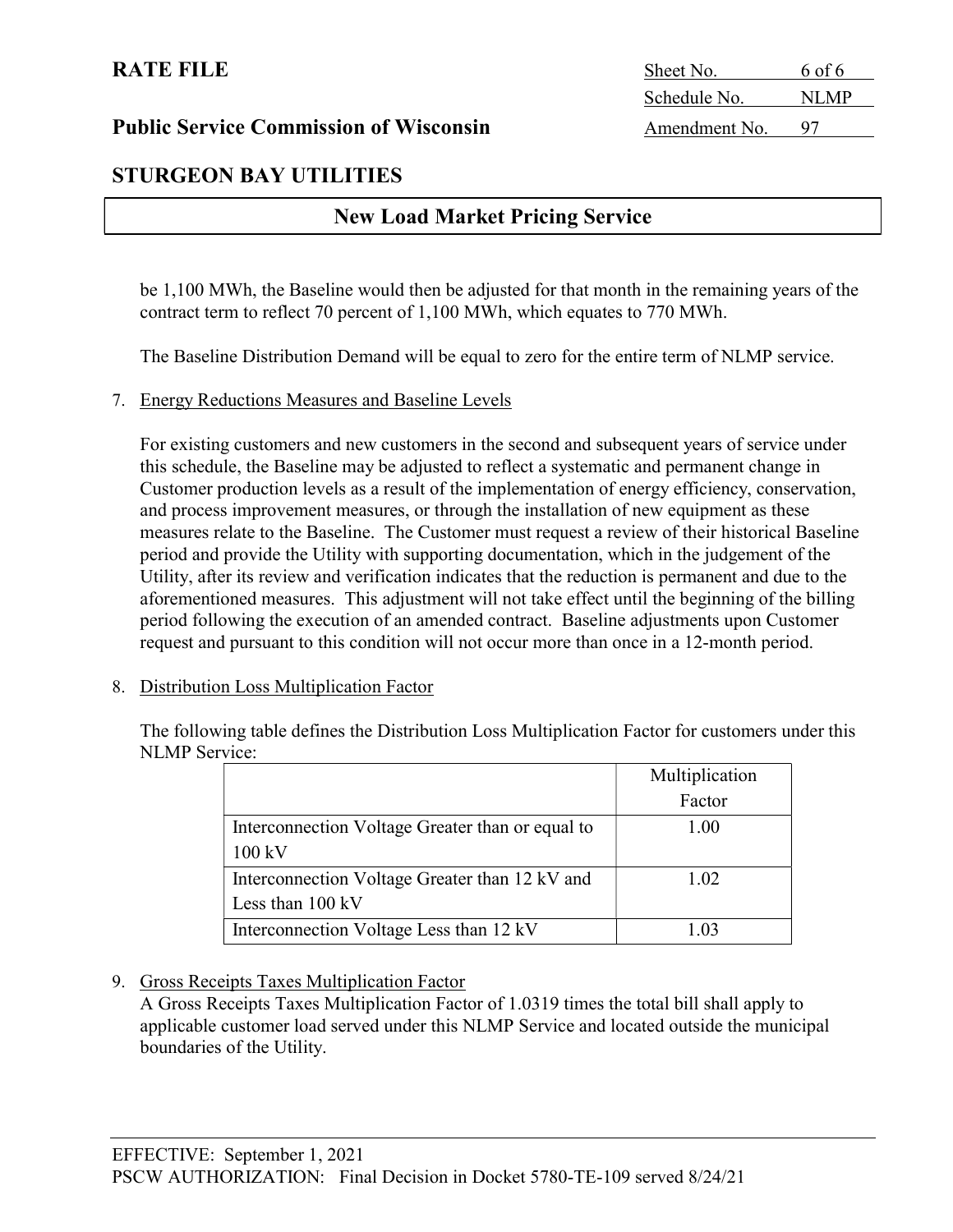|  | <b>Public Service Commission of Wisconsin</b> |  |
|--|-----------------------------------------------|--|
|  |                                               |  |

# **STURGEON BAY UTILITIES**

# **Renewable Energy Rider**

**Availability**: Service under this rider is available to all customers currently served under all rate schedules. This rider allows customers the option of purchasing blocks of their energy from renewable resources.

**Application**: Renewable energy will be sold only in blocks of 300 kWh per month. Customers choosing to be served under this rider will pay the Block Charge for Renewable Energy in addition to the regular monthly charges, including the Power Cost Adjustment Clause, under their current applicable rate schedules. All of the provisions of the current applicable rate will apply to the customer's total usage. The charge for renewable energy will be as stated below:

#### **Block Charge for Renewable Energy**:

\$2.00 per 300 kWh block of renewable energy per month for less than 20 blocks per month. \$1.00 per 300 kWh block of renewable energy per month for 20 or more blocks per month.

#### **Special Terms and Provisions**:

- 1. Service under this rider may be limited at the sole discretion of the utility, based on the expected amount of renewable energy available, average monthly energy usage of the customer, bill payment and collection histories.
- 2. Aggregate sales are allowed only for multiple facilities owned by the same entity.
- 3. The customer may sign up for the program at any time and service will become effective at the beginning of the next full billing period, at which point the customer will be charged for the total number of blocks purchased. The Block Charge for Renewable Energy will not be prorated in the billing period in which a customer signs up for service under this rider.
- 4. If the customer uses less total energy than the number of blocks purchased in any given month, the customer will be charged for the total number of blocks purchased in that month.
- 5. The customer may cancel their service under this rider at any time; however, any change in service will only become effective at the beginning of the next full billing period. The Block Charge for Renewable Energy will not be prorated in the billing period in which the customer cancels.
- 6. The utility shall have on file a copy of the latest Schedule for Renewable Energy Service from its wholesale supplier.

**RATE FILE** Sheet No. 1 of 1 Schedule No. RER-1 Amendment No. 96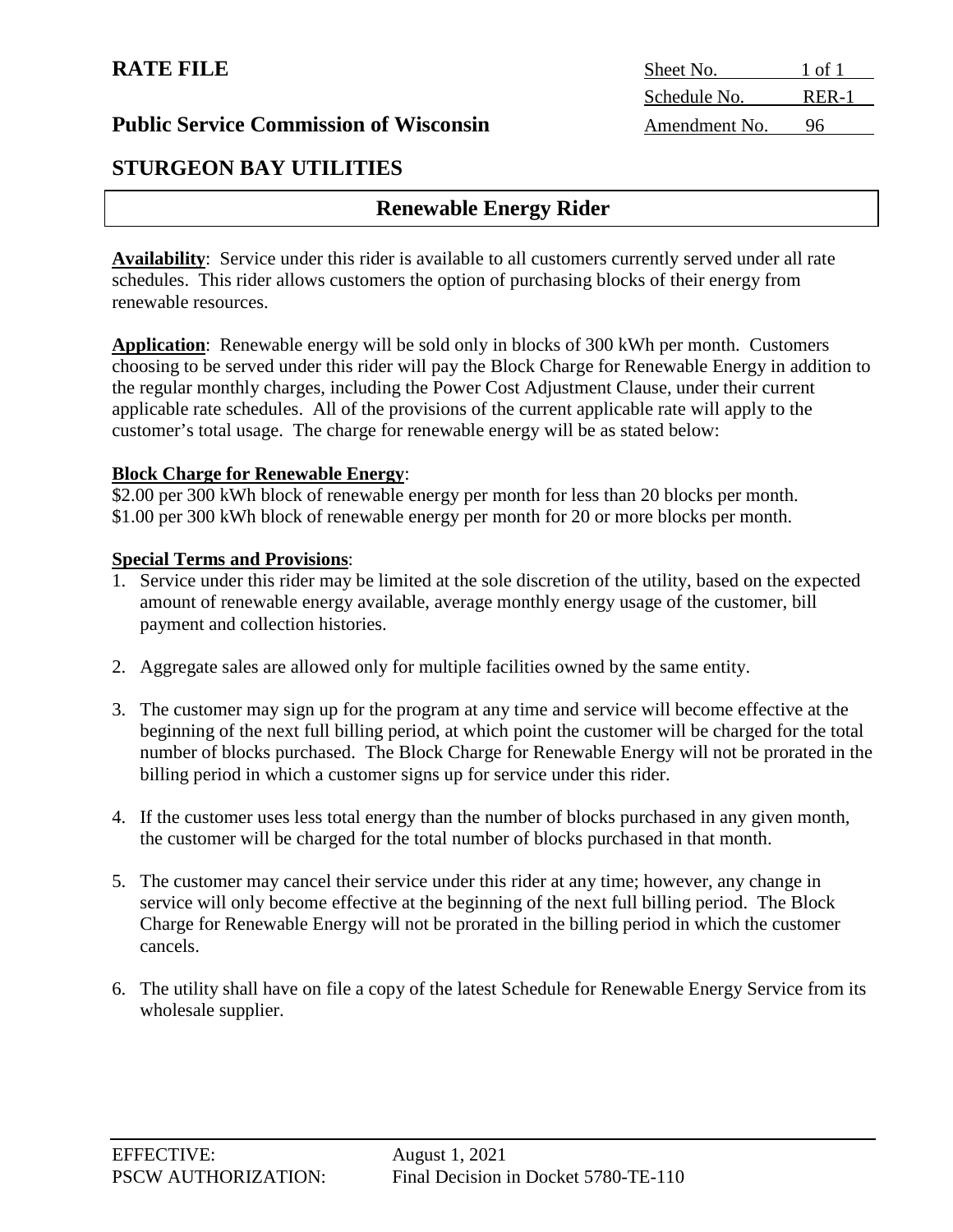# **RATE FILE**

| Sheet No.     | 1 of 1 |
|---------------|--------|
| Schedule No.  | RER-2  |
| Amendment No. | 96     |

# **Public Service Commission of Wisconsin**

# **STURGEON BAY UTILITIES**

# **Industrial Renewable Energy Rider**

**This schedule is cancelled. All customers transferred to RER-1.**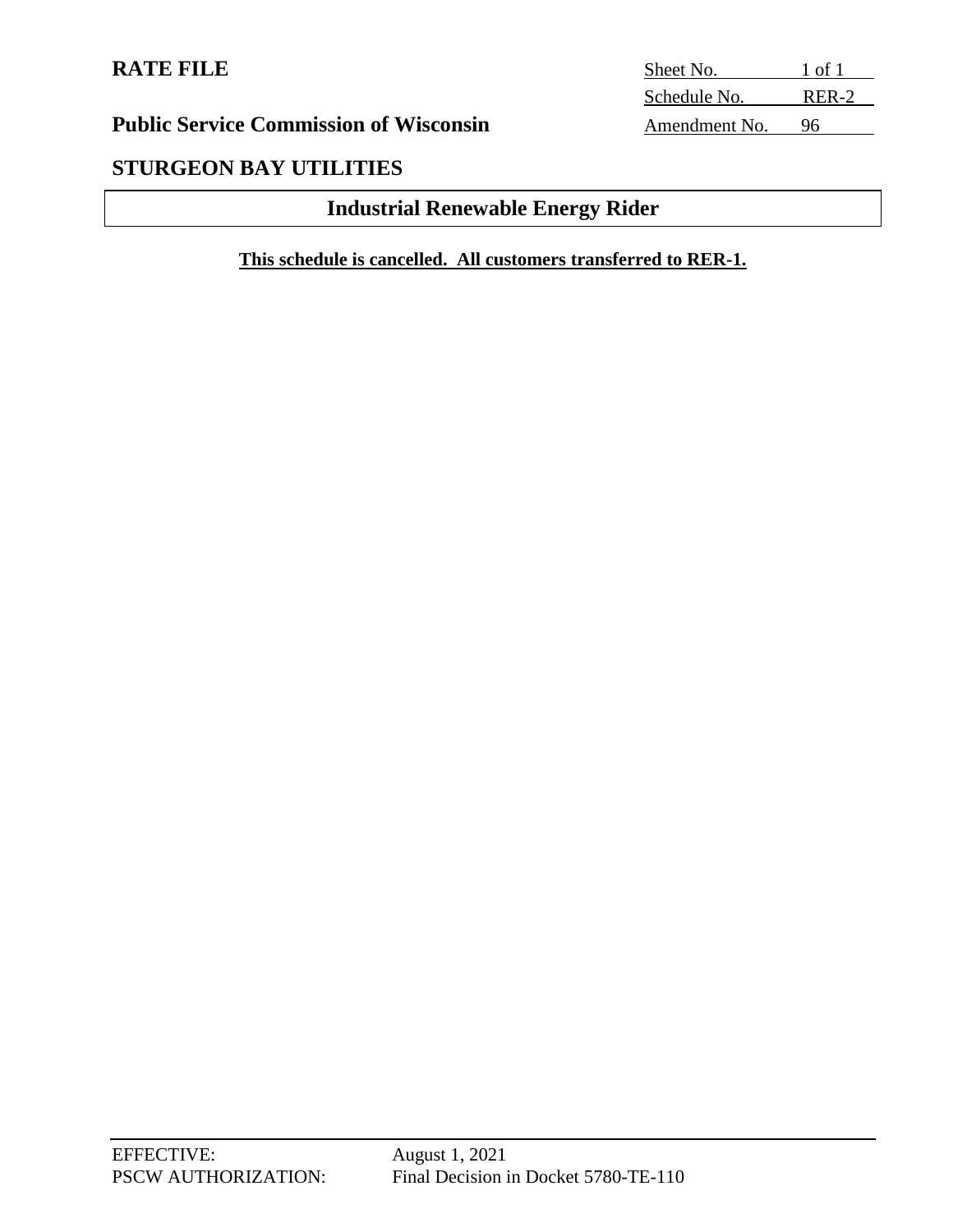# **STURGEON BAY UTILITIES**

# **Parallel Generation (20 kW or less) -- Net Energy Billing**

#### 1. Effective In

All territories served by the utility.

2. Availability

Available for single-phase and three-phase customers where a part or all of the electrical requirements of the customer are supplied by the customer's generating facilities, where such facilities have a total generating capability of 20 kW or less, where such facilities are connected in parallel with the utility and where such facilities are approved by the utility.

3. Rate

The customer shall be billed monthly on a net energy basis and shall pay the fixed charge and energy charge specified in the rate schedule under which he is served. If, in any month, the customer's bill has a credit balance of \$25 or less, the amount shall be credited to subsequent bills until a debit balance is reestablished. If the credit balance is more than \$25, the utility shall reimburse the customer by check upon request. Monthly credits shall be computed by taking the net excess kilowatt-hours produced times the sum of the applicable energy charge plus monthly power cost adjustment clause (PCAC).

#### 4. Metering and Services Facilities

A customer who is served under a regular rate schedule shall have any ratchet and/or other device removed from his meter to allow reverse power flow and measurement of net energy used. Customers eligible for net energy billing but with existing metering facilities equipped with ratchets or other devices preventing reverse registration (i.e. time-of-use metering facilities) may request that the utility install the necessary metering to permit such billing.

5. Customer Obligation

See Pgs-2 Sections 10 and 11.

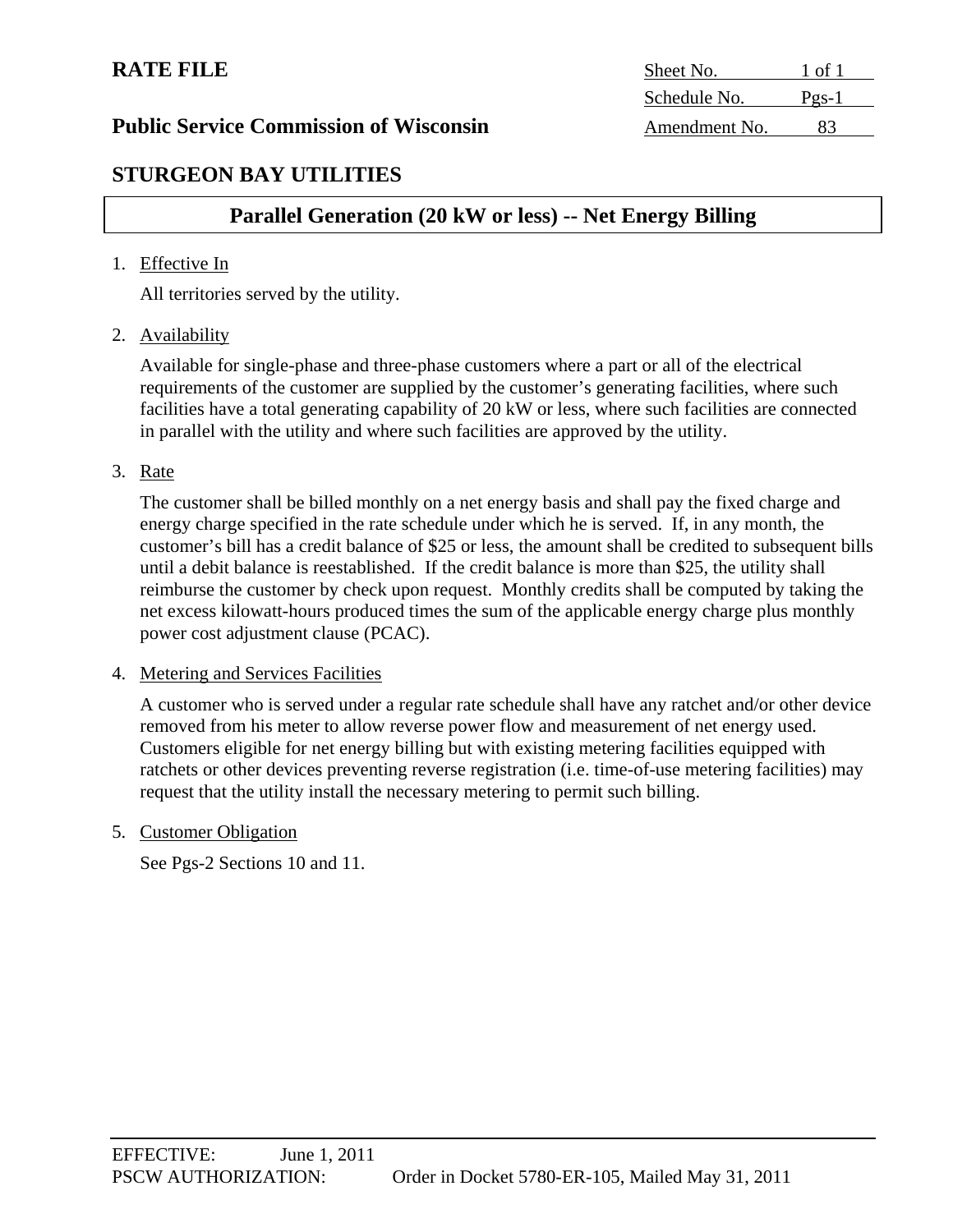# **RATE FILE**

**Public Service Commission of Wisconsin** 

**STURGEON BAY UTILITIES** 

# **Customer-Owned Generation Systems (Greater than 20 kW)**

#### 1. Effective In

All territories served by the utility

2. Availability

Available for single-phase and three-phase customers where a part or all of the electrical requirements of the customer are supplied by the customer's generating facilities, where such facilities have a total generating capability of greater than 20 kW and less than or equal to 100 kW, where such facilities are connected in parallel with the utility. Customers not desiring to sell energy under this rate have the right to negotiate a buy-back rate.

The energy rate indicated below is the minimum for electrical energy. Customers with generating facilities greater than 100 kW can negotiate a buy-back rate. Should the utility be unwilling to pay the minimum rate for electrical energy, the utility shall agree to transport such electrical energy to another utility that will pay such minimum rate. The utility shall recover actual costs of such transportation from the generating customer.

#### 3. Rate

Customers shall receive monthly payments for all electricity delivered to the utility and shall be billed by the utility for metering and associated billing expenses specified in the latest rates of the wholesale supplier unless the latest rates of the wholesale supplier do not properly reflect avoided costs. In such event, the Commission, upon request, may determine appropriate rates. The utility shall have on file a copy of the latest customer-owned generation system rates for its wholesale supplier.

#### 4. On-Peak and Off-Peak Hours and Holidays

On-peak and off-peak hours and holidays are those specified in the wholesale suppliers latest rates.

#### 5. Minimum Charge

The monthly minimum charge paid by the customer shall be the customer charge.

#### 6. Power Factor

The customer shall operate on a net power factor of not less than 90 percent.

| <b>RATE FILE</b>                              | Sheet No.     | l of 6  |  |
|-----------------------------------------------|---------------|---------|--|
|                                               | Schedule No.  | $Pgs-2$ |  |
| <b>Public Service Commission of Wisconsin</b> | Amendment No. |         |  |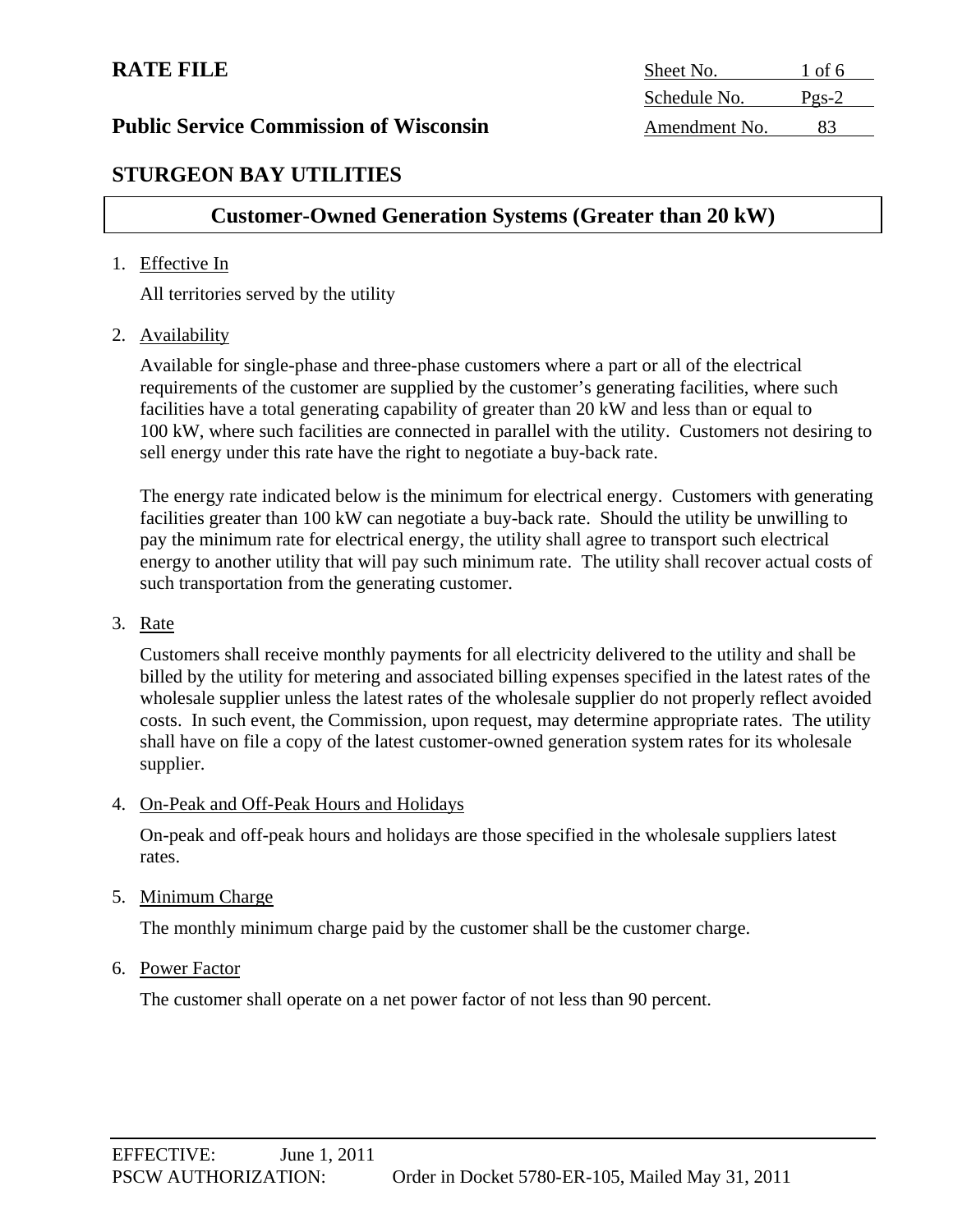# **STURGEON BAY UTILITIES**

# **Customer-Owned Generation Systems (Greater than 20 kW) continued**

#### 7. Negotiated Rates

Customers with generation systems greater than 100 kW can negotiate a buy-back rate.

Customers with generation systems greater than 20 kW and less than or equal to 100 kW have the right to negotiate a buy-back rate. The buy-back rate cannot be greater than the full avoided cost.

The following are the required procedure guidelines:

- a. The utility must respond to the customer-owned generating system within 30 days of the initial written receipt of the customer-owned generating system proposal and within 30 days of receipt of a subsequent customer-owned generating system proposal,
- b. The utility's rejection of the customer-owned generating system proposal must be accompanied by a counter-offer relating to the specific subject matter of the customer-owned generating system proposal, and
- c. If the utility is unable to respond to the customer-owned generating system proposal within 30 days it shall inform the customer-owned generating system of:
	- 1) Specific information needed to evaluate the customer-owned generating system proposal.
	- 2) The precise difficulty encountered in evaluating the customer-owned generating system proposal.
	- 3) The estimated date that it will respond to the customer-owned generating system proposal.
- d. The Commission may become involved in the utility negotiations upon showing by either utility or the customer-owned generating system that a reasonable conclusion cannot be reached under the above guidelines. The Commission may provide a waiver to the guidelines and order new negotiation requirements so that a reasonable conclusion can be reached.
- e. A copy of all negotiated buy-back rates shall be sent to the Commission. These rates shall not be effective until the contract is placed on file at the Commission.

#### 8. Charges for Energy Supplied by the Utility

Energy supplied by the utility to the customer shall be billed in accordance with the standard applicable rate schedules of the utility.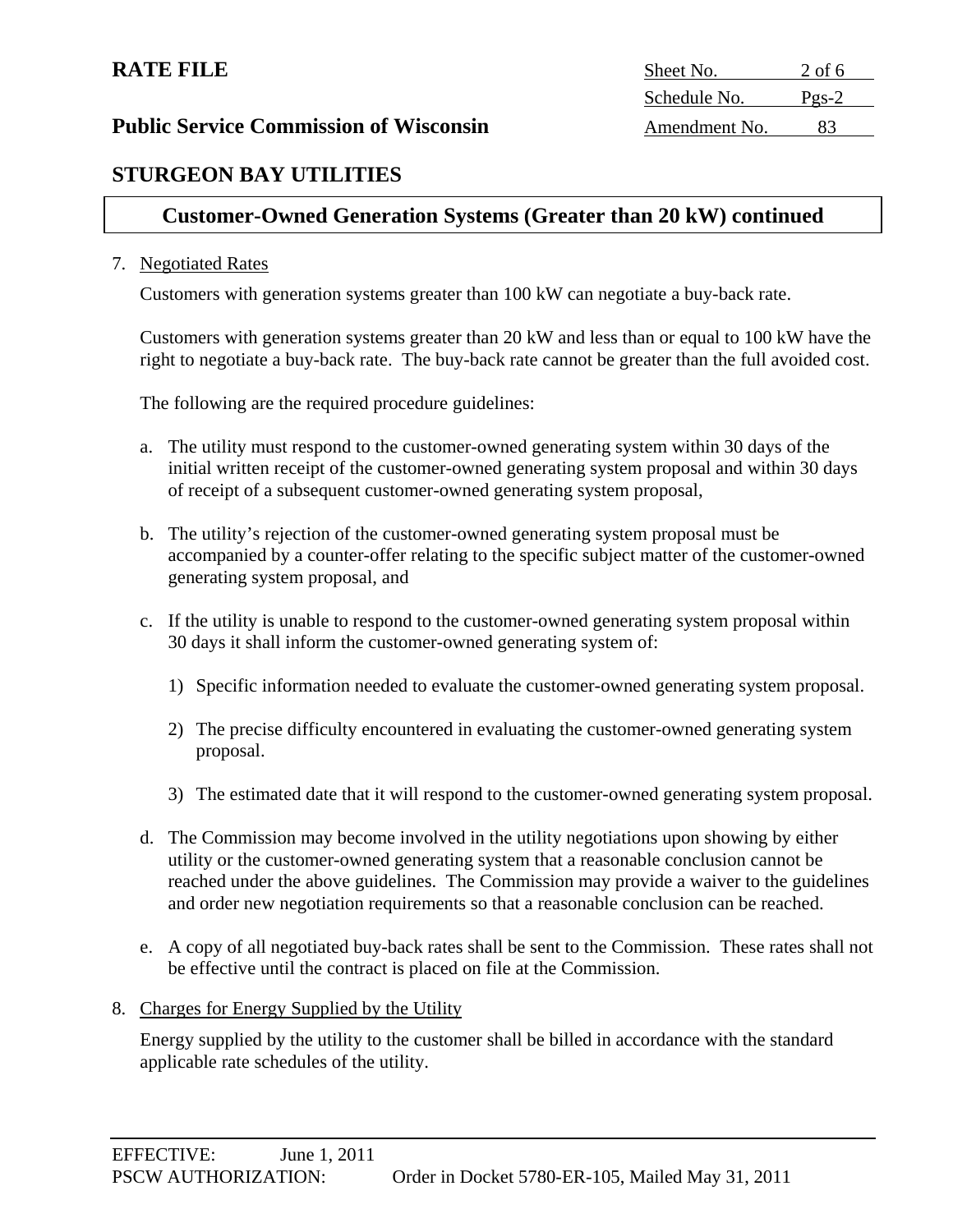| <b>RATE FILE</b>                              | Sheet No.     | 3 of 6            |  |
|-----------------------------------------------|---------------|-------------------|--|
|                                               | Schedule No.  | $P_{\text{PS}-2}$ |  |
| <b>Public Service Commission of Wisconsin</b> | Amendment No. |                   |  |
|                                               |               |                   |  |

# **STURGEON BAY UTILITIES**

# **Customer-Owned Generation Systems (Greater than 20 kW) continued**

#### 9. Maintenance Rate

A customer-owned generation facility may be billed lower demand charges for energy purchased during scheduled maintenance provided written approval is obtained in advance from the utility. Demand charges other than "Distribution Demand" shall be prorated if maintenance is scheduled such that the utility does not incur additional capacity costs. Said probation shall be the demand charge times the number of authorized days of scheduled maintenance divided by the number of days in the billing period.

#### 10. Contract Required

A contract is required between the utility and the customer-owned generation facility. The contract shall specify safety, system protection, and power quality rules that generators must comply with. The contract shall require a minimum of \$100,000 liability insurance or proof of financial responsibility for the customer-owned generation system. Contracts with customerowned generation facilities selling energy under the standard (non-negotiated) rate have no specific term or length. Contracts with customer-owned generation facilities selling energy under a negotiated rate shall contain performance requirements and be of sufficient length to ensure the utility avoids the costs for which the customer-owned generation facility has been paid.

#### 11. Customer Obligation

### a. Metering Facilities

The customer shall furnish, install and wire the necessary service entrance equipment, meter sockets, meter enclosure cabinets, or meter connection cabinets that may be required by the utility to properly meter usage and sales to the utility.

#### b. Interconnection Costs

The owner of the generating facility shall be required to pay all interconnection costs, including metering, incurred by the utility. The owner shall pay said costs, including financing costs, within two years of the installation date of the interconnection facilities.

#### c. Liability Insurance

The owner of the generating facility shall be required to have liability insurance on the generating facility of at least \$100,000 or be able to prove financial responsibility.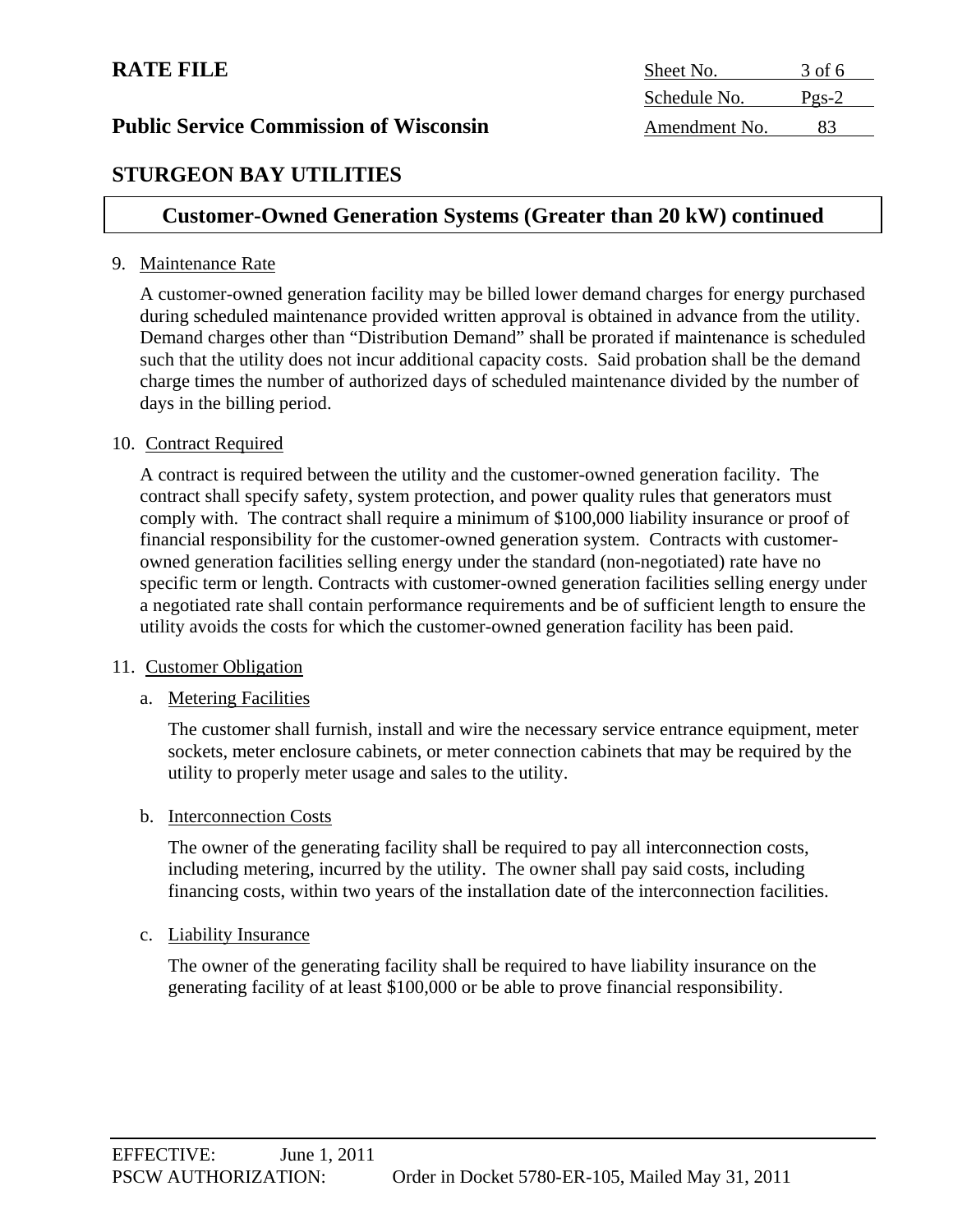| Sheet No.<br>4 of 6     |  |
|-------------------------|--|
| Schedule No.<br>$Pgs-2$ |  |
| Amendment No.           |  |
|                         |  |

# **STURGEON BAY UTILITIES**

# **Customer-Owned Generation Systems (Greater than 20 kW) continued**

#### d. Interconnection and Operation (Safety and Power Quality) Requirements

Electric Service to a customer-owned electric generation installation may be disconnected for failure to comply with these requirements.

- 1) Interconnection of a generating facility with the utility system shall not be permitted until application has been made to and approval received from the electric utility. The utility may withhold approval only for good reason such as failure to comply with applicable utility or governmental rules or laws. The utility shall require a contract specifying reasonable technical connection and operating aspects for the parallel generating facility.
- 2) The utility may require that for each generating facility there is provided between the generator or generators and the utility system, a lockable load-break disconnect switch. For installations interconnected at greater 600 volts a fused cutout switch may be substituted, where practicable. The switches shall be accessible to the utility for the purpose of isolating the parallel generating facility from the utility system when necessary.
- 3) The utility shall require a separate distribution transformer for a customer having a generating facility where necessary, for reasons of public and employee safety or where the potential exists for the generating facility causing problems with the service of other customers. Ordinarily the requirement should not be necessary for an induction-type generator with a capacity of 5 kW or less, or other generating units of 10 kW or less that utilize line-connected inverters.
- 4) Where necessary, to avoid the potential for a facility causing problems with the service of other customers, the utility should limit the capacity and operating characteristics of single-phase motors. Ordinarily single-phase generators should be limited to a capacity of 10 kW or less.
- 5) The utility shall require that each generating facility have a system for automatically isolating the generator from the utility's system upon loss of the utility supply, unless the utility desires that the local generation be continued to supply isolated load. For synchronous and induction generators such protection against continued operation when isolated from the utility system will ordinarily consist of over-current protection, fuse or circuit breaker, plus a voltage or frequency controlled contractor which would automatically disconnect the unit whenever its output voltage or frequency drifted outside predetermined limits, such as plus or minus 10 percent of the rated values.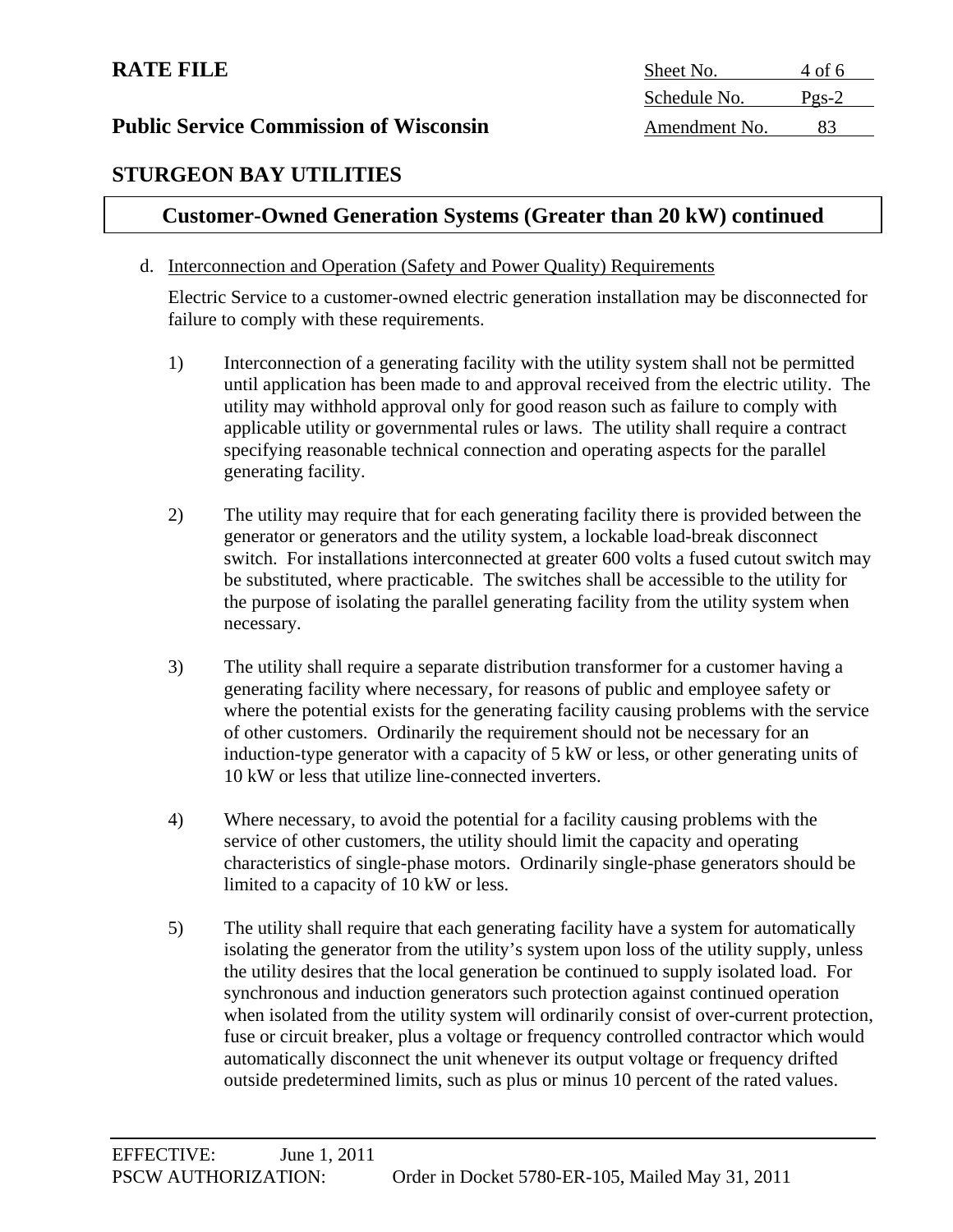| <b>RATE FILE</b>                              | Sheet No.     | 5 of 6  |
|-----------------------------------------------|---------------|---------|
|                                               | Schedule No.  | $Pgs-2$ |
| <b>Public Service Commission of Wisconsin</b> | Amendment No. |         |

# **STURGEON BAY UTILITIES**

# **Customer-Owned Generation Systems (Greater than 20 kW) continued**

Other suitable protective systems against abnormal voltages of frequencies may be accepted by the utility.

- 6) The utility shall require that the customer discontinue parallel generation operation when it so requests and the utility may isolate the generating installation from its system at times:
	- a) When considered necessary to facilitate maintenance or repair of utility facilities.
	- b) When considered necessary during system emergencies.
	- c) When considered necessary during such times as the generating facility is operating in a hazardous manner, or is operating such that it adversely affects service to other customers or to nearby communication systems or circuits.
- 7) The owner of the generating facility shall be required to make the equipment available and permit entry upon the property by electric and communication utility personnel at reasonable times for the purposes of testing isolation and protective equipment, and evaluating the quality of power delivered to the utility's system; and testing to determine whether the local generating facility is the source of any electric service or communication systems problems.
- 8) The power output of the generating facility shall be maintained such that the frequency and voltage are compatible with normal utility service and do not cause that utility service to fall outside the prescribed limits of Commission rules and other standard limitations.
- 9) The generating facility shall be operated so that variations from acceptable voltage levels and other service impairing disturbances do not result in adverse effects on the service or equipment of other customers, and in a manner that does not produce undesirable levels of harmonics in the utility power supply.
- 10) The owner of the generating facility shall be responsible for providing protection for the owner's installation equipment and for adhering to all applicable national, state and local codes. The design and configuration of certain generating equipment such as that utilizing line-commutated inverters sometimes requires an isolation transformer as part of the generating installation for safety and for protection of generating facilities.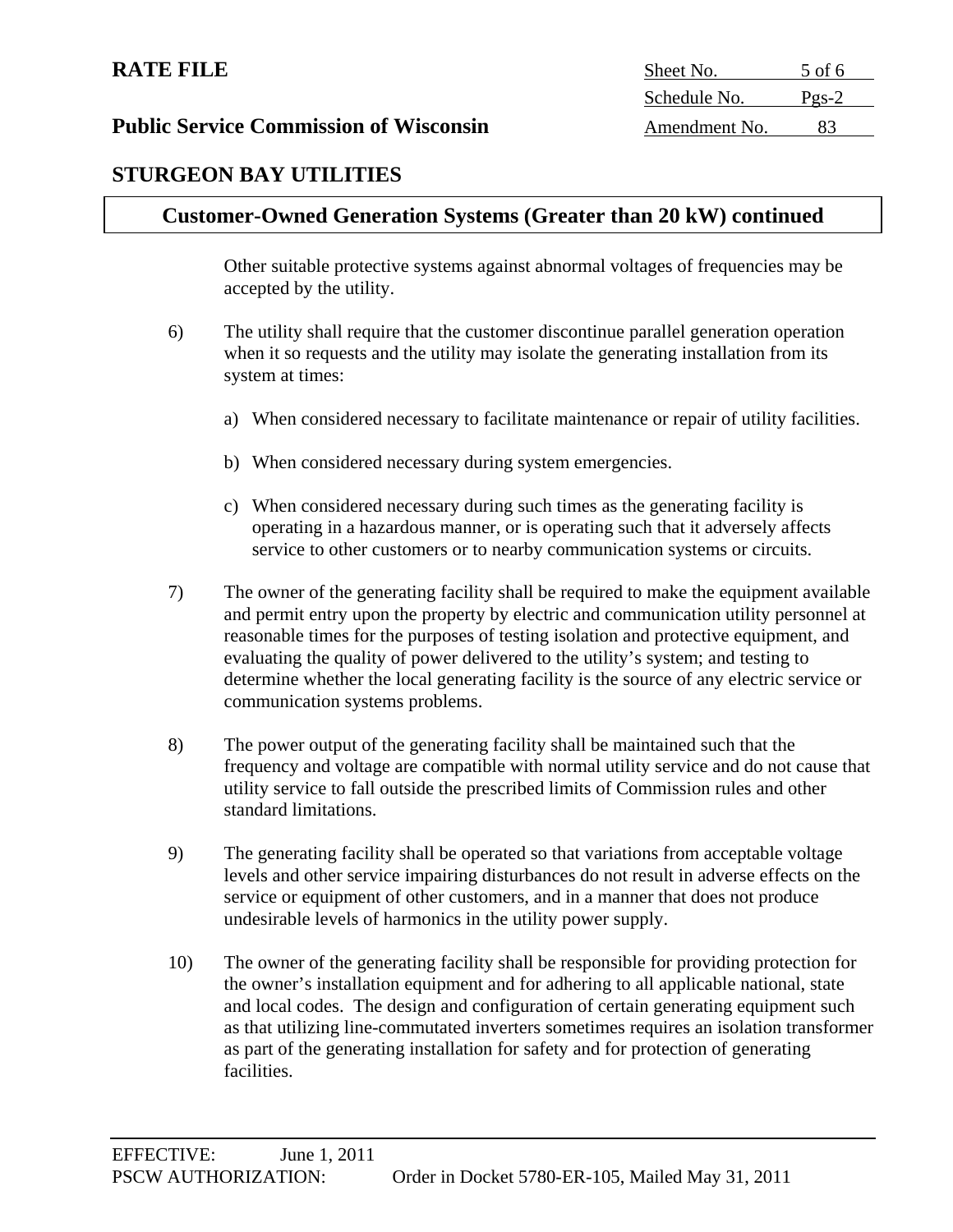| <b>RATE FILE</b>                              | Sheet No.     | 6 of 6            |  |
|-----------------------------------------------|---------------|-------------------|--|
|                                               | Schedule No.  | $P_{\text{gs-2}}$ |  |
| <b>Public Service Commission of Wisconsin</b> | Amendment No. |                   |  |
|                                               |               |                   |  |

## **STURGEON BAY UTILITIES**

## **Customer-Owned Generation Systems (Greater than 20 kW) continued**

#### 12. Utility Obligation

#### a. Metering Facilities

The utility shall install appropriate metering facilities to record all flows of energy necessary to bill in accordance with the charges and credits of the rate schedule.

#### b. Notice to Communication Firms

Each electric utility shall notify telephone utility and cable television firms in the area when it knows that customer-owned generating facility is to be interconnected with its system. This notification shall be as early as practicable to permit coordinated analysis and testing in advance of interconnection, if considered necessary by the electric or telephone utility or cable television firm.

#### 13. Right to Appeal

The owner of the generating facility interconnected or proposed to be interconnected with a utility system may appeal to the Commission should any requirement of the utility service rules filed in accordance with the provisions of Wis. Admin. Code § PSC 113.0207, or the required contract be considered to be excessive or unreasonable. Such appeal will be reviewed and the customer notified of the Commission's determination.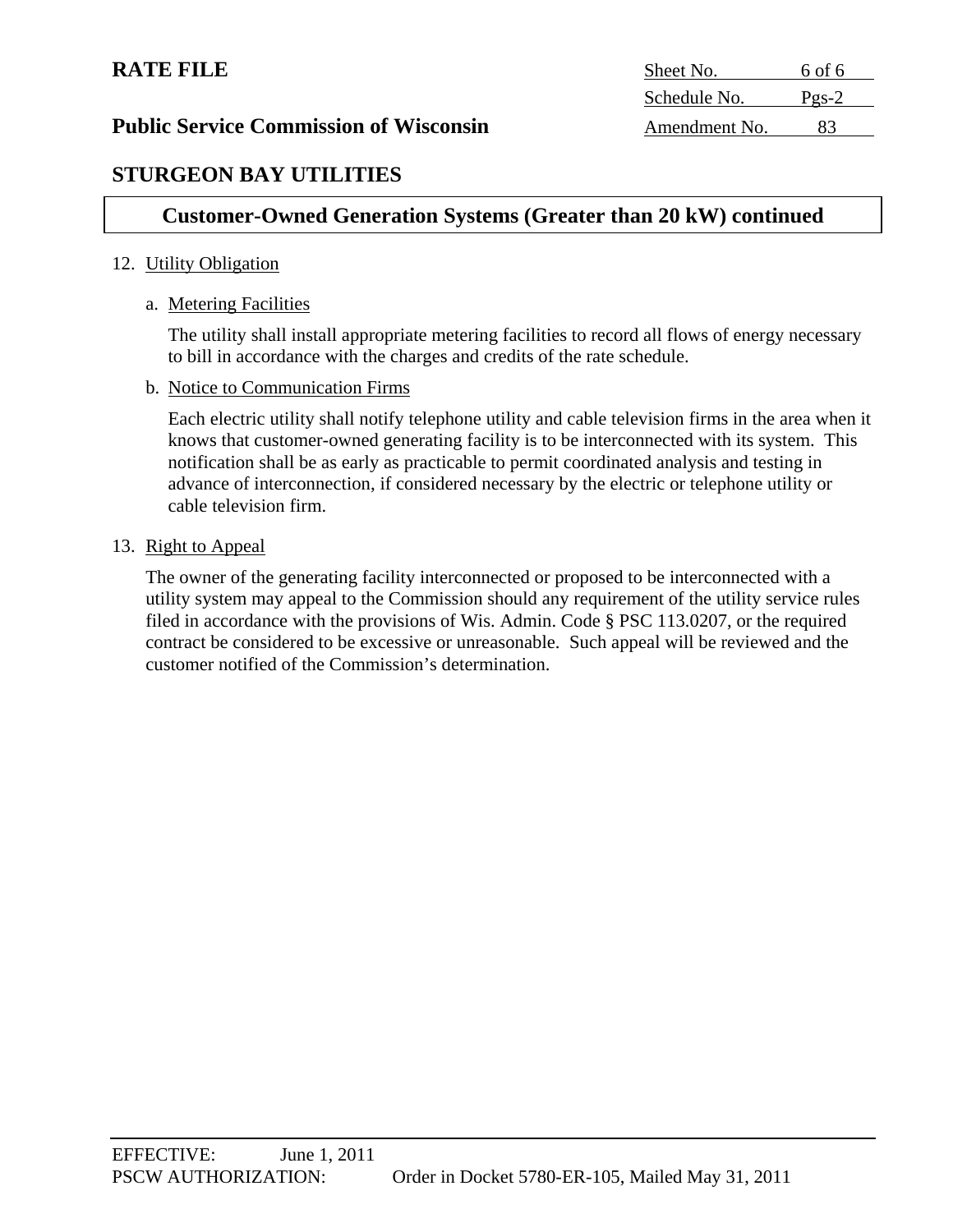| <b>RATE FILE</b>                              | Sheet No.     | $\cdot$ of 2      |
|-----------------------------------------------|---------------|-------------------|
|                                               | Schedule No.  | $P_{\text{PS-}}3$ |
| <b>Public Service Commission of Wisconsin</b> | Amendment No. |                   |

## **STURGEON BAY UTILITIES**

## **Solar Renewable Energy Distributed Generation (Limited Participation)**

#### **This rate schedule is closed to any new customers**

#### Effective In

All territories served by the utility.

#### Availability

Available to customers who own small solar photovoltaic (PV) electric generating facilities that are approved by the Utility. Individual project nameplate rated capacity is limited to a maximum of 6 kW dc or the total PV generation nameplate capacity allowable under this tariff, whichever is less. Under this tariff, the total PV generation nameplate capacity for all the Utility's participating customers shall be limited to a maximum capacity of 16 kW dc or, provided that there is sufficient unsubscribed PV capacity available under WPPI Energy's Schedule for Purchase of Solar Photovoltaic Energy, the Utility's total PV generation nameplate capacity may be increased by an amount not to exceed 48 kW dc.

#### Rates:

- 1. Metering Charge: **\$1.00** per month. This is in addition to any customer charge applicable under the retail tariff the customer is currently receiving service under. A separate meter is required to measure the electricity produced by the customer.
- 2. Energy Purchase Rate: The Utility will purchase 100% of the generator output from the customer. The Utility will then resell the PV energy to WPPI Energy. The PV generator's output shall be measured separately from the customer's usage. The energy buy-back rate provided under this tariff shall be equal to WPPI Energy's wholesale PV energy buy-back rate as specified in WPPI Energy's Schedule for Purchase of Solar Photovoltaic Energy in effect at the time the customer enters into a buy-back contract with the Utility. The customer will receive a monthly credit on their electric utility bill for the energy sold to the Utility at the above rate. The Utility shall maintain copies of each revision of WPPI Energy's Schedule for Purchase of Solar Photovoltaic Energy with the Utility's authorized tariffs.

(Continued on next page)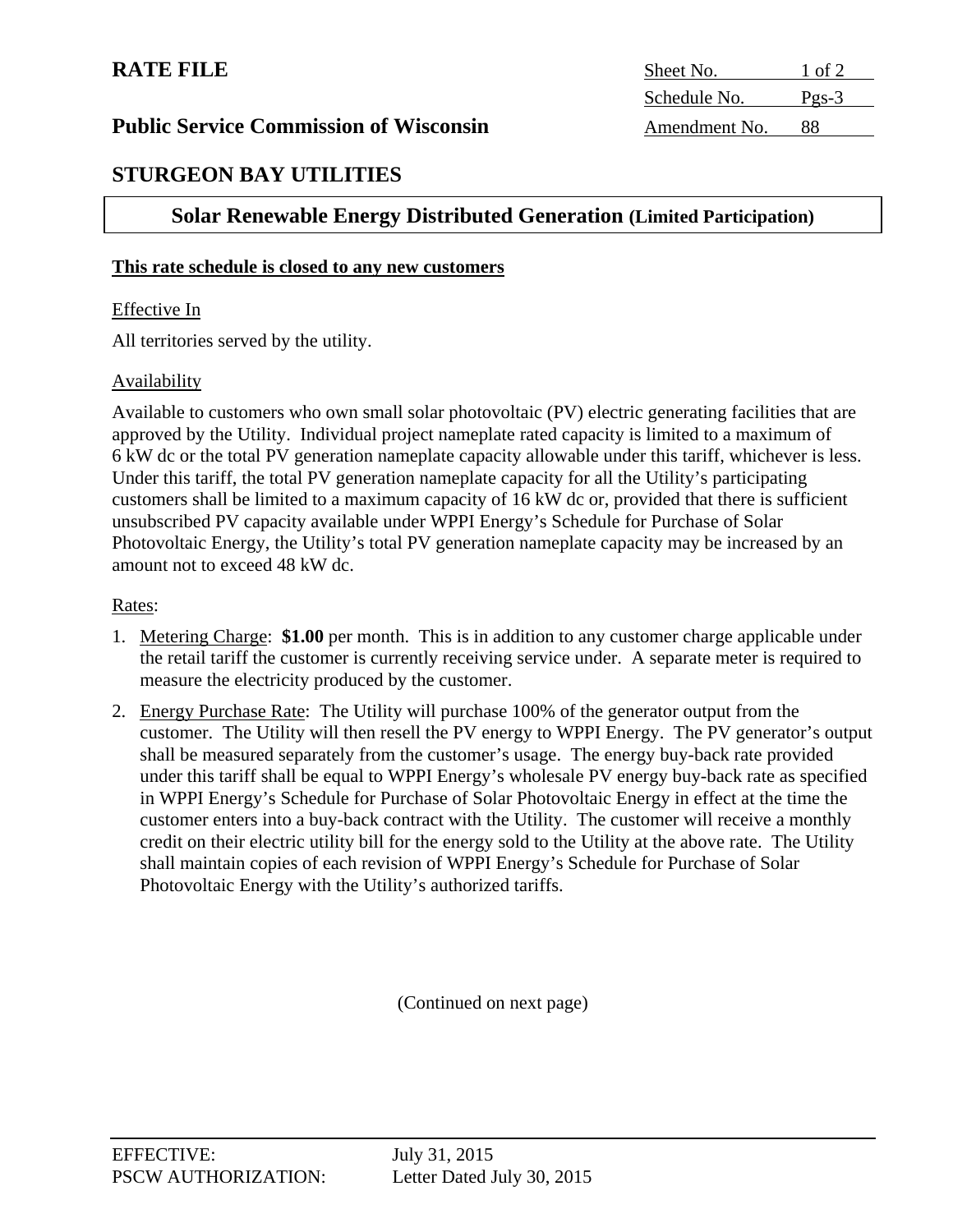| <b>RATE FILE</b>                              | Sheet No.     | 2 of 2  |
|-----------------------------------------------|---------------|---------|
|                                               | Schedule No.  | $Pgs-3$ |
| <b>Public Service Commission of Wisconsin</b> | Amendment No. | 88      |

## **STURGEON BAY UTILITIES**

## **Solar Renewable Energy Distributed Generation (Limited Participation)**

#### Customer Obligation:

See Wis. Admin. Code ch. PSC 119

#### Utility Obligations:

- 1. Metering Facilities: The Utility shall install appropriate metering facilities to record all flows of energy necessary to bill in accordance with the charges and credits of the rate schedule.
- 2. Notice to Communication Firms: The Utility shall notify telephone utility and cable television firms in the area when it knows that a customer-owned generating facility will be interconnected with its system. This notification shall be as early as practicable to permit coordinated analysis and testing in advance of interconnection if considered necessary by the electric or telephone utility or cable television firm.

#### Terms and Conditions:

- 1. Contract Requirement: A ten (10) year contract is required between the Utility and the participating customer. The contract shall specify the energy buy back rate and any safety, system protection, and power quality terms or rules with which the generator(s) must comply. WPPI Energy shall obtain full rights to and own all Renewable Energy Credits and Attributes generated by the project(s).
- 2. Interconnection Requirements: Generation facilities must meet the interconnection requirements of the "Rules for Interconnecting Distributed Generation Facilities" (Wis. Admin. Code ch. PSC 119). Interconnection of the generator will be at service voltage only.
- 3. Distribution Outages: Under certain conditions, the distribution system may experience a short term failure and may not be able to accept output from PV generators. These events occur periodically and there will be no compensation to the customer, by the Utility or WPPI Energy, for energy that cannot be delivered to the utility during distribution outages.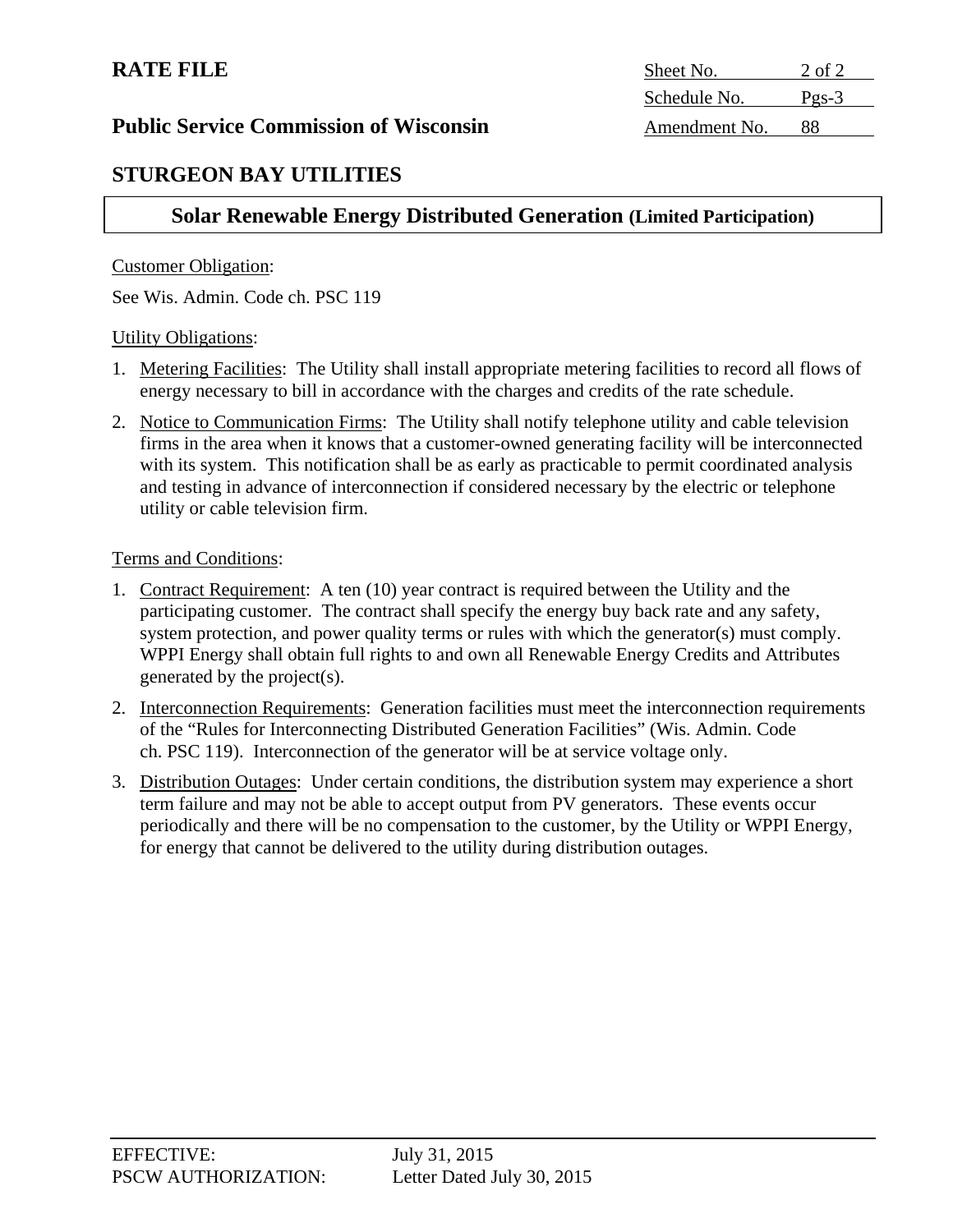## **STURGEON BAY UTILITIES**

#### **Shared Savings (Limited Participation)**

#### Purpose and Availability

Available to customers served under Rate Schedules Gs-1, Gs-2, Cp-1, Cp-1 TOD, Cp-2 and Cp-3 who implement eligible energy efficiency projects, meet applicable credit requirements and enter into a Shared Savings agreement with the utility. The principal focus of the program is eligible projects where advance utility payment for energy cost savings to the customer is \$50,000 or less. In limited circumstances, and on a case-by-case basis, the utility may at its discretion make advance payments of up to \$500,000 for eligible customer expansion projects or new customer projects.

#### Application

Under this program, the utility will contribute an advance payment for energy cost savings related to energy efficiency projects to eligible retail customers. The amount of the advance payment will be based on energy savings achieved over a 60 month period, capped at the lesser of the project cost or the maximum advance payment per customer identified as follows:

- 1. For projects other than new customers or expansion projects noted below, the maximum advance payment for energy cost savings is \$50,000 per customer.
- 2. For new customers or existing customers that are expanding where the new customer's load or the existing customer's expansion is expected to be greater than or equal to 200 kW, the maximum advance payment for energy cost savings is \$500,000 per customer.

WPPI Energy capital will be used to underwrite this program and advance payments for energy cost savings are subject to the availability of WPPI Energy capital allotted to this program.

The customer will repay the advance payment in installments on the customer's retail electric bill over a term of up to 60 months at a 2% annual interest rate. WPPI Energy will recover the same installments from the utility on its wholesale power bill.

#### Terms and Conditions

- 1. Customer must complete a Shared Savings application which is subject to the approval of the utility and WPPI Energy.
- 2. Customer must pass a credit review.
- 3. Customer must enter into a contract with the utility.
- 4. Projects must reduce electric use and/or demand for the duration of the repayment period.
- 5. Projects must meet all minimum efficiency requirements. Minimum efficiency requirements will be aligned with those set forth by the Wisconsin Focus on Energy program.

(Continued on next page)

**RATE FILE** Sheet No. 1 of 2 Schedule No. SS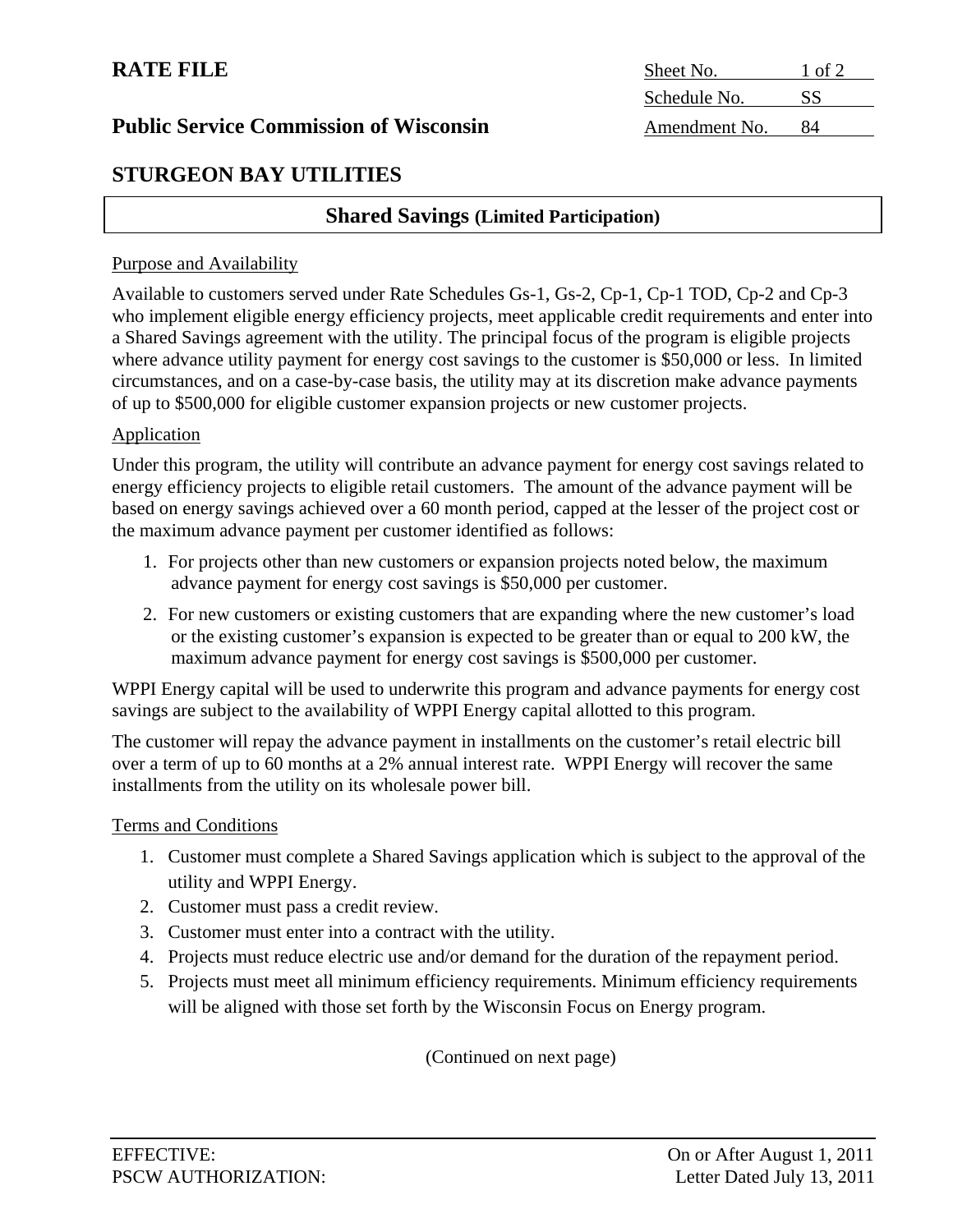## **STURGEON BAY UTILITIES**

## **Shared Savings (Limited Participation) (Continued)**

- 6. The customer applying must agree with all Shared Savings requirements relevant to the installation of the project equipment, including the right of the utility to have the equipment removed at the expense of the customer in the event of default.
- 7. Upon completion, the customer will submit a Certificate of Project Completion form to the utility.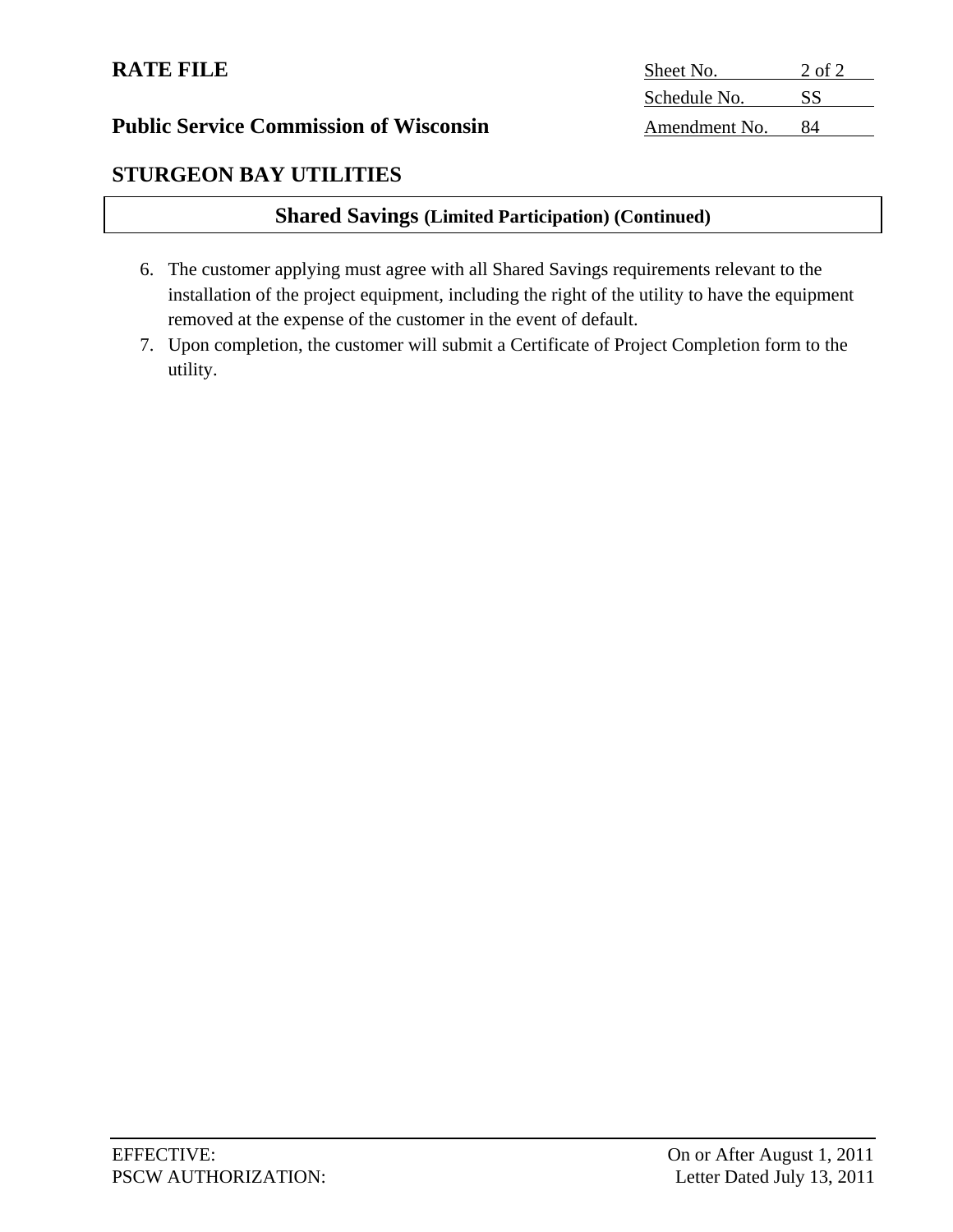## **STURGEON BAY UTILITIES**

## **ELECTRIC RULES**

#### GENERAL SERVICE AND EXTENSION RULES TABLE OF CONTENTS

| Section |                                                                | <b>Sheet</b> |
|---------|----------------------------------------------------------------|--------------|
| Number  | Name                                                           | Number       |
| 101     | <b>CONTRACT PROVISIONS</b>                                     |              |
| 101.1   |                                                                | 5            |
| 101.2   |                                                                | 5            |
| 101.3   |                                                                | 7            |
| 101.4   |                                                                | 7            |
| 101.5   |                                                                | 8            |
| 101.6   |                                                                | 8            |
|         |                                                                | $\ast$       |
|         |                                                                | $\ast$       |
|         | <b>BILLING</b>                                                 |              |
|         |                                                                | $\ast$       |
|         |                                                                | $\ast$       |
|         |                                                                | $\ast$       |
|         |                                                                | $\ast$       |
|         |                                                                | $\ast$       |
|         | Billing for Energy Lost Due to Grounds on                      |              |
|         |                                                                | $\ast$       |
|         |                                                                | $\ast$       |
|         |                                                                | *            |
| 102     | OTHER PROVISIONS                                               |              |
| 102.1   |                                                                | 8            |
| 102.2   |                                                                | 8            |
| 102.3   | Reconnection of a Seasonal Customer's Service  (Also See OC-1) | 8            |
| 102.4   |                                                                | 8            |
|         |                                                                | $\ast$       |
|         |                                                                | $\ast$       |
|         |                                                                | $\ast$       |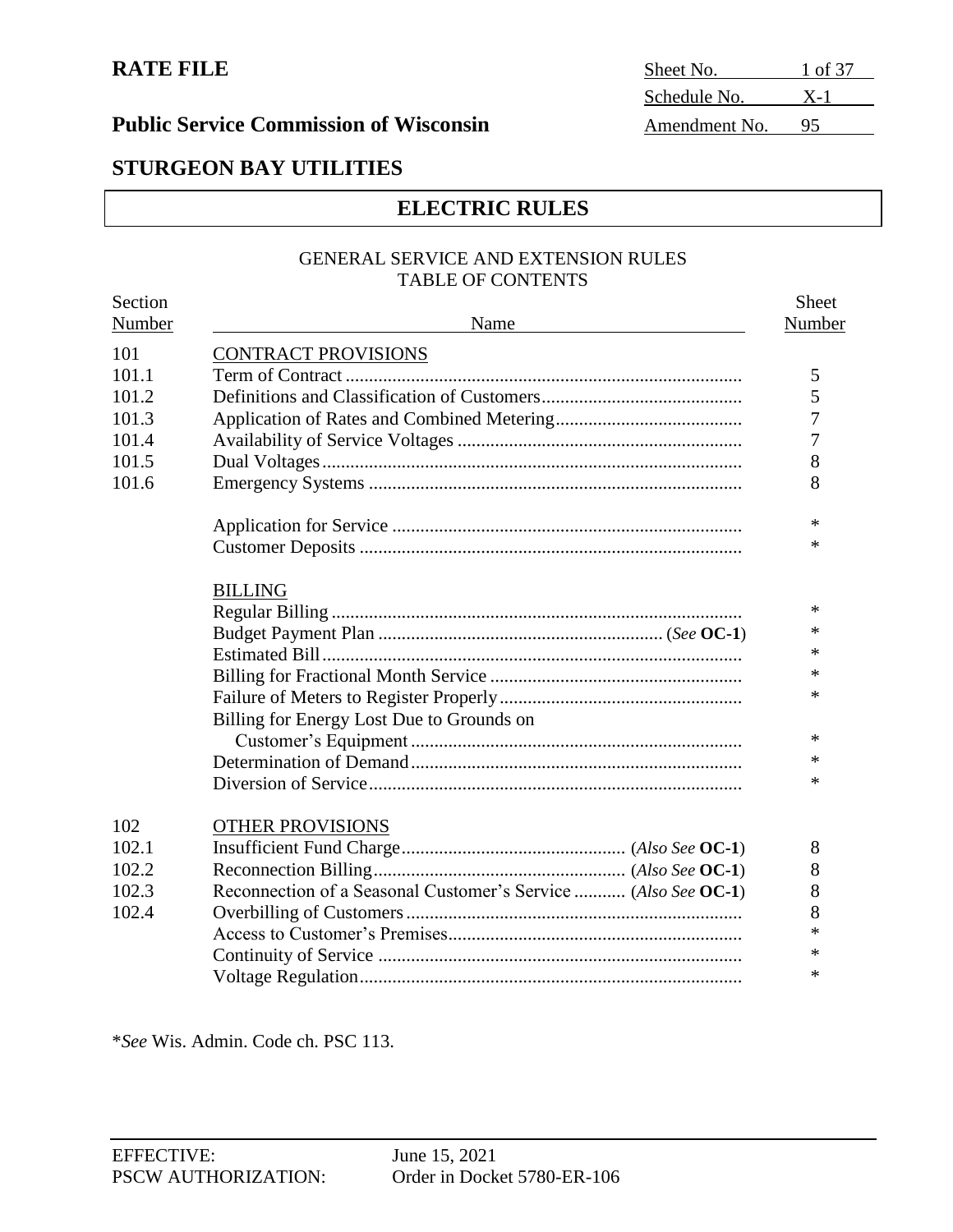# **RATE FILE** Sheet No. 2 of 37 Schedule No. X-1

## **STURGEON BAY UTILITIES**

## **ELECTRIC RULES**

#### TABLE OF CONTENTS (continued)

| Section<br>Number | Name                                                      | Sheet<br>Number |
|-------------------|-----------------------------------------------------------|-----------------|
| 103               | DEFINITIONS OF DISTRIBUTION AND SERVICE FACILITIES        |                 |
| 103.1             |                                                           | 9               |
| 103.2             |                                                           | 9               |
| 103.3             |                                                           | 9               |
| 103.4             |                                                           | 9               |
| 103.5             |                                                           | 9               |
| 103.6             |                                                           | 9               |
| 104               | UTILITY FACILITIES ON CUSTOMER'S PREMISES                 | 10              |
| 105               | CUSTOMER'S RESPONSIBILITY FOR UTILITY'S EQUIPMENT.        | 10              |
| 106               | <b>EXTENSION OF NEW SERVICE FACILITIES</b>                |                 |
| 106.1             |                                                           | 11              |
| 106.2             |                                                           | 11              |
| 106.3             |                                                           | 11              |
| 106.4             |                                                           | 12              |
| 106.5             | Construction Standards and Facilities Provided by Utility | 12              |
| 106.6             |                                                           | 13              |
| 106.7             |                                                           | 14              |
| 106.8             |                                                           | 14              |
| 106.9             |                                                           | 14              |
| 106.10            |                                                           | 15              |
| 106.11            |                                                           | 15              |
| 106.12            |                                                           | 15              |
| 106.13            |                                                           | 16              |
| 106.14            |                                                           | 16              |
|                   |                                                           |                 |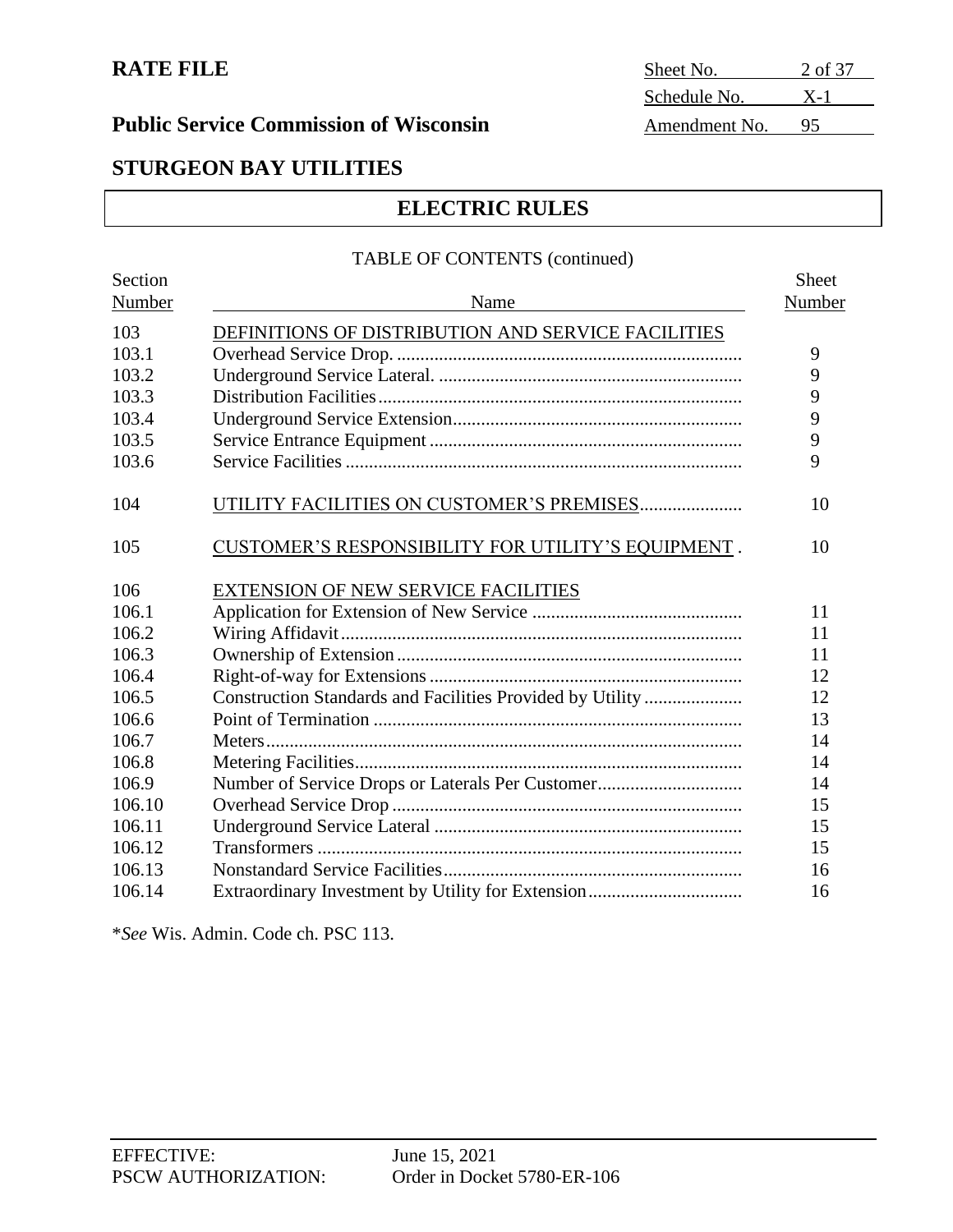## **Public Service Commission of Wisconsin**

| Sheet No.     | 3 of 37 |
|---------------|---------|
| Schedule No.  | $X-1$   |
| Amendment No. | 95      |

## **STURGEON BAY UTILITIES**

## **ELECTRIC RULES**

#### TABLE OF CONTENTS (continued)

| Section |                                                               | Sheet  |
|---------|---------------------------------------------------------------|--------|
| Number  | Name                                                          | Number |
| 107     | INSTALLATION CHARGES AND EMBEDDED COST CREDITS                |        |
| 107.1   | Definitions of Equipment, Installation Charges                |        |
|         |                                                               | 16     |
| 107.2   |                                                               | 18     |
| 108     | REFUNDS OF CUSTOMER CONTRIBUTIONS BY TYPE OF                  |        |
|         | <b>CUSTOMER</b>                                               |        |
| 108.1   |                                                               | 19     |
| 108.2   |                                                               | 20     |
| 109     | <b>OVERHEAD SERVICE EXTENSIONS</b>                            |        |
| 109.1   |                                                               | 20     |
| 109.2   |                                                               | 20     |
| 109.3   |                                                               | 21     |
| 110     | UNDERGROUND SERVICE EXTENSIONS                                |        |
| 110.1   |                                                               | 21     |
| 110.2   | Stipulations on Availability of Underground Service Extension | 21     |
| 110.3   |                                                               | 22     |
| 110.4   | Contribution for Added Costs Due to Unusual Conditions        | 22     |
| 110.5   | Combination of Overhead and Underground Extension             | 23     |
| 110.6   |                                                               | 23     |
| 111     | MODIFICATIONS TO EXISTING DISTRIBUTION                        |        |
|         | AND SERVICE FACILITIES                                        |        |
| 111.1   | Relocation and Rebuilding of Existing Distribution Facilities | 26     |
| 111.2   | Replacement of Overhead Distribution Facilities               |        |
|         |                                                               | 26     |
| 111.3   | Upgrade of Distribution Facilities Due to Change in Load      | 27     |
| 111.4   |                                                               | 27     |
|         |                                                               |        |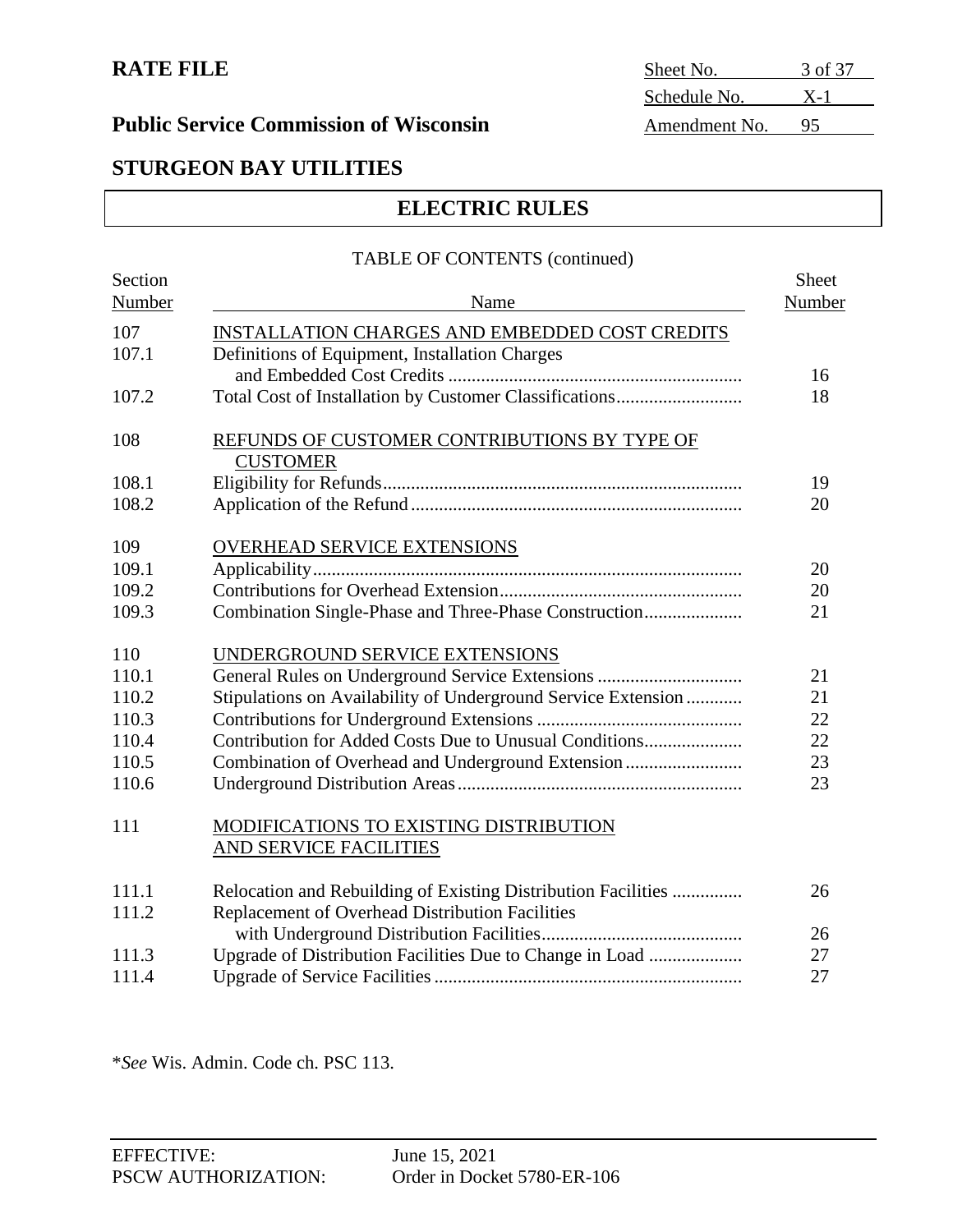**RATE FILE** Sheet No. 4 of 37 Schedule No. X-1

## **STURGEON BAY UTILITIES**

## **ELECTRIC RULES**

# TABLE OF CONTENTS (continued) Section Sheet Number Name Name Name Number Number 112 EXTENSION OR MODIFICATION OF TRANSMISSION FACILITIES TO RETAIL CUSTOMERS ............................................. 28 113 TEMPORARY SERVICE....................................................................... 28 114 TEMPORARY SERVICE FOR CONSTRUCTION.............................. 29 115 EMERGENCY SERVICE ...................................................................... 29 116 GENERAL RULES ON CUSTOMER UTILIZATION EQUIPMENT. 30 117 MOTORS AND MOTOR CONTROL ................................................... 31 118 MISCELLANEOUS EQUIPMENT ....................................................... 33 119 PRIVATE POWER PLANTS................................................................. 33 120 PAYMENT FOR CONTRIBUTION IN AID OF CONSTRUCTION ..  $34$ GASEOUS TUBE LIGHTING............................................................... \* ELECTRIC WELDERS.......................................................................... \* 121 STRAY VOLTAGE SERVICE .............................................................. 34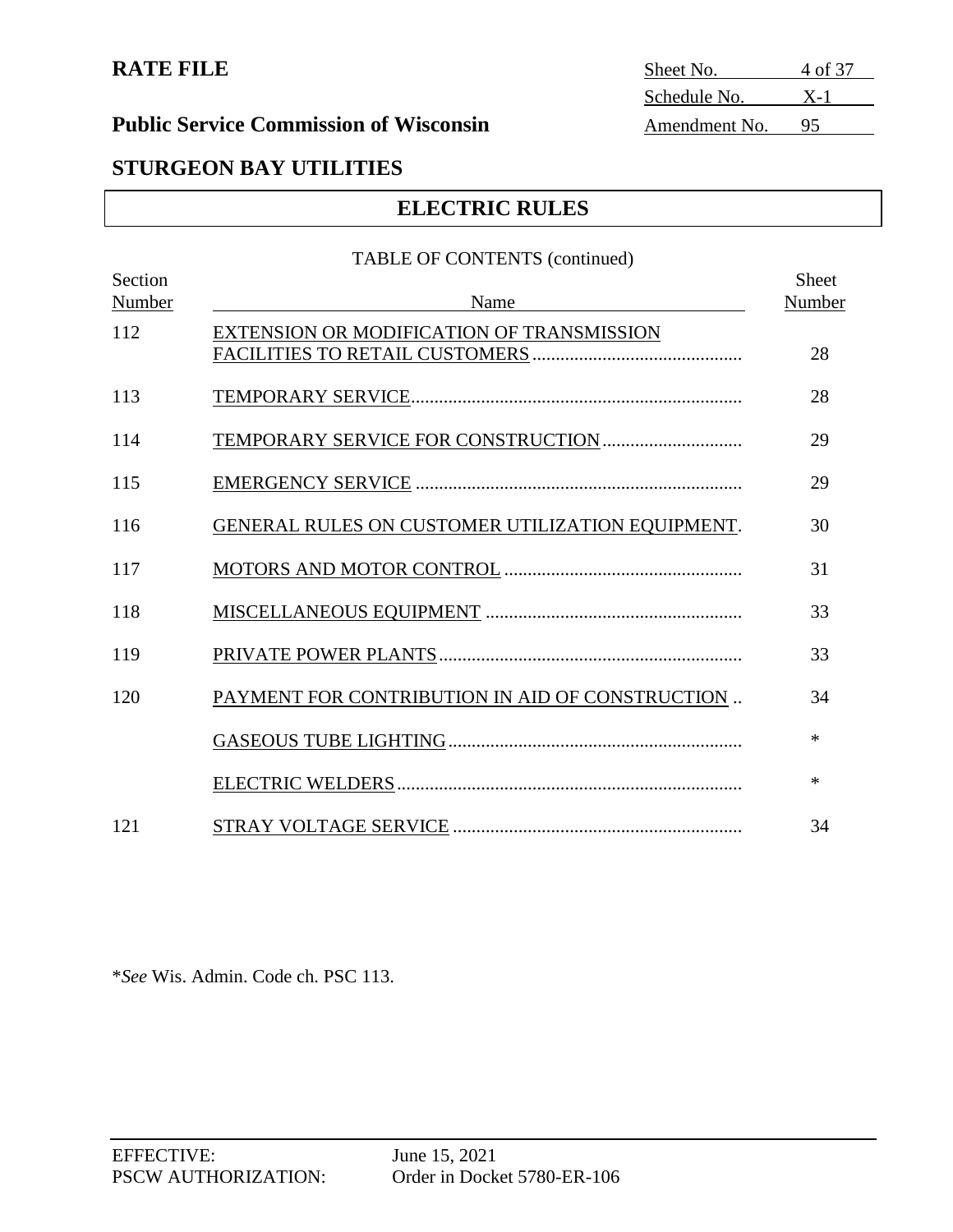| Sheet No.     | 5 of 37 |
|---------------|---------|
| Schedule No.  | $X-1$   |
| Amendment No. | 95      |

### **Public Service Commission of Wisconsin**

## **STURGEON BAY UTILITIES**

## **ELECTRIC RULES**

#### 101 CONTRACT PROVISIONS

#### 101.1 Term of Contract

All agreements for service shall be for a period of one year unless otherwise specified in the contract. Contracts are automatically renewed at the end of their term under conditions stated in the contract.

No agent or employee of the utility shall have the power to, or shall amend, modify, alter, or waive any of the rates or rules of the utility or bind the utility by making any representation not incorporated in the contract.

Contracts shall not be transferred unless authorized by the utility; new occupants of premises previously receiving service must make official application to the utility before commencing the use of service.

Customers who have been receiving service must notify the utility when discontinuing service; otherwise, they will be liable for the use of the service by their successors should said successors refuse to pay.

#### 101.2 Definitions and Classification of Customers

An electric customer or unit of service shall consist of any contiguous aggregation of space or area occupied for a distinct purpose such as a residence, apartment, flat, store, farm, office, factory, etc., which is equipped with one or more fixtures for rendering service separate and distinct from other users. The public portions of buildings, such as hallways, toilets, etc., may be treated separately depending on the requirements.

Unless otherwise defined, the ultimate use of energy purchased by the customer(s) determines the rate schedule applicable to their installation. Electric customers in general may be classified as follows:

Residential Customers General Service Customers Power Service Customers Public Street and Highway Lighting Customers Miscellaneous Customers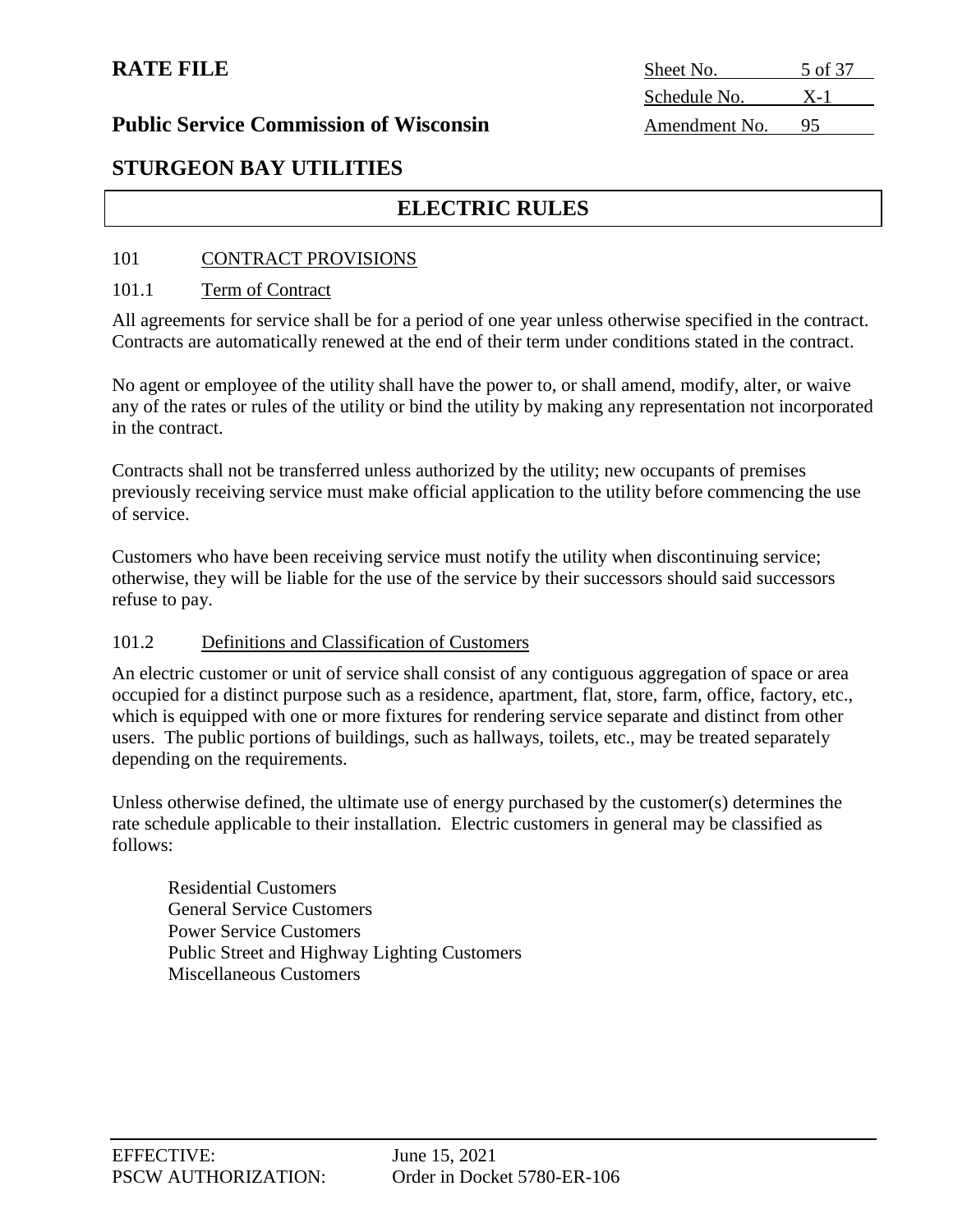## **Public Service Commission of Wisconsin**

| Sheet No.     | 6 of 37 |
|---------------|---------|
| Schedule No.  | $X-1$   |
| Amendment No. | 95      |

## **STURGEON BAY UTILITIES**

## **ELECTRIC RULES**

#### 101.2 Definition and Classification of Customers (continued)

#### 101.2a Residential Customers

A residential customer is defined to include each separate house, apartment, flat or other living quarters occupied by a person or persons constituting a distinct household and using energy for general household purposes. Lighting use may be extended to include the use of energy for lighting the land and buildings which are adjacent to, connected with, and used exclusively by the residence being served.

#### 101.2b General Service Customers

A general service customer is defined to include each separate business enterprise, occupation or institution, taking service through a single meter, occupying for its exclusive use any unit or units of space such as an entire building, entire floor, suite of rooms or a single room, and using energy for general purposes as the schedule of rates applicable to the particular installation may permit.

#### 101.2c Power Service Customers

A power service customer is defined to include each residence, separate business enterprise or institution occupying for its exclusive use, any unit or units of space, such as an entire building, entire floor, suite of rooms or a single room, and using energy for driving motors or other electrical loads larger than permitted on the utility's other rate schedules.

#### 101.2d Public Street and Highway Lighting Customers

A public street or highway lighting customer is defined to include governmental agencies that take service for the purpose of lighting public streets, highways or traffic signs.

#### 101.2e Miscellaneous Customers

Customers using electric service for purposes not included in the above classifications are defined as miscellaneous customers.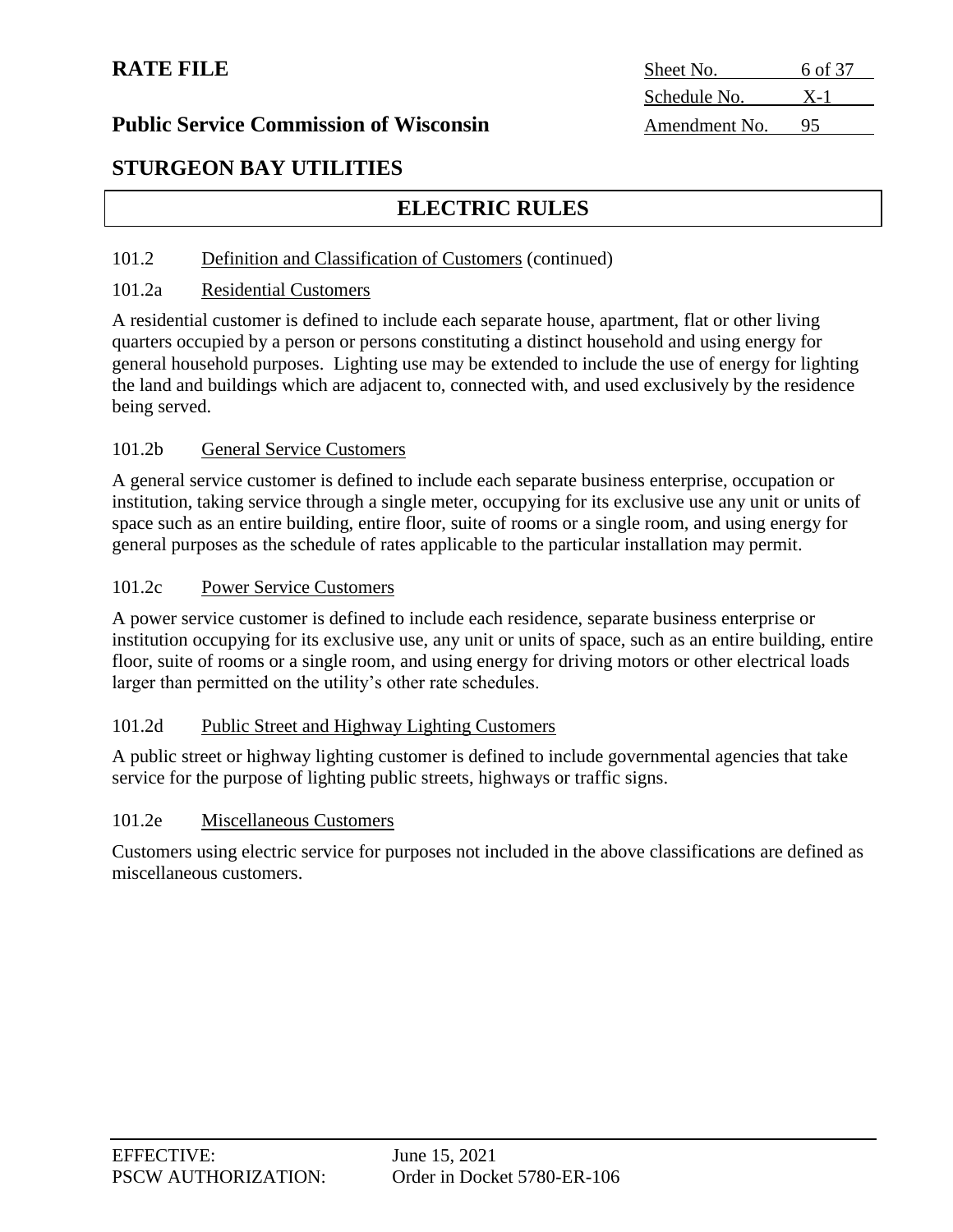| Sheet No.     | 7 of 37 |
|---------------|---------|
| Schedule No.  | $X-1$   |
| Amendment No. |         |

#### **Public Service Commission of Wisconsin**

## **STURGEON BAY UTILITIES**

## **ELECTRIC RULES**

#### 101.3 Application of Rates and Combined Metering

The schedules of rates apply when electricity is furnished in any month to one customer at one location for a class of service through one meter. The schedules of rates are based on delivery and billing service to the ultimate user for retail service and do not permit resale or distribution.

For all extensions of new or increased service, each unit must be separately metered before service will be rendered.

Where a customer occupies more than one unit of space, each unit will be metered separately and a separate bill will be computed and rendered based on the readings of each individual meter unless a customer makes arrangements with a utility to provide the approved circuits and loops by which the different units can be connected and all energy metered through one meter.

Where a commercial and one or more residential units are combined so as to obtain electric service through one meter, the general service rate will be applied.

#### 101.4 Availability of Service Voltages

Service may be taken at the following service voltages:

| Single-phase | 120/208 volt network service |
|--------------|------------------------------|
|              | $120/240$ volt 3 wire        |
| Three-phase  | $120/208$ volt 4 wire-wye    |
|              | $277/480$ volt 4 wire-wye    |
|              |                              |

Other specific voltages may be available, if approved by the utility.

#### 101.5 Dual Voltages

If a customer requires service at a voltage other than that offered by the utility or at more than one voltage, the customer shall furnish and maintain the additional equipment required. If the customer's service requires two or more transformer settings or points of delivery to a structure, the customer shall also furnish and maintain the additional equipment required.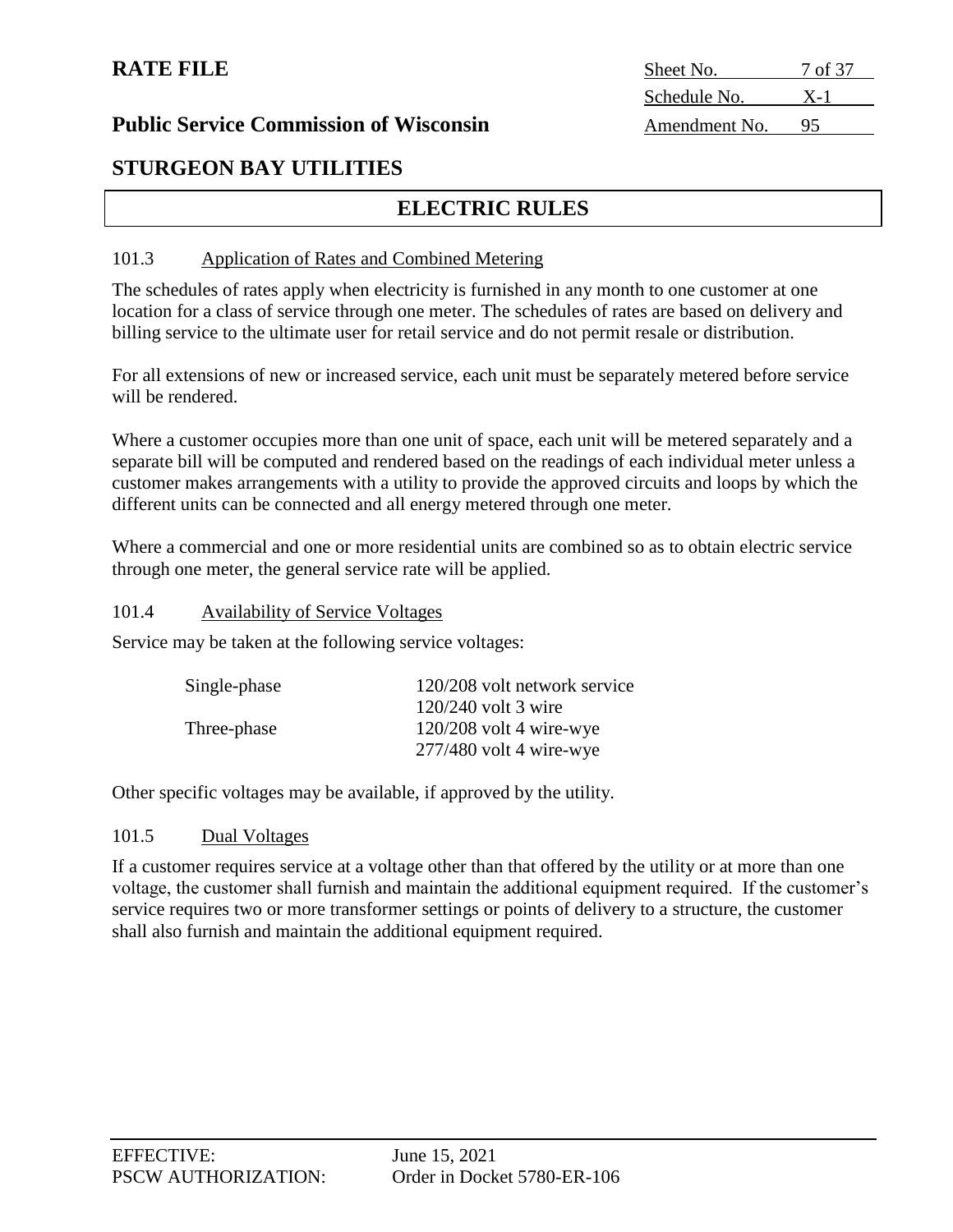| Sheet No.     | 8 of 37 |
|---------------|---------|
| Schedule No.  | $X-1$   |
| Amendment No. | 95      |

#### **Public Service Commission of Wisconsin**

## **STURGEON BAY UTILITIES**

## **ELECTRIC RULES**

#### 101.6 Emergency Systems

Where emergency systems in buildings are so wired as to require a separate meter, the energy so metered will be billed as a separate customer. Emergency systems are systems supplying power and illumination essential to safety, life and property where such systems or circuits are legally required by municipal, state, federal or other codes, or by any governmental agency having jurisdiction.

Emergency illumination shall include only the required exit lights and other lights specified as necessary to provide sufficient illumination.

| 102   | <b>OTHER PROVISIONS</b>                                                 |                       |
|-------|-------------------------------------------------------------------------|-----------------------|
| 102.1 | Payment Not Honored by Financial Institution Charge (See Schedule OC-1) |                       |
| 102.2 | <b>Reconnection Billing</b>                                             | (See Schedule OC-1)   |
| 102.3 | Reconnection of a Seasonal Customer's Service                           | $(See Schedule OC-1)$ |

#### 102.4 Overbilling of Customers

In the event the utility becomes aware of an overbilling of a customer, the utility shall promptly correct the billing error and notify the customer of the circumstances surrounding the overbilling. The utility shall then determine the time period during which the overbilling occurred. In making this determination, the utility shall apply Public Service Commission of Wisconsin rules and utility rules and tariffs.

Once the utility has determined the period of overbilling, the utility shall calculate the amount that it has overbilled the customer. The utility shall then make a refund to the customer of the amount of the overbilling, together with interest as calculated pursuant to Wis. Admin. Code ch. PSC 113.

All overbilling disputes arising under this section shall be taken to the PSC for resolution.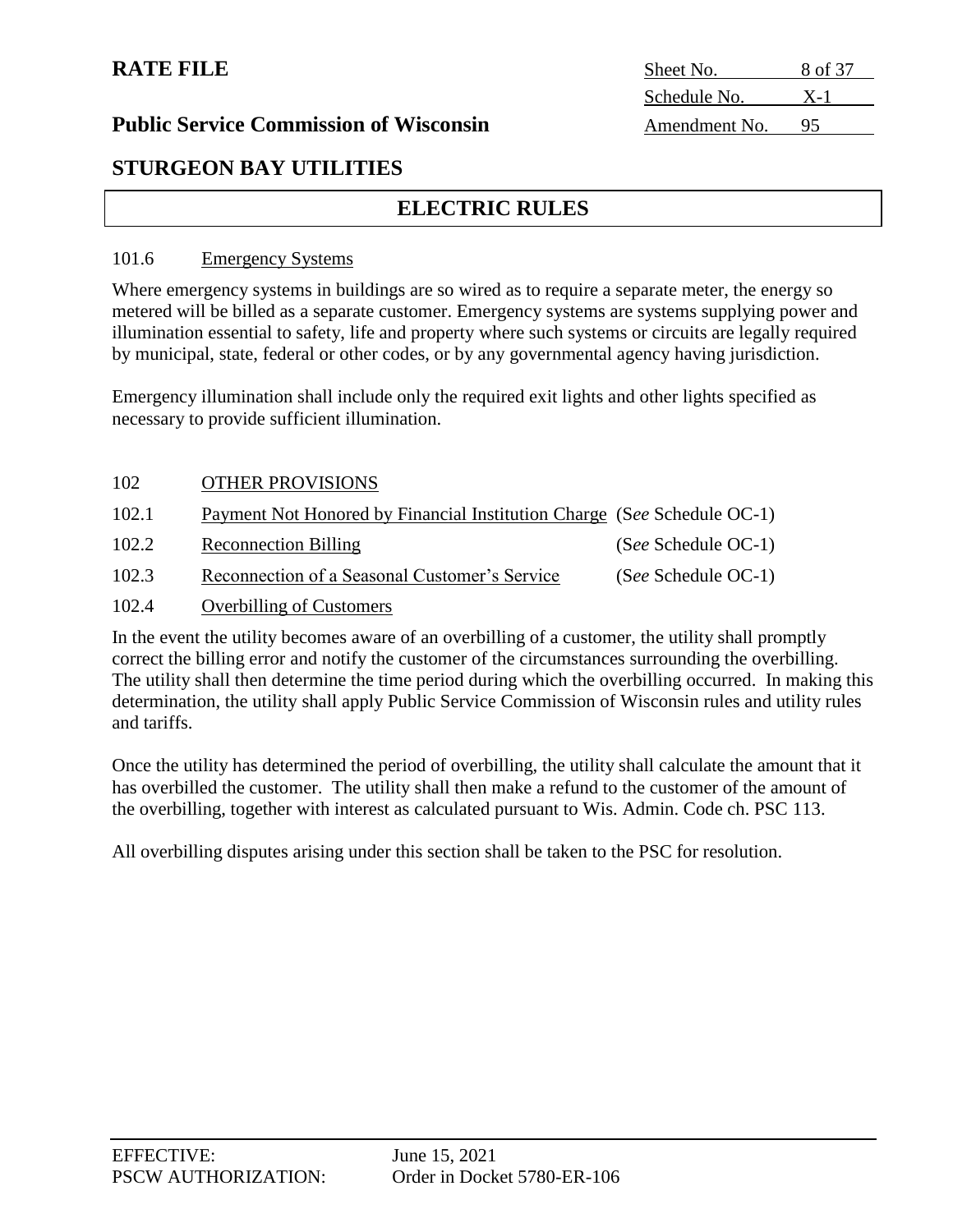**RATE FILE** Sheet No. 9 of 37 Schedule No. X-1

## **STURGEON BAY UTILITIES**

## **ELECTRIC RULES**

#### 103 DEFINITION OF DISTRIBUTION AND SERVICE FACILITIES

#### 103.1 Overhead Service Drop

The overhead service drop is the overhead wire between the last pole or other aerial support of the distribution system and the point of attachment to the customer's service entrance equipment. It is normally located over the customer's property.

#### 103.2 Underground Service Lateral

The underground service lateral is the underground service wire between the distribution system, including any risers at a pole or other structure, and the service entrance equipment. It is normally located on the customer's property.

#### 103.3 Distribution Facilities

All primary and secondary voltage wire or cable and its supports, trenches, connection equipment, enclosures, and control equipment which is used to extend the distribution system from existing facilities to a point of connection with the service facilities. The cost of right-of-way preparation and restoration to the original condition, where appropriate, shall be included in the cost of distribution facilities.

#### 103.4 Underground Service Extension

Consists of an underground service lateral and necessary distribution line, if any. In no case shall it consist of separate segments of underground construction separated by overhead construction. The length of each underground service extension shall be the length of the cable route from the beginning of the trench to the point of termination at the applicant's service facilities.

### 103.5 Service Entrance Equipment

Consists of the meter socket and related overhead masthead or conduit for underground service. This equipment is provided by the customer and is generally located on or in the customer's building.

#### 103.6 Service Facilities

The service facilities include the standard transformer, standard overhead service drop or standard underground service lateral and standard meter.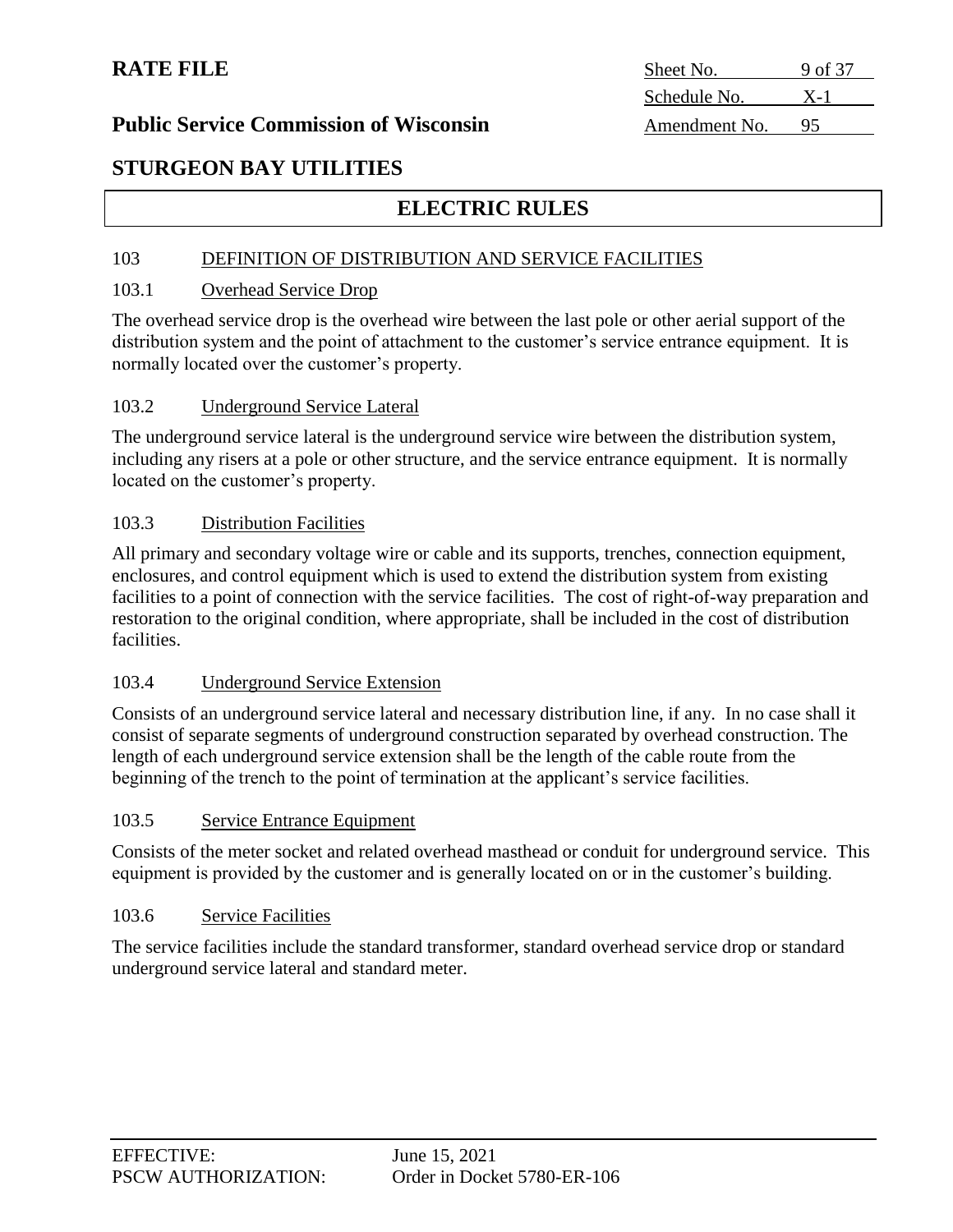| Sheet No.     | 10 of 37 |
|---------------|----------|
| Schedule No.  | $X-1$    |
| Amendment No. | 95       |

## **STURGEON BAY UTILITIES**

## **ELECTRIC RULES**

#### 104 UTILITY FACILITIES ON CUSTOMER'S PREMISES

This rule shall apply to the distribution facilities required to service either a group of customers in multi-tenancy premises or a single customer where, in either case, the utility finds that it is necessary to install portions of such facilities on the premises being served. Such customer or property owner, when requested by the utility, shall make provision on their property for the installation of utilityowned facilities required for service(s) in accordance with the following:

Utility facilities shall consist of those which, in the opinion of the utility, are necessary to furnish adequate service at the utility-owned junction boxes on or adjacent to the enclosure of the utility substation or at customer-owned service entrance facilities. The utility will not supply wiring in or on a building beyond the junction box or on a building beyond the service entrance facilities. The utility will design such installations and will install facilities, which in its opinion are most economical or feasible to the utility, under the conditions met. At each installation the utility shall have the option of extending its primary conductors to two or more substations conveniently located with respect to the customers to be served or to furnish service to all customers from the substation. Where the utility's installation is located in a property owner's building, the applicable provisions of the Wisconsin State Electrical Code shall be observed.

A customer or property owner shall furnish, own and maintain the necessary indoor conduits, indoor or outdoor enclosures, vaults, building structural supports and accessories as specified by the utility.

If a customer or property owner requests any changes in the plan proposed by the utility, the customer shall pay the utility the estimated excess cost of the substituted installation. The utility may require that these costs be paid in advance of construction or may, at the utility's option, offer customers an installment payment plan.

#### 105 CUSTOMERS' RESPONSIBILITY FOR UTILITY'S EQUIPMENT

The customer shall be responsible for all damage to the utility's equipment, and for all loss resulting from interference or tampering therewith, caused by the customer or the customer's permittees, including compensation for consumed energy not recorded upon the meter. (S*ee* Wis. Admin. Code ch. PSC 113.)

Meters, service entrance switches, and service entrance outlets are sealed by the utility and such seals shall not be broken or tampered with in any manner without the consent of the utility except in cases of emergency. The utility should be notified as soon as possible after a seal has been broken.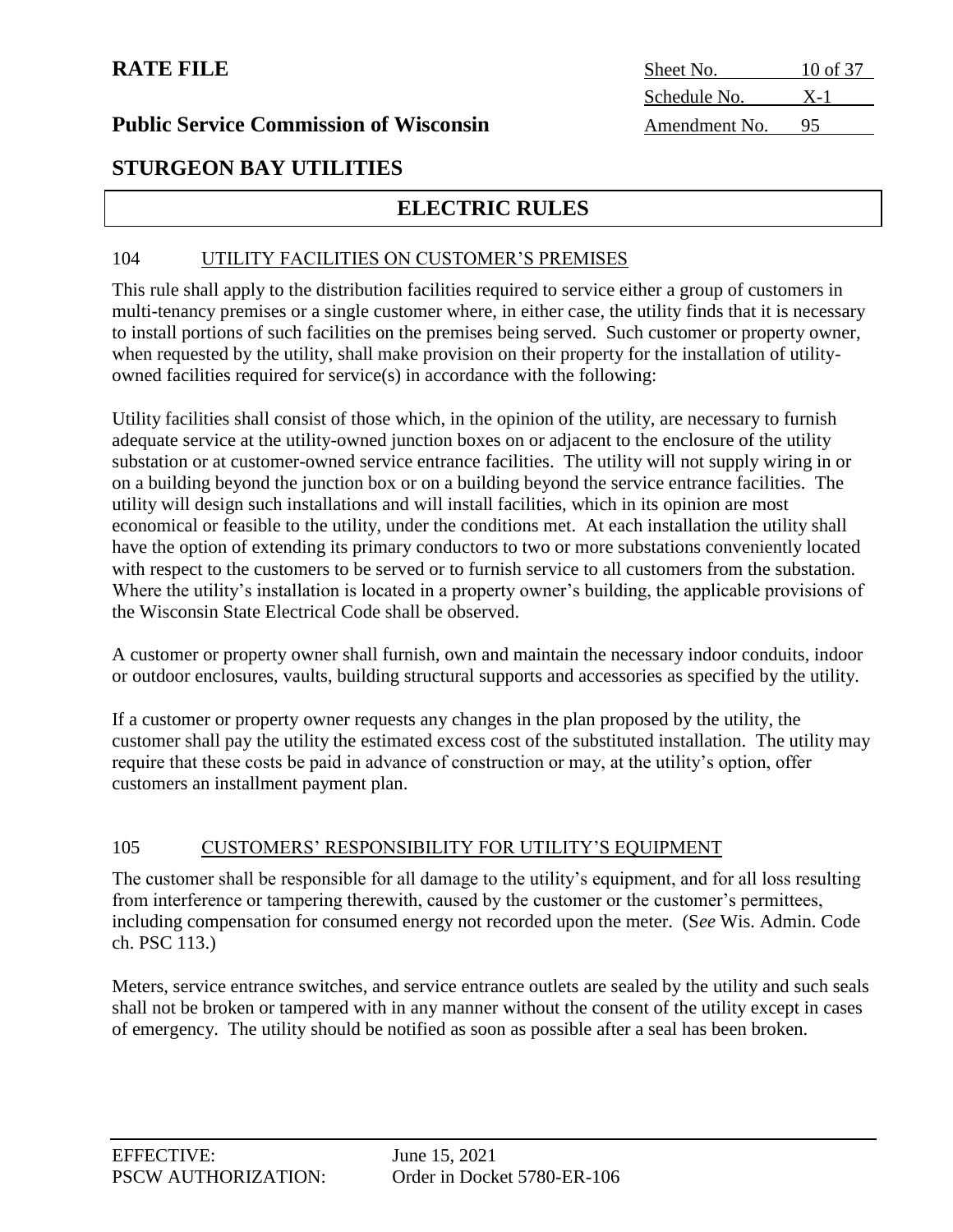### **Public Service Commission of Wisconsin**

| Sheet No.     | 11 of 37 |
|---------------|----------|
| Schedule No.  | $X-1$    |
| Amendment No. | 95       |

## **STURGEON BAY UTILITIES**

## **ELECTRIC RULES**

#### 106 EXTENSION OF NEW SERVICE FACILITIES

#### 106.1 Application For Extension of New Service

Each request for extension of new service will require a written application for service in which the applicant agrees to pay any required contribution in aid of construction. The utility may require that the contribution in aid of construction be paid in advance of construction or may, at the utility's option, offer customers an installment payment plan.

#### 106.2 Wiring Affidavit

The contractor or person responsible for the installation of the customer's electric wiring, appliances and other equipment related to each type of service shall deliver a notarized affidavit on a form supplied by the utility attesting to the fact that the work complies with the Wisconsin State Electrical Code and the service rules of the utility. Affidavits must clearly indicate the nature of the work done (such as residential wiring, residential fixtures, garage wiring, range, heaters, motors, or other wiring or equipment). For those cases involving wiring changes or additions which require the meter(s) to be replaced or relocated, or which require inspection by the utility, the affidavit shall include an itemized copy of the connected load, including lights, motors and appliances. Where such changes require new service entrances at a new location, the existing service entrance should not be disconnected before the new service entrance is ready for connection and operation.

If, upon inspection by the utility, installations are found to contain discrepancies, such discrepancies shall be corrected before permanent connection of service will be completed. Or, at its option, the utility may mail the customer a written request demanding conformity within a 10-day period or any prior service connection made by the utility will be disconnected.

The utility normally connects the service entrance wires to the service wires. No one else shall make these connections without the specific approval from the utility, in which case the customer shall assume responsibility for any damage that may result from making these connections. The utility will not be responsible for damage or injury resulting from unauthorized disconnection or reconnection of service wires.

#### 106.3 Ownership of Extension

The title to every extension at all times is with the utility. The utility reserves the right at all times to add additional customers to an extension and make new extensions to an existing extension, under the provisions of these rules, without procuring the consent of any customer or customers contributing to the original construction costs, and without incurring any liability for refunding contributions except as additional customers may be added as provided for herein. (*See* Wis. Admin. Code ch. PSC 113, Refunds.)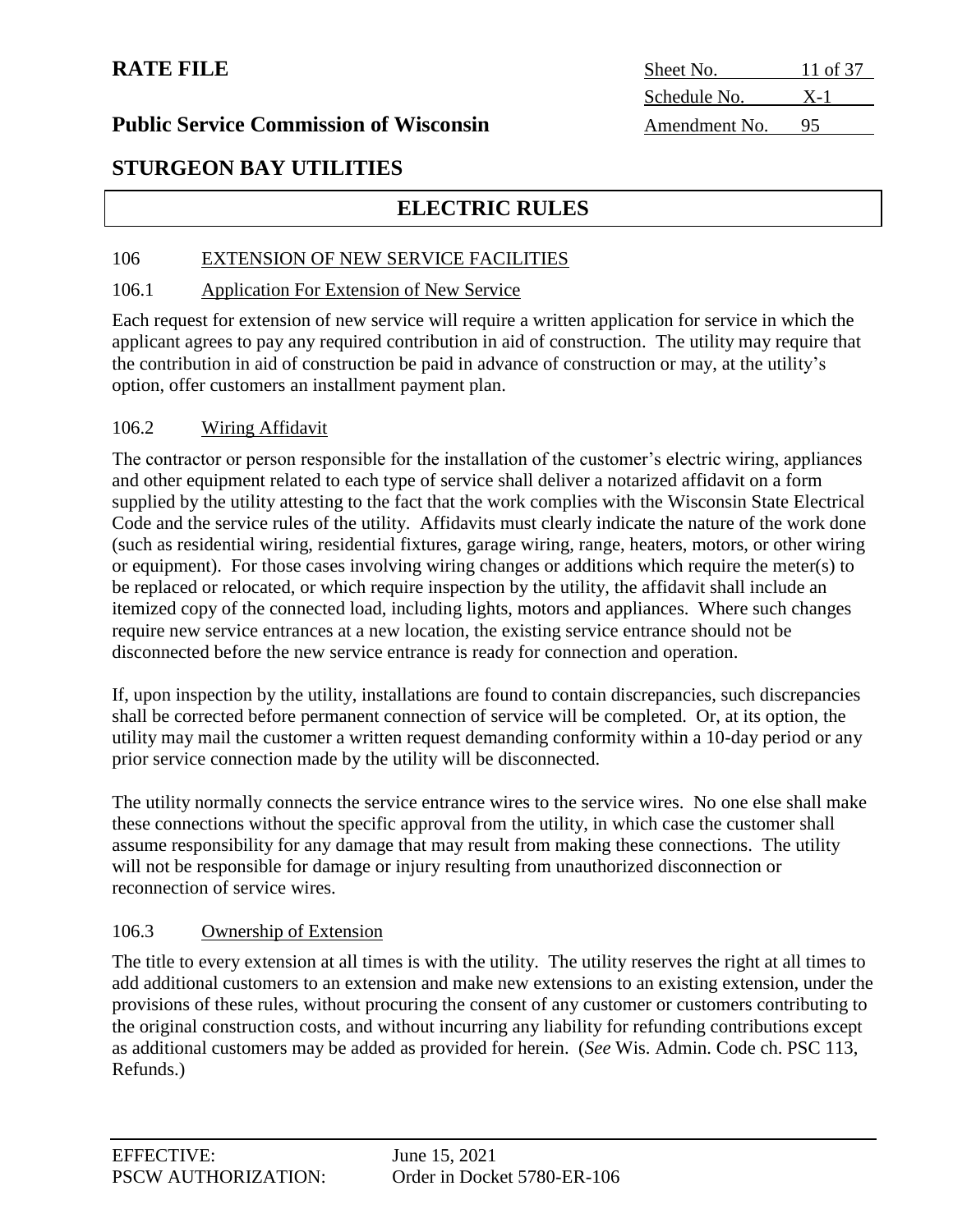| Sheet No.     | 12 of 37 |
|---------------|----------|
| Schedule No.  | $X-1$    |
| Amendment No. | 95       |

## **Public Service Commission of Wisconsin**

## **STURGEON BAY UTILITIES**

## **ELECTRIC RULES**

#### 106.4 Right-of-way For Extensions

#### 106.4a Overhead Facilities

The applicant(s) for service shall furnish right-of-way easements and permits with clearing rights, without cost to the utility adequate for the line extensions necessary to serve them and along a route approved by the utility. Clearing shall either:

- (1.) Be done by the applicant(s); or
- (2.) Be done by the utility. In this case, the applicant shall, in advance of the clearing work, make a contribution to the utility in an amount equal to the utility's estimate of the cost thereof. Such a contribution shall be nonrefundable, except that after completion of the extension the utility will determine the actual cost of clearing work, recompute the contribution required, and will refund the excess, if any, of the contribution over that required as based on such actual cost.

#### 106.4b Underground Facilities

The applicant(s) shall secure for the utility, without cost to the utility, such easements as the utility may require for the installation, maintenance or replacement of the underground lateral and necessary distribution line extension.

The applicant shall inform the utility of any known or expected underground obstructions within the cable routes on their property (septic tanks, drainage tile, etc.). Any earth fill added to bring the cable route to final grade prior to the underground construction shall not contain large rocks, boulders, debris or rubbish.

In the event of future changes in grade levels by the customer that would materially change the depth of cover over underground conductors, or affect transformer locations, the landowner shall notify the utility in advance of grading, and shall pay the utility its cost of moving or replacing its equipment to accommodate the change in grade. Such charge will also be made for changes in buildings, structures, foundations, walls, or other obstructions.

#### 106.5 Construction Standards and Facilities Provided by Utility

The utility shall provide safe, reliable service with extensions that conform, to the extent possible, to each of the following standards: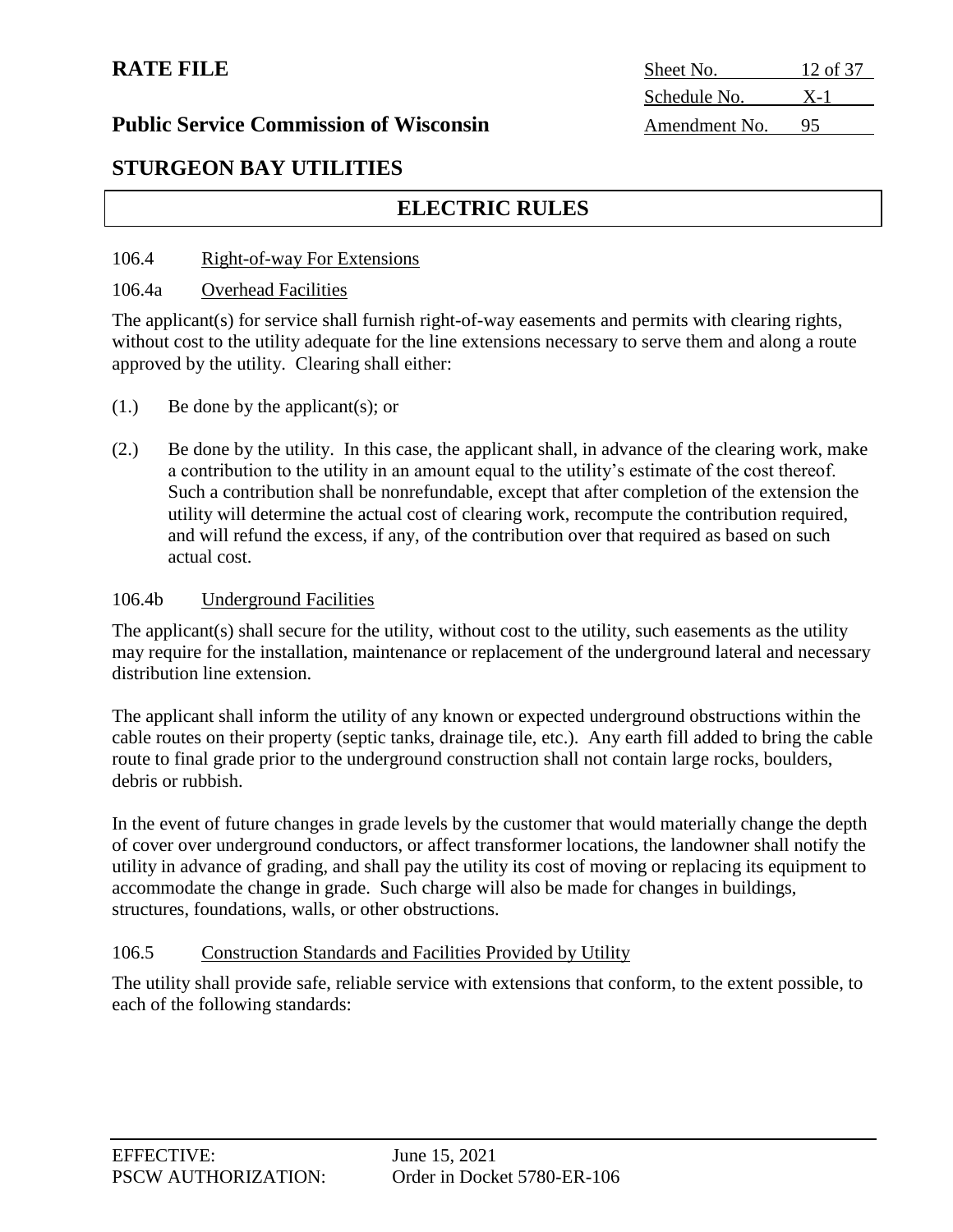| system is located on the street or w   |
|----------------------------------------|
| shall request the utility to specify a |
| will furnish this information in wri   |

## **STURGEON BAY UTILITIES**

## **ELECTRIC RULES**

### 106.5 Construction Standards and Facilities Provided by Utility (continued)

- (1.) Route: The utility shall make the extension over the most direct route that is the least expensive and least environmentally degrading. The customer shall provide or shall be responsible for the cost of all right-of-way easements, and permits necessary for the utility to install, maintain or replace distribution facilities. The customer shall either clear and grade such property or pay the utility to clear and grade such property. The customer is responsible for the cost of restoration of the property after the utility has completed installation and backfilling where applicable.
- (2.) Design: The utility shall design and install facilities to deliver service to the customer and the area at the lowest reasonable cost. The facilities shall comply with accepted engineering and planning practices. The design shall consider reasonable needs for probable growth in the area and local land use planning. Unwarranted excess capacity that would result in unnecessary cost increases to the utility and its customers shall be avoided. The utility shall be responsible for the incremental cost of distribution facilities that are in excess of standard design for the customer and normal area growth.
- (3.) Efficient Use: The utility's extension rules shall discourage the inefficient use of electricity by appropriately relating costs to the charges made for extensions.
- (4.) Cost Estimates: The utility shall engineer and estimate the cost of each extension based on reasonable current costs. Current costs may be estimated using job specific costs, average costs per foot or unit, or other costing method as appropriate.

### 106.6 Point of Termination

The applicant for new service may select, with the approval of the utility, the point at which the utility will deliver service at applicant-owned terminating facilities. The applicant will furnish, own and maintain circuits, meter socket and equipment beyond such point, except for metering equipment.

It is necessary that a customer's service entrance facilities be located at a point most readily accessible to the utility's distribution system. It is desirable, and often necessary, to avoid crossing adjacent property with service drops or laterals. If the distribution system is established in the rear of the premises, the service entrance must be brought to the rear of the building. Where the distribution here no distribution system has been established, the customer in acceptable location of the service entrance facilities. The utility ting upon request.

**RATE FILE** Sheet No. 13 of 37 Schedule No. X-1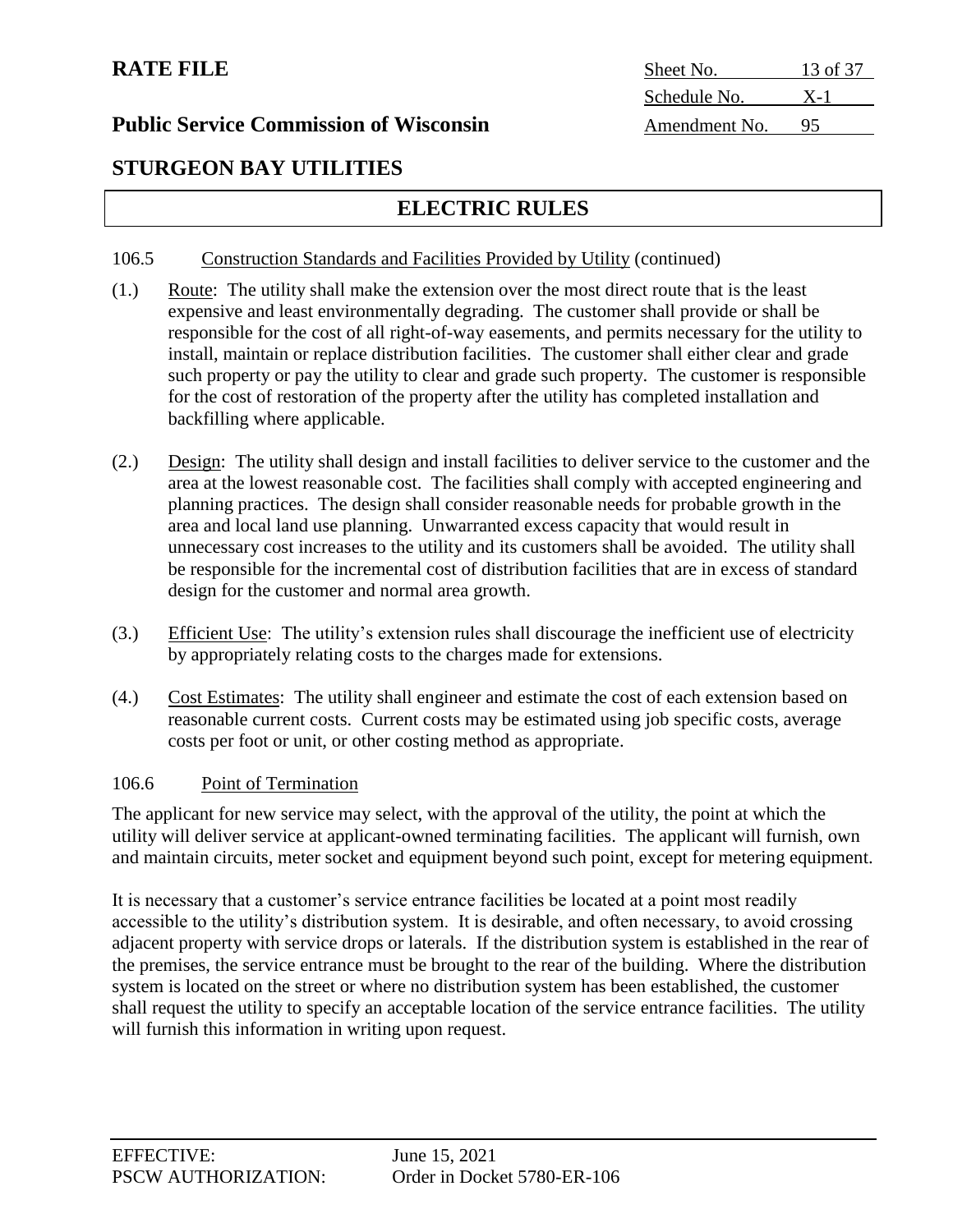# **RATE FILE** Sheet No. 14 of 37 Schedule No. X-1

## **STURGEON BAY UTILITIES**

## **ELECTRIC RULES**

#### 106.7 Meters

Meters will be furnished and installed by the utility. The customer, however, must furnish the meter socket and all necessary extra wiring to meet the meter connection and must furnish a safe and convenient place for the meter(s).

In the event a customer desires an additional meter installed for his or her own convenience, the installation shall be entirely at the cost of the customer, including the cost of the meter.

#### 106.8 Metering Facilities

The customer shall install the meter socket on the exterior of the building.

In rural areas, a yard pole may be furnished by the utility and located at a point central to the buildings to be served. In this case, the customer shall install the meter socket on the yard pole. All service equipment beyond this point is the responsibility of the customer.

When only a residence is built in the rural area and underground service is used, the meter may be placed on the pole if permission is obtained from the utility prior to installation. A customer-owned yard light may not be installed on this pole unless permission is obtained from the utility. The customer is responsible for the location of the meter socket. If it is located other than as described above, the customer must obtain writing permission from the utility prior to installation or the customer shall move the meter socket to conform to the utility standards.

#### 106.9 Number of Service Drops or Laterals Per Customer

The utility shall provide standard overhead service drops and standard underground service laterals at no charge to the customers.

Not more than one service drop or service lateral will be installed to the same building or utilization point except:

- (1.) Where more than one point of delivery is necessary because of voltage regulation, governmental requirements or regulatory orders.
- (2.) In a large installation (large power only) where, in the opinion of the utility, more than one service drop or lateral is necessary to meet the load requirements.
- (3.) In row houses and other multiple occupancy buildings having areas separated by firewalls in compliance with the Wisconsin State Electrical Code.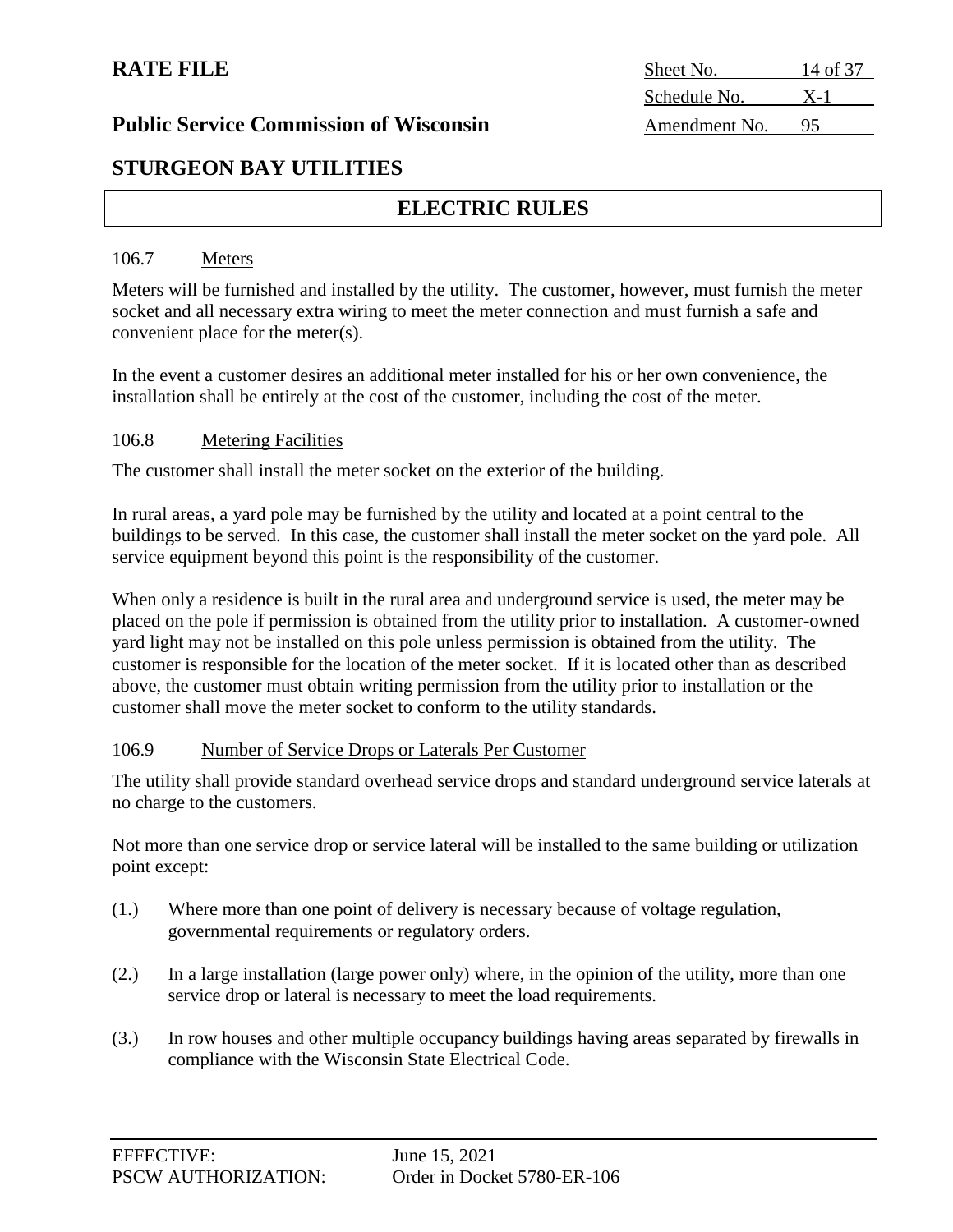| Sheet No.     | 15 of 37 |
|---------------|----------|
| Schedule No.  | $X-1$    |
| Amendment No. |          |

## **STURGEON BAY UTILITIES**

## **ELECTRIC RULES**

#### 106.9 Number of Service Drops or Laterals Per Customer (continued)

If an existing customer with a single-phase service drop or lateral requests three-phase service, the customer shall rewire their equipment to operate from the three-phase service drop or lateral before three-phase service will be extended. The single-phase service drop or lateral will be removed from service after the three-phase service has been extended.

#### 106.10 Overhead Service Drop

A standard overhead service drop shall be furnished by the utility to a suitable support on the customer's premises. The utility will provide supplemental information to the customer indicating the equipment that the customer shall install, own and maintain. This material will also indicate what Wisconsin State Electric Code provisions and city ordinances must be complied with for the installation of this equipment.

#### 106.11 Underground Service Lateral

A standard underground service lateral shall be furnished by the utility to suitable service equipment on the customer's premises. This equipment shall be installed on the customer's building at a location approved by the utility.

The utility will provide supplemental information indicating what equipment the customer shall install, own and maintain for underground service and indicate what provisions of the Wisconsin State Electric Code and city ordinances must be complied with for the installation of this equipment.

#### 106.12 Transformers

The utility shall provide standard design transformers necessary to serve the customer's load at no charge.

A standard design transformer is a transformer with capacity less than or equal to **15 kVA**. If a customer requests or requires additional capacity, the utility shall add to the total cost of installation a charge equal to the cost of the necessary transformer(s) less a credit for the cost of the maximum capacity standard transformer.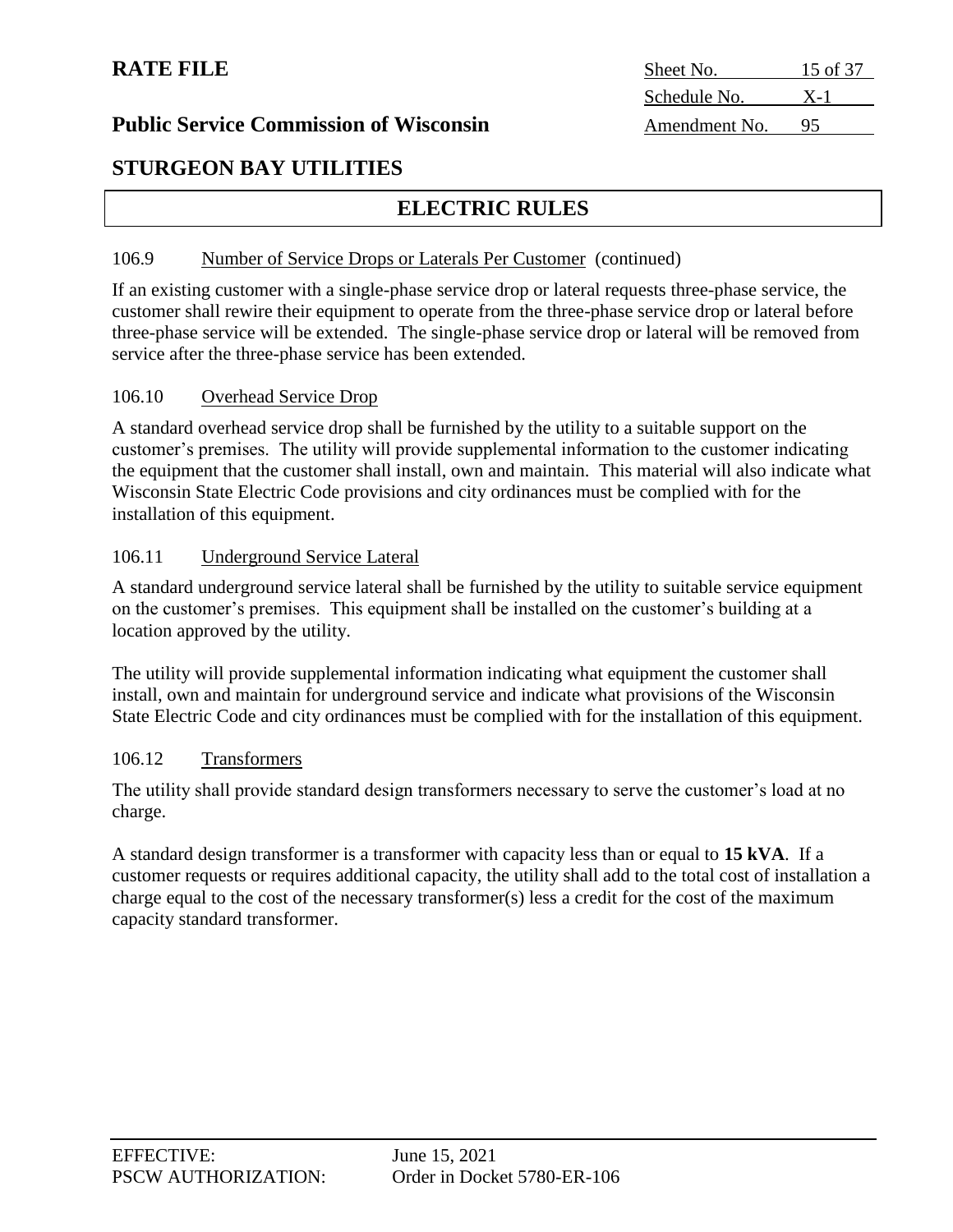| Sheet No.     | 16 of 37 |
|---------------|----------|
| Schedule No.  | $X-1$    |
| Amendment No. | 95       |

### **Public Service Commission of Wisconsin**

## **STURGEON BAY UTILITIES**

## **ELECTRIC RULES**

#### 106.13 Nonstandard Service Facilities

If the proposed extension requires nonstandard service facilities or if the customer requests nonstandard facilities, the utility may require that the customer pay a contribution in advance of construction for the cost of the facilities in excess of the cost of standard design facilities.

#### 106.14 Extraordinary Investment by Utility for Extension

Proposed extensions may be reviewed for economic considerations. If the cost of an extension exceeds five times the average embedded cost to serve a customer in the same class as the customer for whom the extension is to be made, the utility may require a contract with the customer. Under the terms of the contract, the customer may be required to pay the recurring estimated operation and maintenance expenses associated with that portion of the extension that is in excess of five times the average embedded cost at the time the extension was made. The reasons and supporting analysis for each contract will be furnished the customer and the Public Service Commission of Wisconsin (Commission), in writing. The utility will inform the customer of the customer's right to ask the Commission for a review of the extension costs and contract provisions. The utility will notify the Commission in writing, when a service extension is denied, including the reasons for denial.

#### 107 INSTALLATION CHARGES AND EMBEDDED COST CREDITS

#### 107.1 Definition of Equipment, Installation Charges and Embedded Cost Credits

For purposes of implementing these installation charges the following definitions shall apply:

#### 107.1a Customer Classifications

Customer classifications are based on usage characteristics. Each classification has a distinct installation charge and embedded cost credit. For definitions of distribution and service facilities installed in new installations see Section 103. Examples of customer classifications are as follows:

- (1.) Residential Service
- (2.) General Service
- (3.) Power Service
- (4.) Street Lighting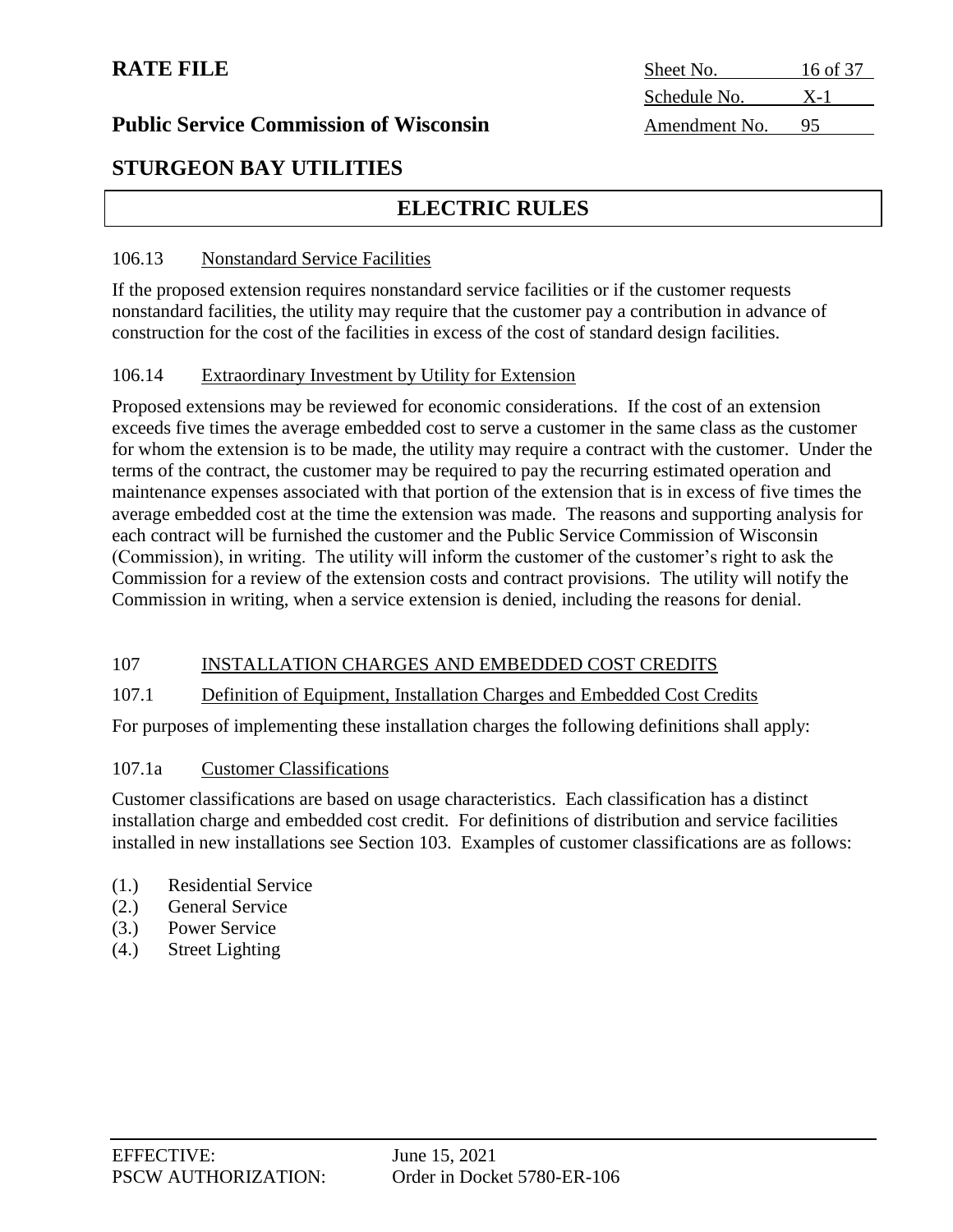|  | <b>Public Service Commission of Wisconsin</b> |  |
|--|-----------------------------------------------|--|
|  |                                               |  |

## **RATE FILE** Sheet No. 17 of 37 Schedule No. X-1 Amendment No. 95

## **STURGEON BAY UTILITIES**

## **ELECTRIC RULES**

#### 107.1b Total Cost of Installation

The total cost of an extension shall be defined as the cost of the extension of primary and secondary lines, (excluding the standard meter, the necessary standard service drop or service lateral and individual standard transformer capacity); reconstruction of existing main feeders including changing from single-phase to three-phase or construction of new feeders made necessary solely by addition of such customers; the cost of tree trimming or right of way clearing; securing easements; moving conflicting facilities; and all other costs incidental to furnishing service. The customer is responsible for the cost of restoration of the property after the utility has completed installation and backfilling where applicable. This definition applies to both overhead and underground distribution systems. If it is found to be advisable for the utility to install facilities in excess of that required to serve the new customer applying for service, the added cost of these facilities will not be used in determining the cost of the extension.

#### 107.1c Installation Charge

The installation charge is the total cost of installation less the average depreciated embedded cost of the distribution system (excluding cost of the standard transformer and service facilities). Seasonal customers shall receive one-half the average embedded cost allowance of a year-round customer for the same customer classification.

### 107.1d Average Depreciated Embedded Cost

The Public Service Commission of Wisconsin determines the embedded cost of the distribution system (excluding the standard transformer and service facilities) for each customer classification, as indicated below. The average depreciated embedded cost by customer classification is listed in Schedule OC-1.

- (1.) Residential Service: The average depreciated embedded cost is determined by dividing the original cost less the estimated accrued depreciation of the distribution system and less customer contributions and advances for construction allocated to this customer classification by the number of customers in the group.
- (2.) Apartment and Rental Units Separately Metered: The owner of an apartment or rental unit applying for an extension of service shall receive the same average depreciated embedded cost credit, that applies for residential service, per unit metered.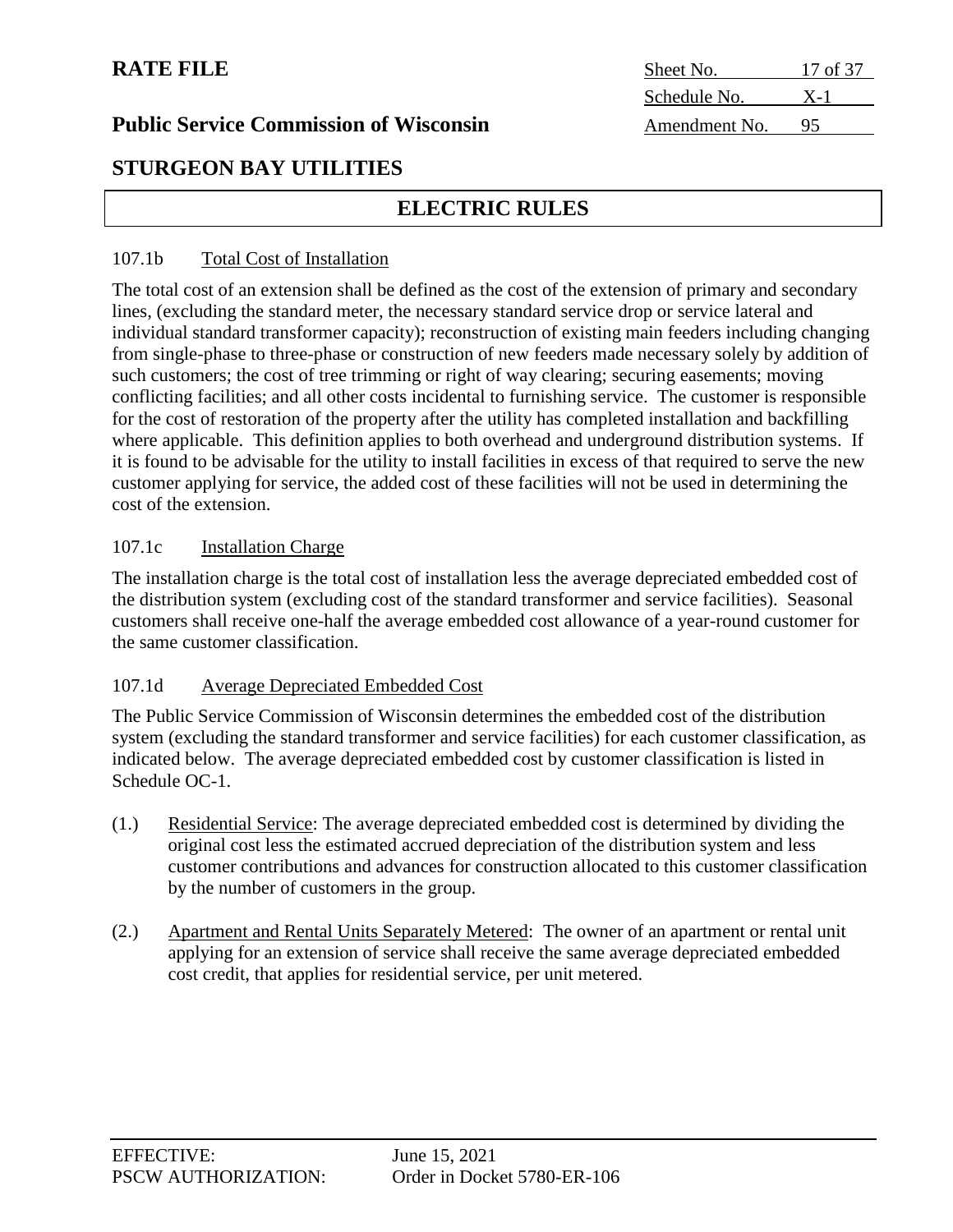| <b>RATE FILE</b>                              | Sheet No.     | 18 of 37 |
|-----------------------------------------------|---------------|----------|
|                                               | Schedule No.  | $X-1$    |
| <b>Public Service Commission of Wisconsin</b> | Amendment No. |          |

## **STURGEON BAY UTILITIES**

## **ELECTRIC RULES**

- 107.1d Average Depreciated Embedded Cost (continued)
- (3.) Subdividers and Residential Developers: The same average depreciated embedded cost credit, that applies for residential service, would apply per unit energized within five years from the installation of the contributed extension.
- (4.) General Service (Including Multi-Unit Dwellings If Billed on One Meter): The average depreciated embedded cost credit is determined the same way as Residential.
- (5.) Power Service: The embedded allowance is determined by dividing the original cost less the estimated accrued depreciation of the distribution system and less customer contributions and advances for construction allocated to this customer classification by the estimated average billed demand of these customers. When there is an upgrade, the average billed demand is the difference between the averaged billed demand before and after the upgrade.
- (6.) Street Lighting: The dollar amount per fixture is determined by dividing the overall depreciated cost of the distribution facilities allocated to the street lighting class, less credits for past customer contributions and advances for construction, by the total number of lighting fixtures in that classification.

All average depreciated embedded costs (by rate class) shall be subject to review by the Public Service Commission of Wisconsin, as part of each general rate case proceeding.

### 107.2 Total Cost of Installation by Customer Classification

107.2a Residential, General Service, Power Service, and Street Lighting Classes:

Will be charged the total installation cost less the average depreciated embedded cost as defined in Section 107.1d.

### 107.2b Residential and Commercial Developers and Subdividers:

Residential and Commercial developers and subdividers of single- and two-family subdivisions shall pay, as a minimum, a partially refundable contribution which is the estimated cost of distribution facilities to be installed for the area being developed. The average depreciated embedded cost is refundable as structures are built and connected to the electric utility facilities, as defined in Section 107.1d.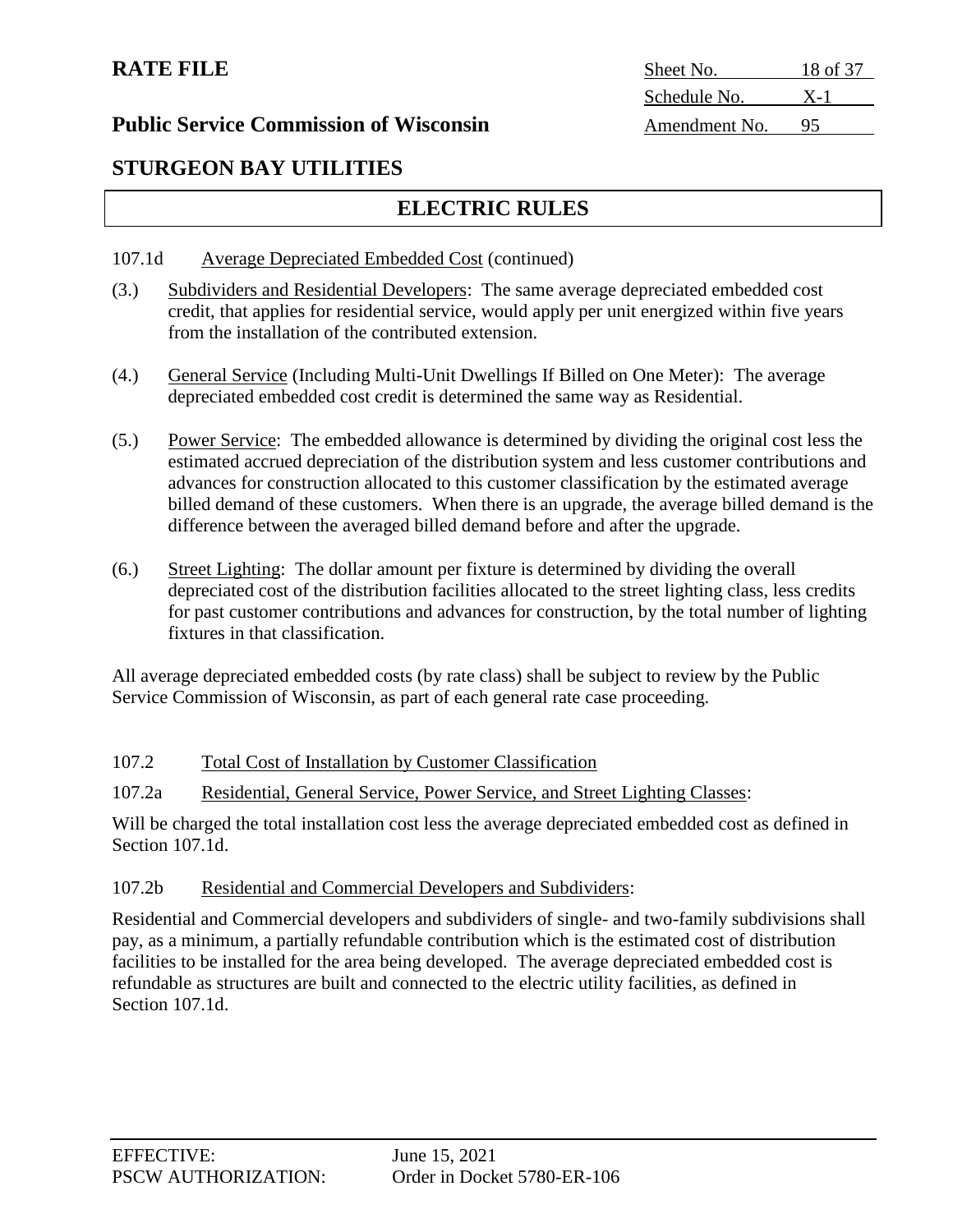| Sheet No.     | 19 of 37 |
|---------------|----------|
| Schedule No.  | $X-1$    |
| Amendment No. | 95       |

## **STURGEON BAY UTILITIES**

## **ELECTRIC RULES**

#### 107.2c Installation Charges for Multi-Family Residential Housing Units:

Will be the total installation cost less the average depreciated embedded cost, as defined in Section 107.1d, per each living unit in the multi-family building.

#### 107.2d Other Installation Charges

In addition to the installation charges provided above, the utility may require the customer to pay, in advance of construction, the estimated direct costs for those distribution service facilities which,

- (1.) Are in excess of standard utility design and construction,
- (2.) Follow a route different than the most direct route as in Wis. Admin. Code ch. PSC 113, as determined by the utility, or
- (3.) Require abnormally high installation costs due to abnormal soil conditions, including trenching in rocky soil, frozen ground, or other similar conditions. (Winter construction will normally apply between December 1 and April 1.)

All such payments for these conditions are subject to partial refund as additional customers connect.

#### 107.2e Adjustments to Estimates of the Total Cost of Installation

Section 107.2 explains the method for estimating the total cost of installation. The utility shall adjust its estimate of construction costs to reflect the costs that are actually incurred. If the cost of installation differs from the utility's original cost estimate, a recalculation of the customer contribution shall be made.

#### 108 REFUNDS OF CUSTOMER CONTRIBUTIONS BY TYPE OF CUSTOMER

#### 108.1 Eligibility for Refunds

The utility shall make refunds to a customer who made a contribution for an extension (a contributed extension) when the utility makes an extension from the contributed extension to a second customer that does not require a contribution from the second customer (a non-contributed extension).

In all cases, refunds to the customer making the original contributions shall be limited to the first five years from the installation date. The utility shall make the refund to the customer who made the original contribution or the current property owner of record unless it has a written record from that customer assigning the refund rights to another customer.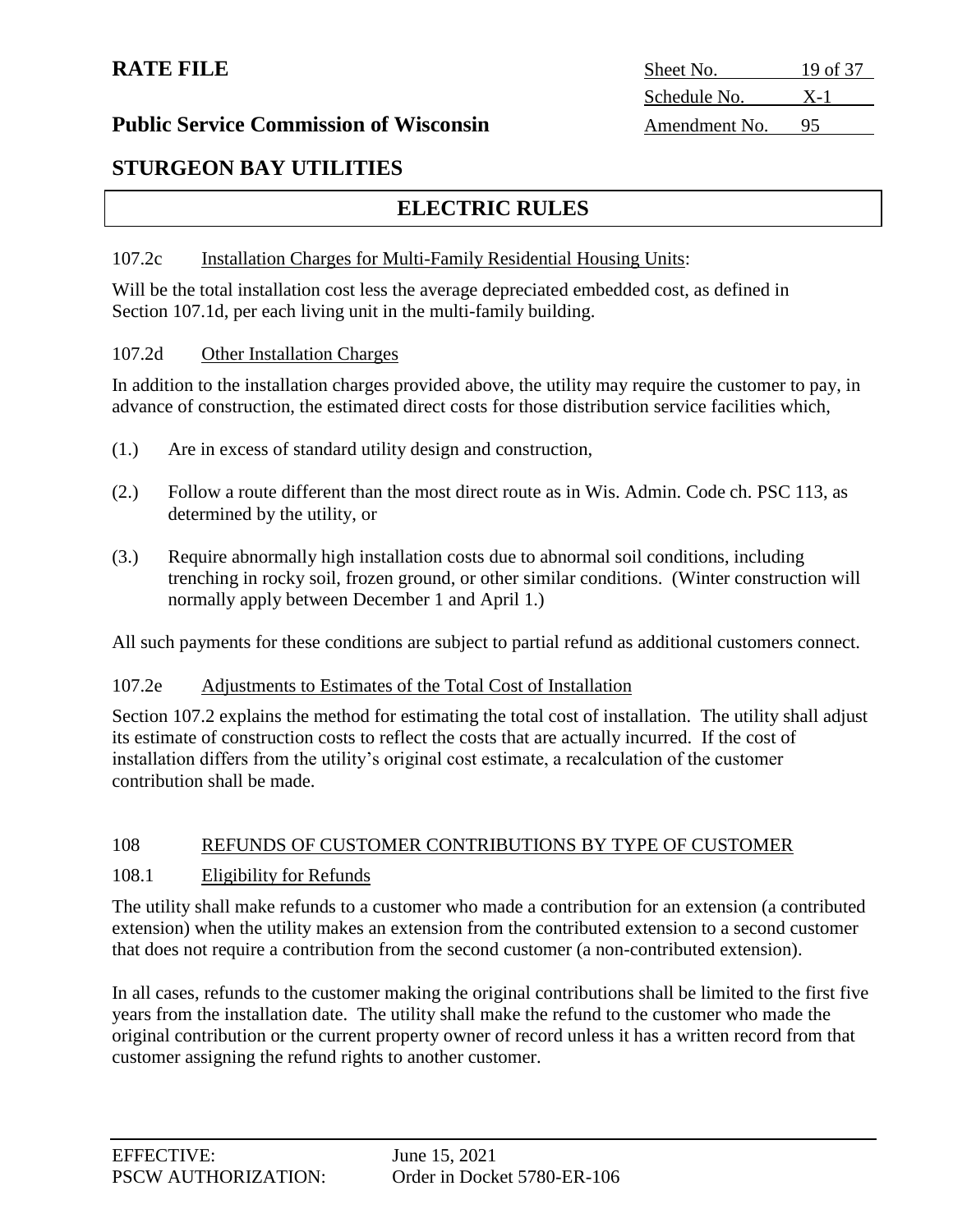| Sheet No.     | $20$ of 37 |
|---------------|------------|
| Schedule No.  | $X-1$      |
| Amendment No. | 95         |

### **Public Service Commission of Wisconsin**

## **STURGEON BAY UTILITIES**

## **ELECTRIC RULES**

#### 108.2 Application of the Refund

- (1.) When additional customers are connected to an existing extension, which required an installation charge from the original customer for whom the extension was first made, that original customer may receive a refund from the utility.
- (2.) If the cost of adding a new customer to an existing extension is less than the average depreciated embedded cost, the new customer will be charged nothing. The original contributor of the extension shall be refunded the difference between the average depreciated embedded cost and the cost of adding the new customer.
- (3.) If the cost of additional distribution facilities exceeds the average depreciated embedded cost of a customer classification, the construction will be considered a new extension. In this case no refund is due the original contributor.
- (4.) The original contributor shall receive refunds, if any, for only the first five years from the date the original extension is energized.
- (5.) Refunds shall be made to the original contributing customer by the utility within 20 days after the additional customer's cost of installation is determined.

The amount of the refund shall be based on the embedded cost allowance in effect at the time the contributed extension was installed, or the current embedded cost allowance, whichever is greater. In no case shall the total refund exceed the total installation charge.

#### 109 OVERHEAD SERVICE EXTENSIONS

#### 109.1 Applicability

The rules of this section apply to the extension of overhead electric service to all classes of retail customers requesting new service in all areas served by the utility.

The utility will extend electric service to a new customer(s) or existing customer(s) furnished by means of extending its overhead distribution system, except that three-phase service may be furnished by means of phase conversion equipment from a single-phase line.

#### 109.2 Contributions for Overhead Extension

The charge for all overhead extensions shall be the total cost of installation as defined in Section 107.2 less the average depreciated embedded cost. (S*ee* Section 107.1d)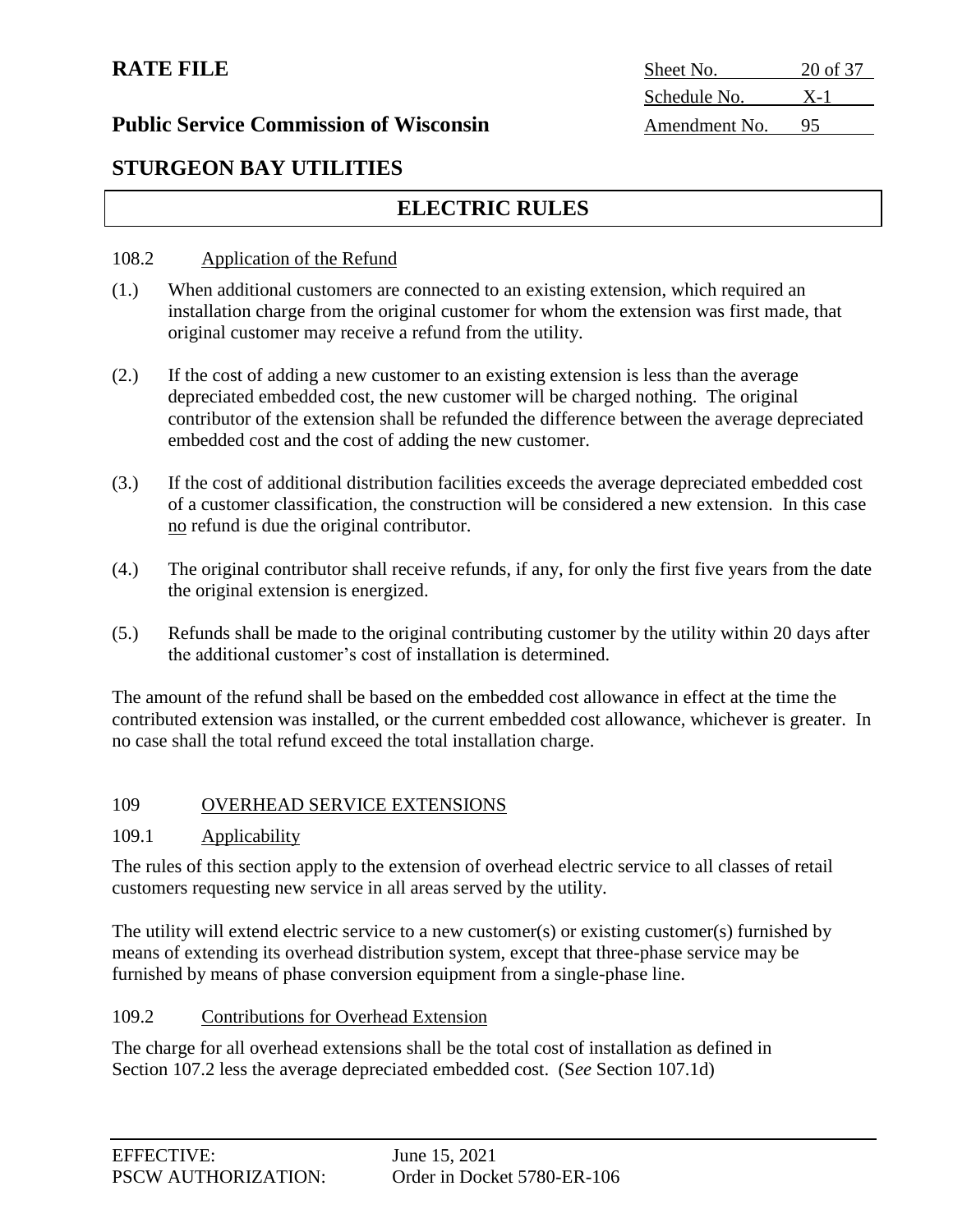| Sheet No.     | 21 of 37 |
|---------------|----------|
| Schedule No.  | $X-1$    |
| Amendment No. |          |

#### **Public Service Commission of Wisconsin**

## **STURGEON BAY UTILITIES**

## **ELECTRIC RULES**

#### 109.3 Combination Single-Phase and Three-Phase Construction

In the event an extension is partially or completely supported on structures used for supporting transmission circuits, or in the event the extension is built to serve both single-phase customers and three-phase customers, the utility will compute, and apportion among the customers served, the extension contribution requirements and contribution refund rights in a fair and equitable manner consistent with the pertinent facts, and will retain in its files a memorandum of such computation and apportionment. The contribution requirement of the single-phase customers shall not be greater than would have been the case if an extension (complying with present engineering standards) had been constructed to serve only the single-phase customers.

#### 110 UNDERGROUND SERVICE EXTENSIONS

#### 110.1 General Rules on Underground Service Extensions

The utility will extend utility-standard underground service to all classes of retail customers requesting new service in all areas served by the utility.

#### 110.2 Stipulations on Availability of Underground Service Extensions

Underground service extensions to be furnished by the utility are limited to those which may be placed in locations where grade levels and other conditions are satisfactory to the utility, such as across residential or farm yards or commercial premises or along driveways. The route of the underground construction must be clear of any trees, brush, fences or other surface obstructions that would interfere with normal operation of trenching equipment. Trench backfill shall consist of the original soil and be free of rocks. Lawn and landscaping restoration shall be the applicant's responsibility.

Underground service extension in locations such as beneath undeveloped land, quarries, gravel pits, swamps and water will not be furnished except by written approval of the utility for each installation.

The utility will not install an underground service extension where engineering, operating, construction, safety or legal problems would, in the utility's judgment, make it inadvisable to perform the installation, unless these problems can be resolved by the payment of contributions and/or the charges as provided for in these extension rules.

Notification must be given to the utility sufficiently in advance of construction so that a sequence of construction can be provided for and the work coordinated with other utilities involved.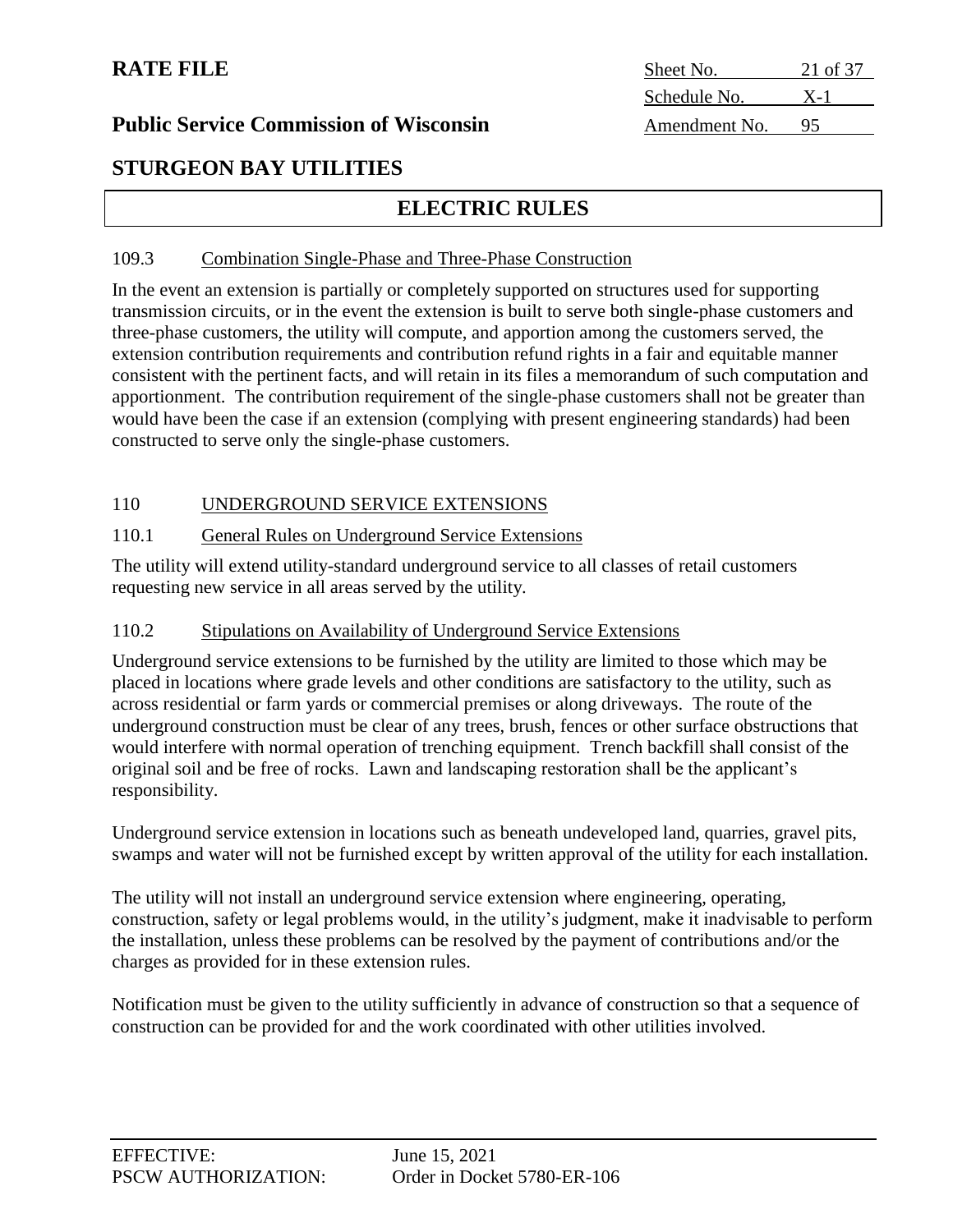## **STURGEON BAY UTILITIES**

## **ELECTRIC RULES**

#### 110.2 Stipulations on Availability of Underground Service Extensions (continued)

If the trench cannot for any reason be dug prior to the freezing of the soil, the utility may temporarily install secondary voltage conductors in suitable mechanical protection on top of the ground and dig the trench when the ground is thawed at the customer's expense.

The utility shall not be prevented from installing underground electric equipment where necessary by reason of physical conditions or congestion in the area, when this type of construction is the most economical type for the conditions.

#### 110.3 Contributions for Underground Extensions

The charge for all underground extensions shall be the total cost of the installation as defined in Section 107, less the average depreciated embedded cost as defined in Section 107.1d.

#### 110.4 Contribution for Added Costs Due to Unusual Conditions

For unusual construction costs a contribution is required which may be subject to a partial refund as additional customers attach. The cost shall include:

- (1.) An amount equal to the estimated cost of boring or pavement cutting required or where conductors must be installed in rocky soil, frozen ground, or other similar conditions.
- (2.) An amount equal to the cost of any special requirements such as municipal requirements, rearrangement of facilities due to a change of plans or the need for an underground service extension different from or more elaborate than the utility's standard underground construction.
- (3.) An amount equal to the estimated additional cost for trenching through any area where normal plowing and trenching methods cannot be used, for example, ledge rock, boulders, land-fill, etc.

Upon completion of the construction, if the actual amount of such extra cost is less than the estimated amount, the utility will refund the difference between the estimated and actual costs.

| Sheet No.     | 22 of 37 |
|---------------|----------|
| Schedule No.  | $X-1$    |
| Amendment No. | 95       |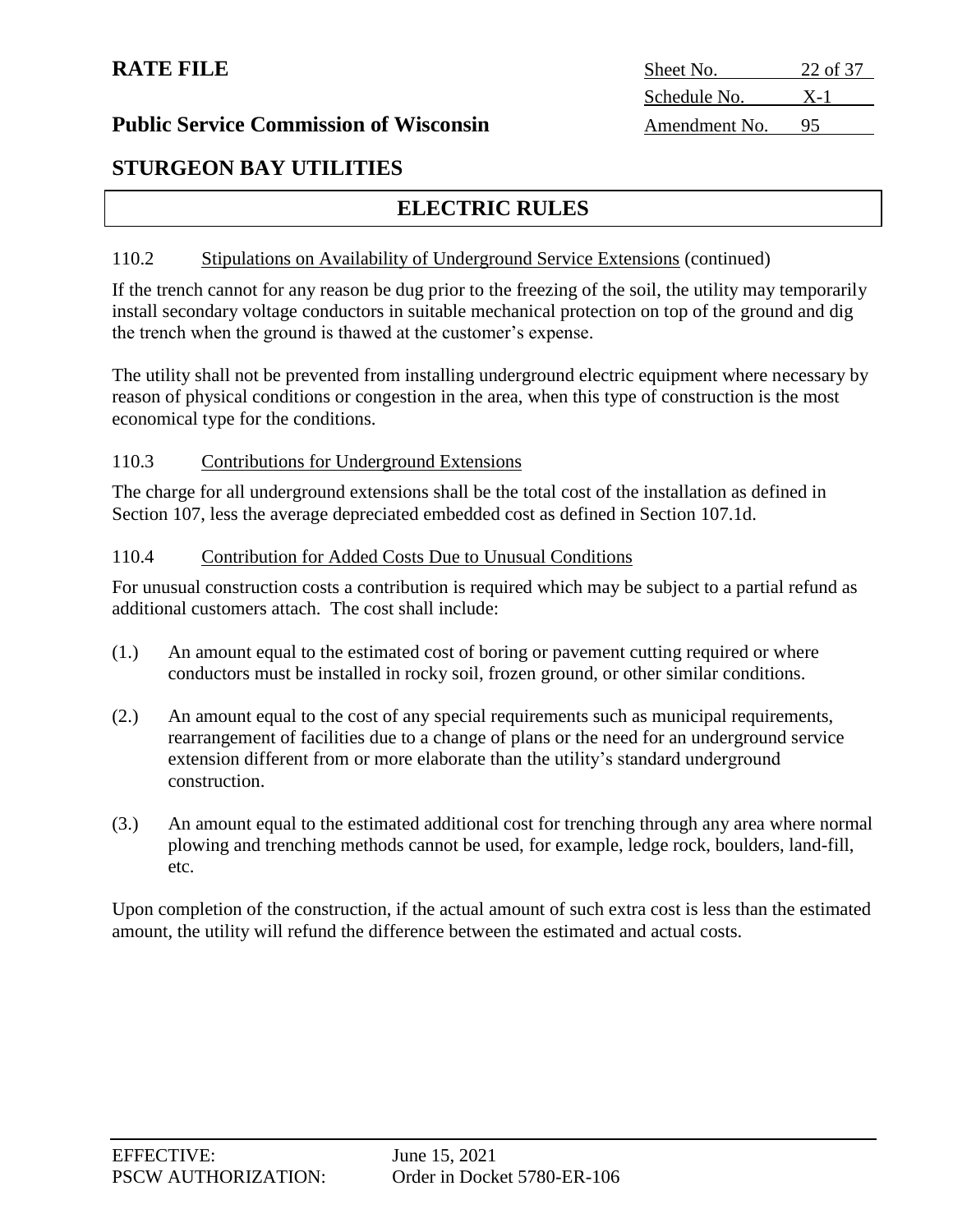| Sheet No.     | 23 of 37 |
|---------------|----------|
| Schedule No.  | $X-1$    |
| Amendment No. | 95       |

### **Public Service Commission of Wisconsin**

## **STURGEON BAY UTILITIES**

## **ELECTRIC RULES**

#### 110.5 Combination of Overhead and Underground Extension

In accepting an application for underground electric service under this schedule, the utility does not undertake to avoid the construction of overhead lines in the neighborhood, which may be necessary to serve customers who demand and have the right to receive service from overhead lines. However, in order to avoid duplication of facilities, applicants for electric service whose premises can be served from an underground distribution system that has previously been installed adjacent to the applicant's premises shall be required to be served by an underground lateral from such system and shall pay the contributions and charges required in these extension rules.

110.6 Underground Distribution Areas

#### 110.6a General Rules on Underground Distribution Areas

The utility will install utility-standard single-phase underground electric distribution system in accordance with this schedule where required by ordinance or when requested by and agreed to by the property owner(s) or developer or subdivider of the land area to be served.

Electric distribution facilities provided for under this rule are only for providing service to permanent buildings. The utility will own and maintain the underground conductors and appurtenances, and the character and location of such facilities shall be at the discretion of the utility.

#### 110.6b Establishment of Underground Distribution Areas

- (1.) Subdivisions
	- a. For purposes of this schedule a subdivision shall be defined as a division of lands consisting of five or more contiguous lots. Lots directly across a street from each other are considered to be contiguous.
	- b. To qualify as an underground distribution area the property owner(s) or land developer or subdivider shall have provided a suitable recorded plat of the subdivision with deed restrictions, all satisfactory to the utility, to require all utility service to be supplied by underground lines and prohibiting overhead lines, and with easements shown.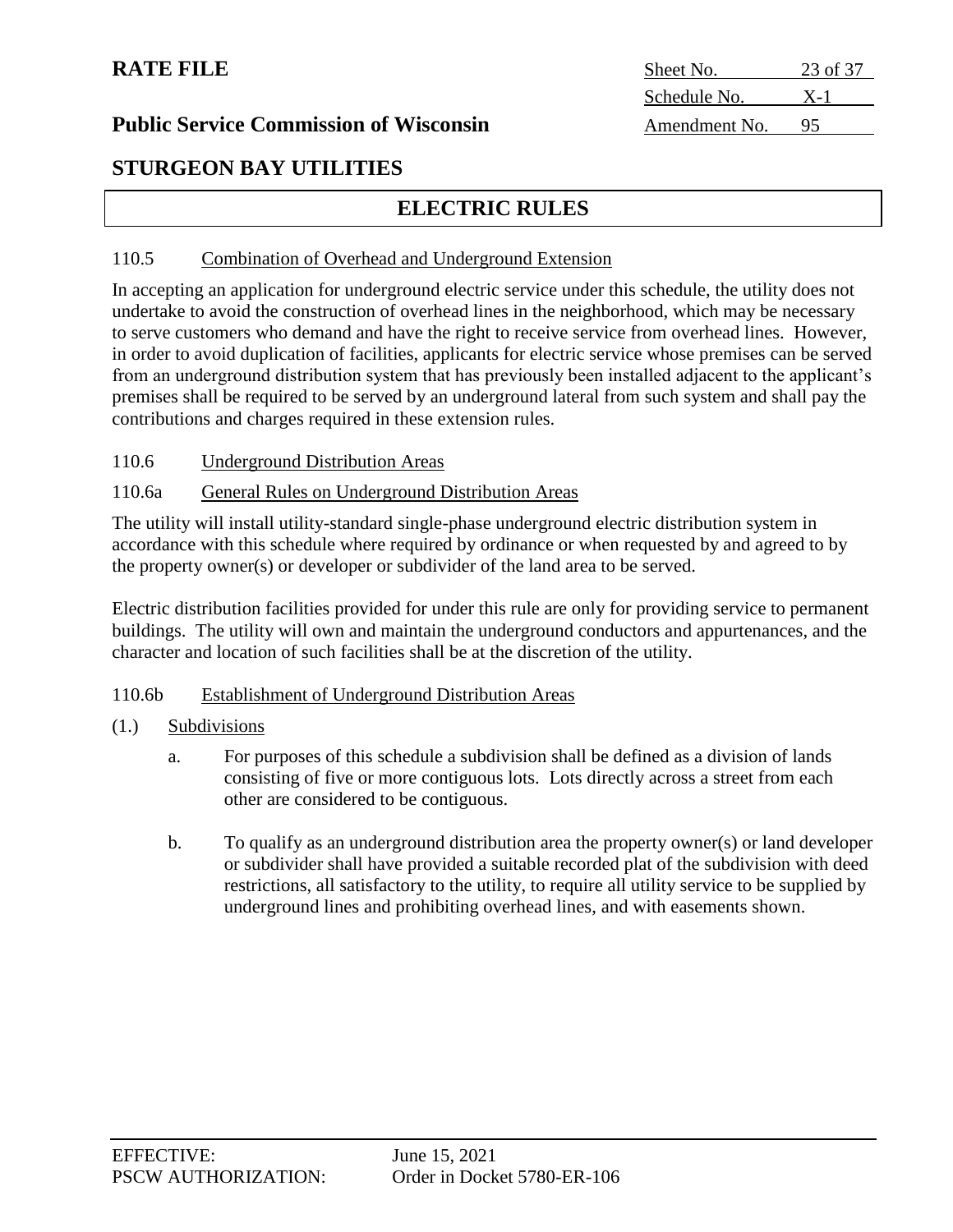## **Public Service Commission of Wisconsin** Amendment No.

## **STURGEON BAY UTILITIES**

## **ELECTRIC RULES**

### 110.6b Establishment of Underground Distribution Areas (continued)

- c. An area that qualifies as a subdivision may be established as an underground distribution area in either of the two following ways:
	- (1) All new subdivisions not already receiving electric service are defined as underground distribution areas where by ordinance the electric distribution systems are required to be underground.
	- (2) A group of property owners or land developer or subdivider may request that an area be served by an underground distribution system. Such area shall be specifically defined and of reasonably regular shape.
- (2.) Mobile Home Courts: A new mobile home court or an expansion of an existing mobile home court, may be established as an under-ground distribution area where:
	- a. The court consists of five or more established mobile home locations, all of which are contiguous.
	- b. Occupancy of the mobile homes is to be on a year-round basis.
	- c. The owner of the mobile home court provides the utility a written commitment that all utility service will be supplied by underground lines and prohibiting any overhead lines.
- (3.) Condominium Developments and Apartment House Complexes: A new residential condominium development, apartment house complex or an expansion of an existing such housing facility may be established as an underground distribution area where:
	- a. The condominium or apartment complex consists of five or more dwelling units.
	- b. The developer provides the utility a written commitment that all utility service will be supplied by underground lines and prohibiting any overhead lines.

| Sheet No.            | 24 of 37 |
|----------------------|----------|
| Schedule No.         | $X-1$    |
| $\Delta$ mendment No | u٢       |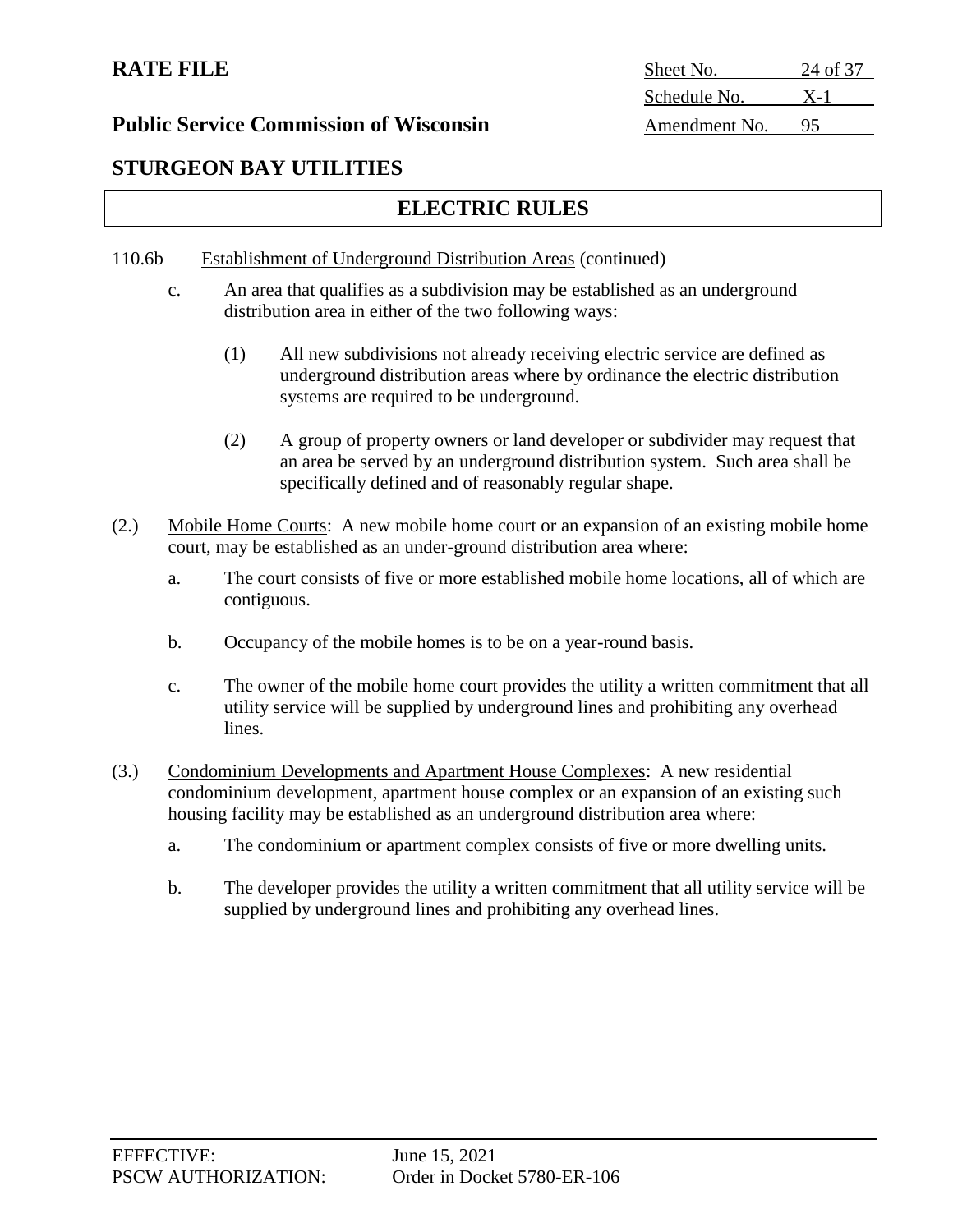| <b>RATE FILE</b>                              | Sheet No.     | 25 of 37 |
|-----------------------------------------------|---------------|----------|
|                                               | Schedule No.  | $X-1$    |
| <b>Public Service Commission of Wisconsin</b> | Amendment No. | 95       |
|                                               |               |          |

## **STURGEON BAY UTILITIES**

## **ELECTRIC RULES**

#### 110.6b Establishment of Underground Distribution Areas (continued)

(4.) Easements: The property owner(s) or land developer or subdivider shall have secured for the utility, at no cost to the utility, such easements as the utility may require for the installation, operation and maintenance of its facilities including but not limited to easements for its transformers and switches. The property owner(s) or land developer or subdivider shall inform the utility of any known or expected underground obstructions within the cable routes. Any earth fill added to easements to bring the grade to final level shall not contain any large rocks, boulders, debris or rubbish.

In subdivisions, easements shall be provided along side lot lines as necessary for underground cables to street light locations approved by appropriate governmental authority.

- (5.) Expansion of Underground Distribution Areas: An established underground distribution area may be expanded to include such lots or building sites as are contiguous to it which are not already served by overhead lines. The owners of such lots shall be responsible for seeing that the lots meet the requirements specified above for the underground distribution area to which it is contiguous.
- 110.6c Contribution and Charges for Extension
- (1.) Contribution for Construction Within Underground Distribution Area: All of the provisions of contributions for construction of underground extensions will apply except that the extension allowance will apply to those lots at which dwelling units are occupied or under construction (construction has proceeded above the foundation level) only. The utility may require that the contribution in aid of construction be paid in advance of construction or may, at the utility's option, offer the property owner(s), land developer, or subdivider an installment payment plan.
- (2.) Distribution Line to Underground Distribution Area: Where an extension of the utility's existing distribution system is required in order to reach the underground distribution area, said extension will normally be overhead construction. The extension allowance for the overhead distribution line will apply to those lots on which dwelling units are occupied or under construction (construction beyond the foundation level) only. The utility may require that the contribution in aid of construction be paid in advance of construction or may, at the utility's option, offer customers an installment payment plan. If required by statute or ordinance, or if required by the conditions in the judgment of the utility, all or a portion of the extension will be underground. A refundable contribution as provided in Section 110.6c(1), will apply.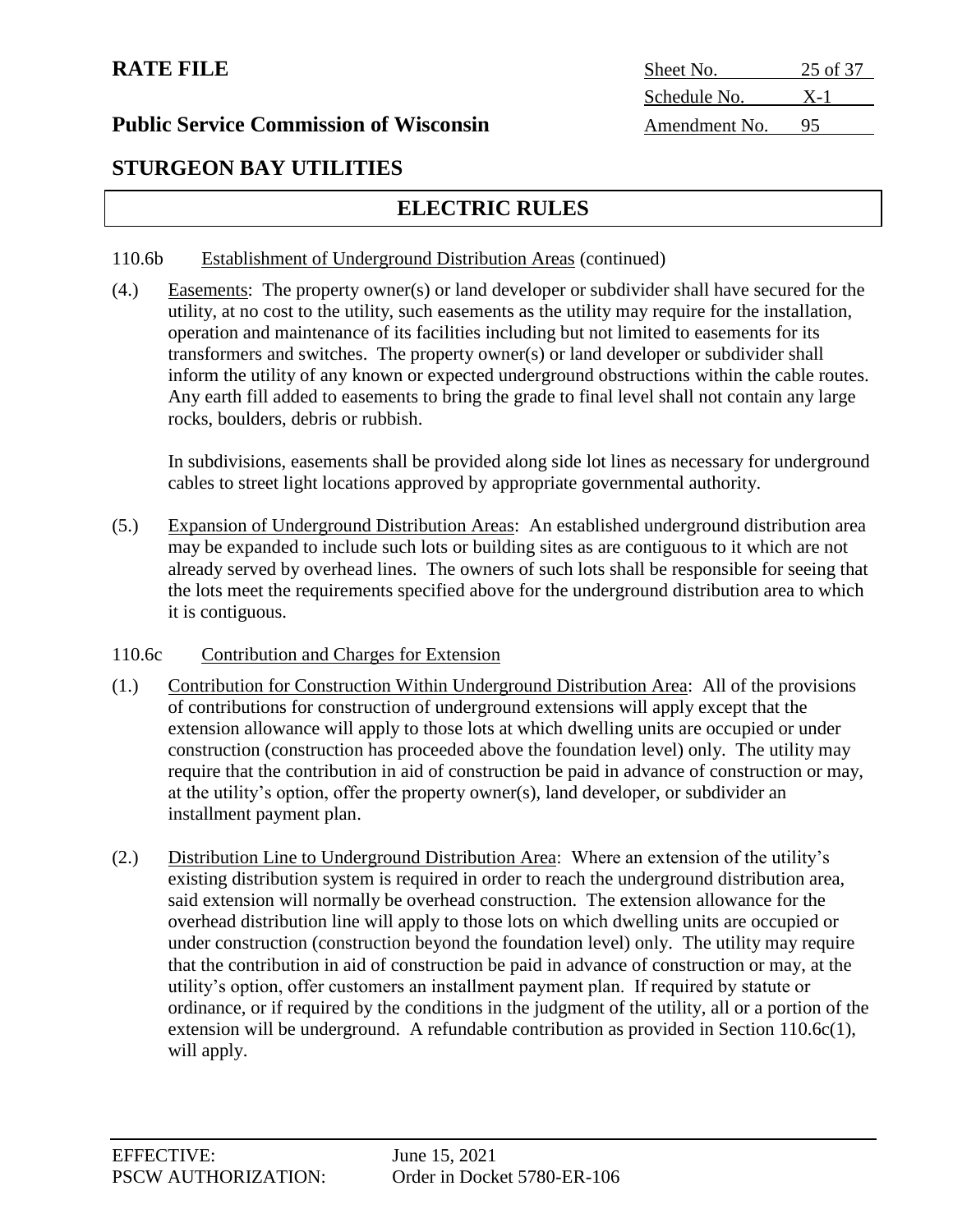## **STURGEON BAY UTILITIES**

## **ELECTRIC RULES**

### 111 MODIFICATIONS TO EXISTING DISTRIBUTION AND SERVICE FACILITIES

- 111.1 Relocation and Rebuilding of Existing Distribution Facilities
- (1.) Where responsibility can be determined by the utility, the customer responsible for relocation, rebuilding, or other modification of existing distribution facilities shall pay a contribution based on the following:

Estimated direct cost of new facilities

- Less: Accrued depreciation of facilities to be removed
- Less: Estimated net salvage of the facilities to be removed
- Plus: Estimated cost of removal of existing distribution facilities
- Equals: Charge for modifications to existing facilities

The costs and credits of the above shall be determined from the available records of the utility. The utility shall endeavor to maintain records that permit a reasonable calculation of these costs and credits. The contribution shall be refundable when the extension is less than the embedded allowance as per Section 108, Refunds to Customers.

- (2.) Where the utility chooses to relocate its distribution system and it is practicable to bring a service drop or lateral to the existing service entrance facilities, the utility will make the necessary changes in the customer's wiring and service equipment without expense to the customer.
- (3.) In the event that the utility is ordered by a unit of government to move its distribution facilities, a new service drop will be installed, where practicable, to the existing service location without expense to the customer. If, in the opinion of the utility, it is not practicable to utilize the existing service entrance facilities, the utility will specify a new service location. The utility is not required to furnish new service entrance, cable, conduct, or service equipment unless it makes a practice of supplying this equipment. The utility shall, however, run a service drop to the nearest point on each building served from the new location and remove the old service drop without expense to the customer.

#### 111.2 Replacement of Overhead Distribution Facilities with Underground Distribution Facilities

A customer requesting the utility to replace existing overhead distribution facilities with underground distribution facilities shall pay the contribution in aid of construction and receive refunds as shown in Section 111.1(1) above.

**RATE FILE** Sheet No. 26 of 37 Schedule No. X-1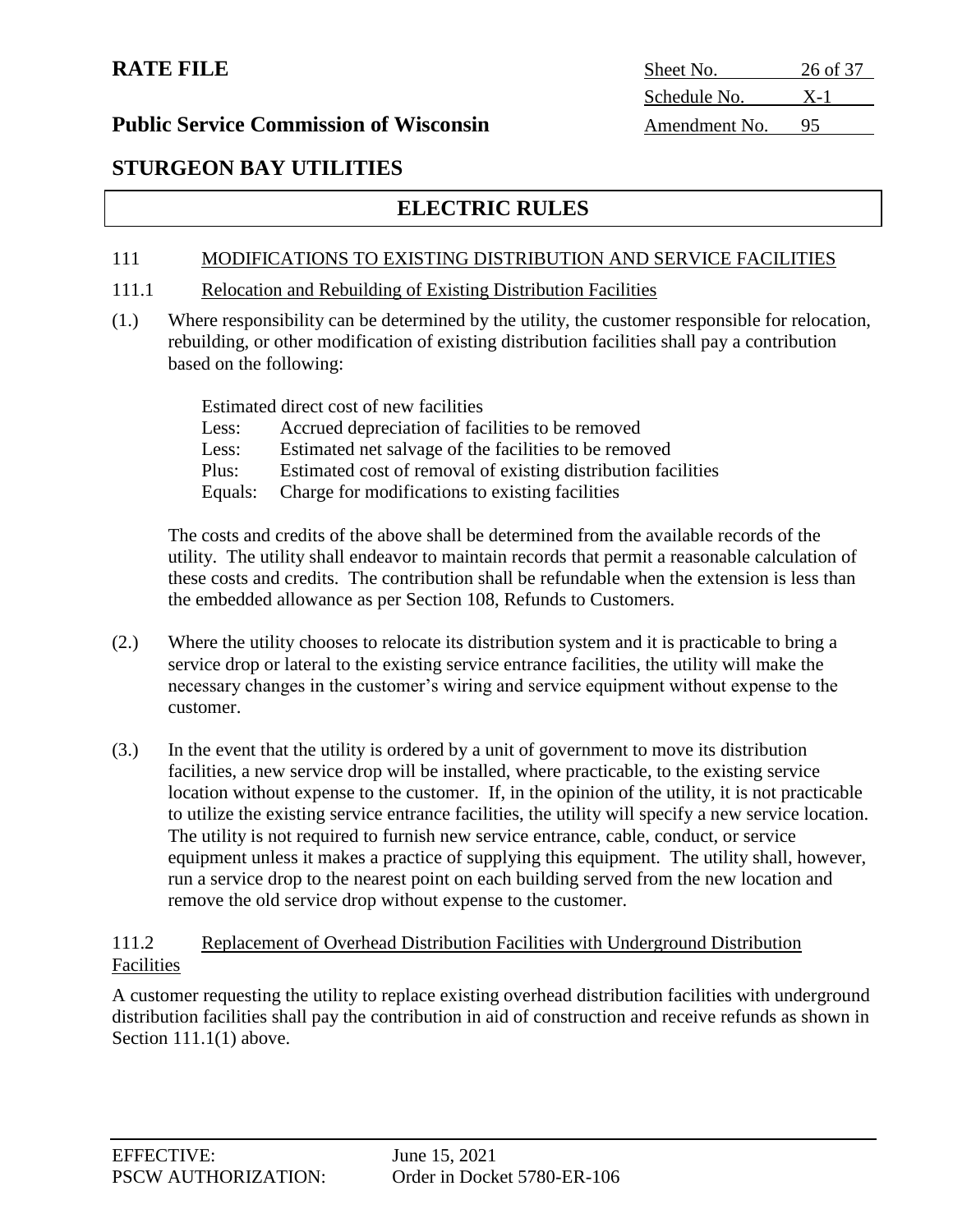| Sheet No.     | 27 of 37 |
|---------------|----------|
| Schedule No.  | $X-1$    |
| Amendment No. | 95       |

## **STURGEON BAY UTILITIES**

## **ELECTRIC RULES**

#### 111.3 Upgrade of Distribution Facilities Due to Change in Load

Customers who request an upgrading of the utility distribution facilities due to a change in the character of their load shall pay for the construction costs incurred by the utility to provide the requested additional facilities.

- (1.) Demand Schedule: Customers who are served under a demand rate schedule shall receive an embedded cost allowance. The kilowatts of demand to be used in determining the allowance shall be the customer's average billed demand after the upgrade less the customer's average billed demand before the upgrade.
- (2.) Customers Transferring to a Different Energy-Only Classification: If a customer served under an energy-only sub-classification prior to the upgrade qualifies for a different energyonly sub-classification after the upgrade, the customer shall receive a cost allowance equal to the difference between the two embedded cost allowances.
- (3.) Customers Transferring to a Demand Classification: If a customer is served under an energyonly classification prior to the upgrade, the customer shall receive an embedded cost allowance. The kilowatts of demand to be used in determining the allowance shall be the customer's average billed demand after the upgrade less an estimate of the customer's prior average demand.

#### 111.4 Upgrade of Service Facilities

- (1.) Overhead Service Drop: The utility shall not charge the customer to upgrade an overhead service drop with a larger size overhead service drop up to the maximum standard size.
- (2.) Underground Service Lateral: The utility shall not charge the customer to upgrade an underground service lateral with a larger size underground service lateral up to the maximum standard size.
- (3.) Overhead Service Drop to Underground Service Lateral: The utility shall require a contribution from a customer requesting to have an overhead service drop upgraded to an underground service lateral. The contribution shall be equal to the cost of the underground service lateral less the cost of an equivalent overhead service drop.
- (4.) Transformers: The utility shall not charge the customers to upgrade their transformer to the maximum standard capacity.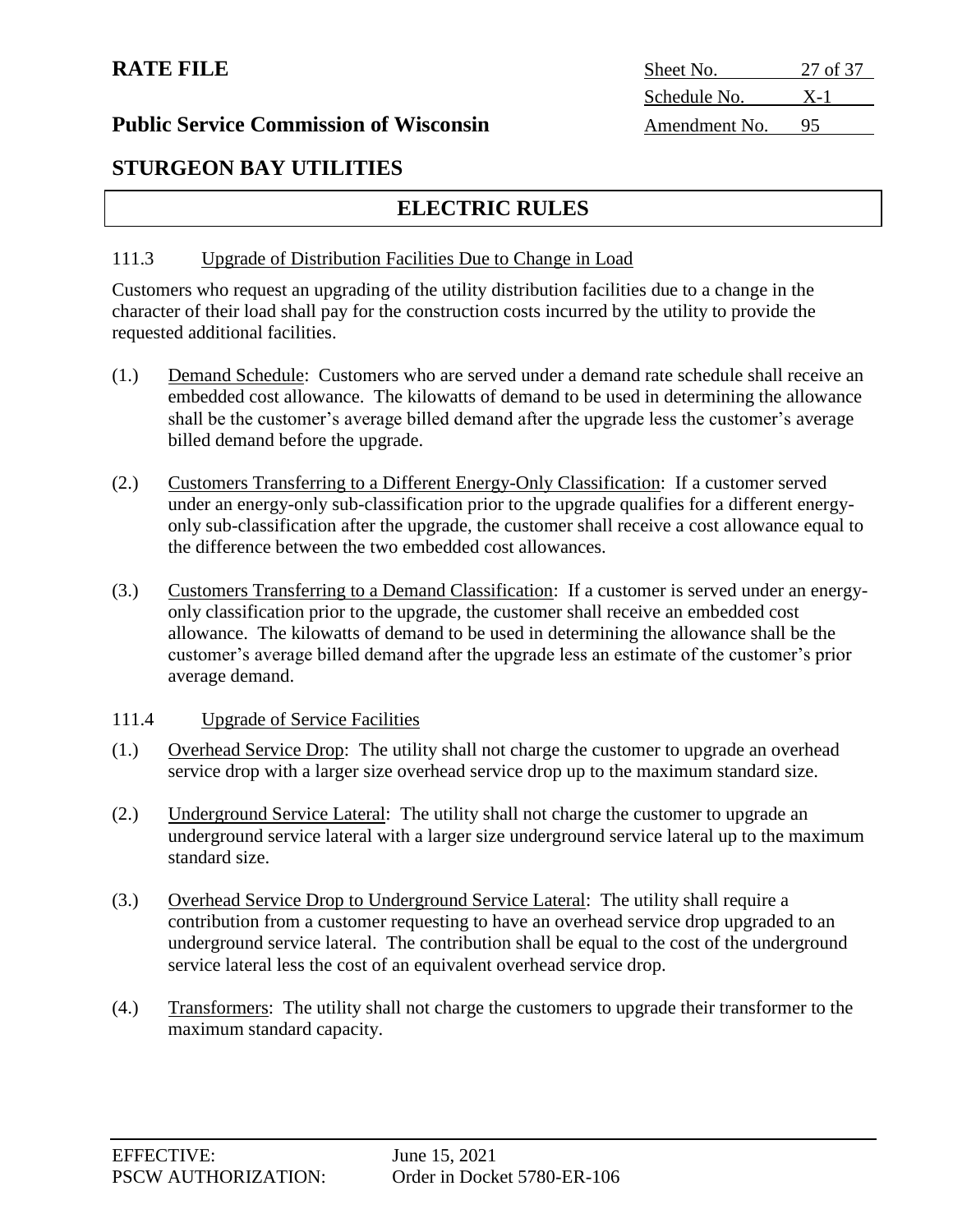**RATE FILE** Sheet No. 28 of 37 Schedule No. X-1

### **Public Service Commission of Wisconsin** Amendment No. 95

## **STURGEON BAY UTILITIES**

## **ELECTRIC RULES**

#### 112 EXTENSIONS OR MODIFICATIONS OF TRANSMISSION FACILITIES TO RETAIL CUSTOMERS

Before a utility extends or modifies its transmission facilities to a retail customer, the utility shall require a contract between the utility and the customer which describes the facilities to be constructed, such as the cost of construction, apportions the responsibility for the construction costs between the utility and the customer, and provides a supporting analysis for the construction and the cost apportionment. The utility shall submit the contract to the Commission for approval. The Commission shall review the contract to assess whether existing ratepayers would be adversely affected by the proposed extension or modification. If the Commission does not respond to the utility within 20 working days from the date of receipt, the contract is approved.

#### 113 TEMPORARY SERVICE

The utility will extend its service to fairs, carnivals and like short-time gatherings and uses (not including short-time uses in the nature of auxiliary, stand-by or seasonal use) under the following rules:

- (1.) The customer will agree to reimburse the utility for its expenditures in extending service.
- (2.) The cost of extending service shall include all items of labor and materials, with the customary overhead charges, necessary to furnish the customer with the service requested. It shall also include any costs involved in the dismantling of materials and their return to stock. Where materials dismantled have a salvage value, the cost of extending service will be credited with such salvage value.
- (3.) All energy will be measured at one standard voltage at some convenient point designated by the utility.
- (4.) The customer will make the necessary arrangements and provide for the necessary equipment in the event more than one voltage is required.
- (5.) The cost of all construction (labor and materials) necessary to distribute energy on the premises occupied by the customer will be borne by the customer.
- (6.) The utility may require the customer to make an advance deposit sufficient to cover the costs of extending service and the estimated bill for energy.
- (7.) The rates applicable in the area where temporary service is rendered shall be applied in determining the customer's bill.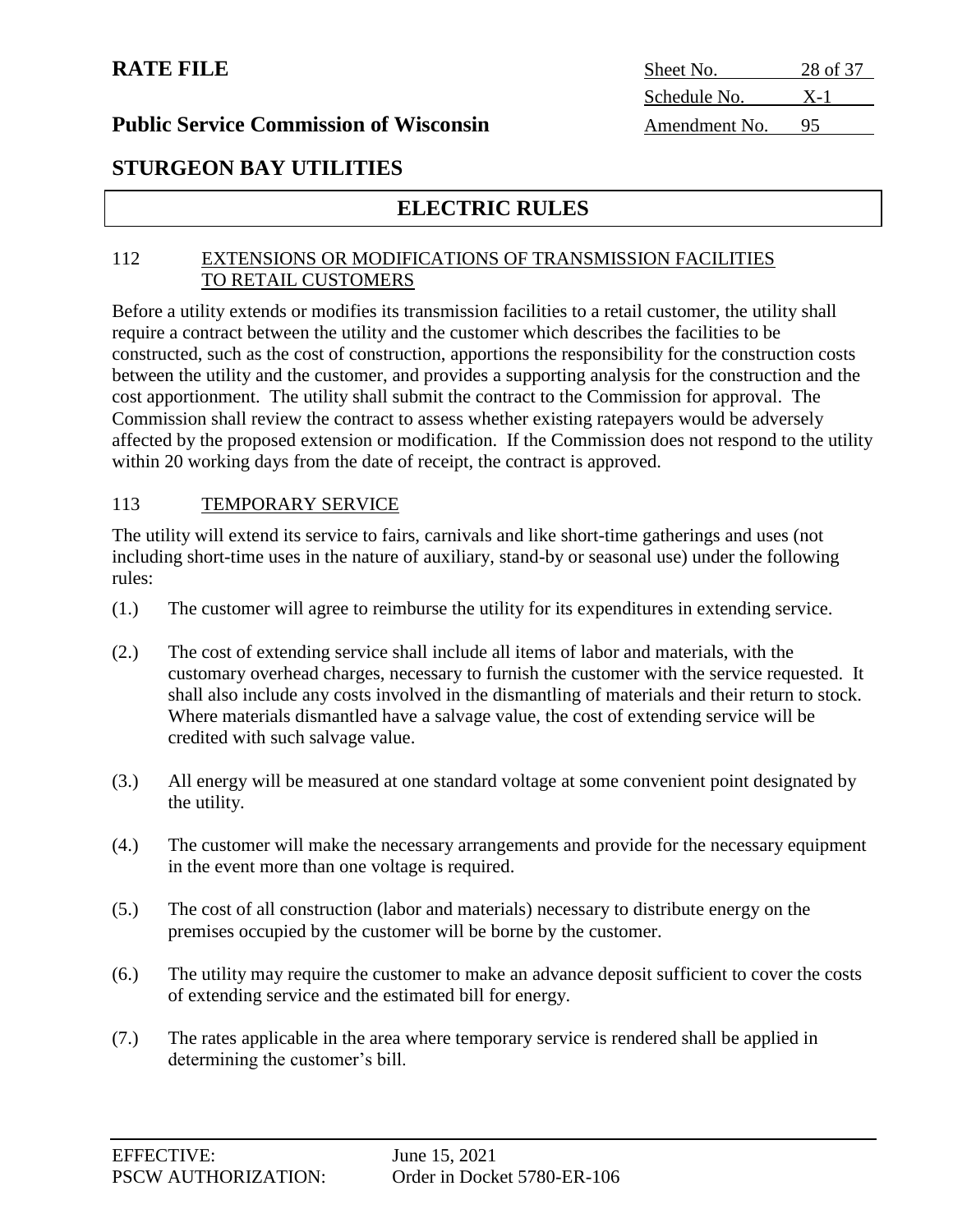**RATE FILE** Sheet No. 29 of 37 Schedule No. X-1

## **STURGEON BAY UTILITIES**

## **ELECTRIC RULES**

#### 114 TEMPORARY SERVICE FOR CONSTRUCTION

- (1.) The customer will agree to reimburse the utility for its expenditures in extending service.
- (2.) Temporary service shall be given to a customer connection only when constructed in accordance with the sketch as provided by the utility. The post supporting the unit shall be located as near as possible to the location of permanent service to the building. Abnormal conditions involving compliance with the foregoing provision will be cleared with the utility and permission granted by the utility prior to locating the customer connection.
- (3.) All temporary service shall be maintained in a safe manner in order to keep the utility harmless from injury to persons or property. The service shall remain temporary only for a reasonable time and must be made permanent when the utility directs such action.
- (4.) Should the customer elect to receive permanent service the installation charges for extension of new electric service as provided for in Section 107 will apply. Credit shall be given for the payment already made for that portion of the temporary service facilities that can be used for permanent service without modification.

#### 115 EMERGENCY SERVICE

A customer purchasing electric service from the utility under any of the utility's filed rates for firm service, and requesting a reserve line or a separate service connection other than that from which regular service is obtained should consult the utility to determine if such service is available.

The utility may supply emergency service facilities under the terms of a special contract, providing the customer shall pay all costs associated with such facilities. The utility will then provide the emergency service distribution facilities required.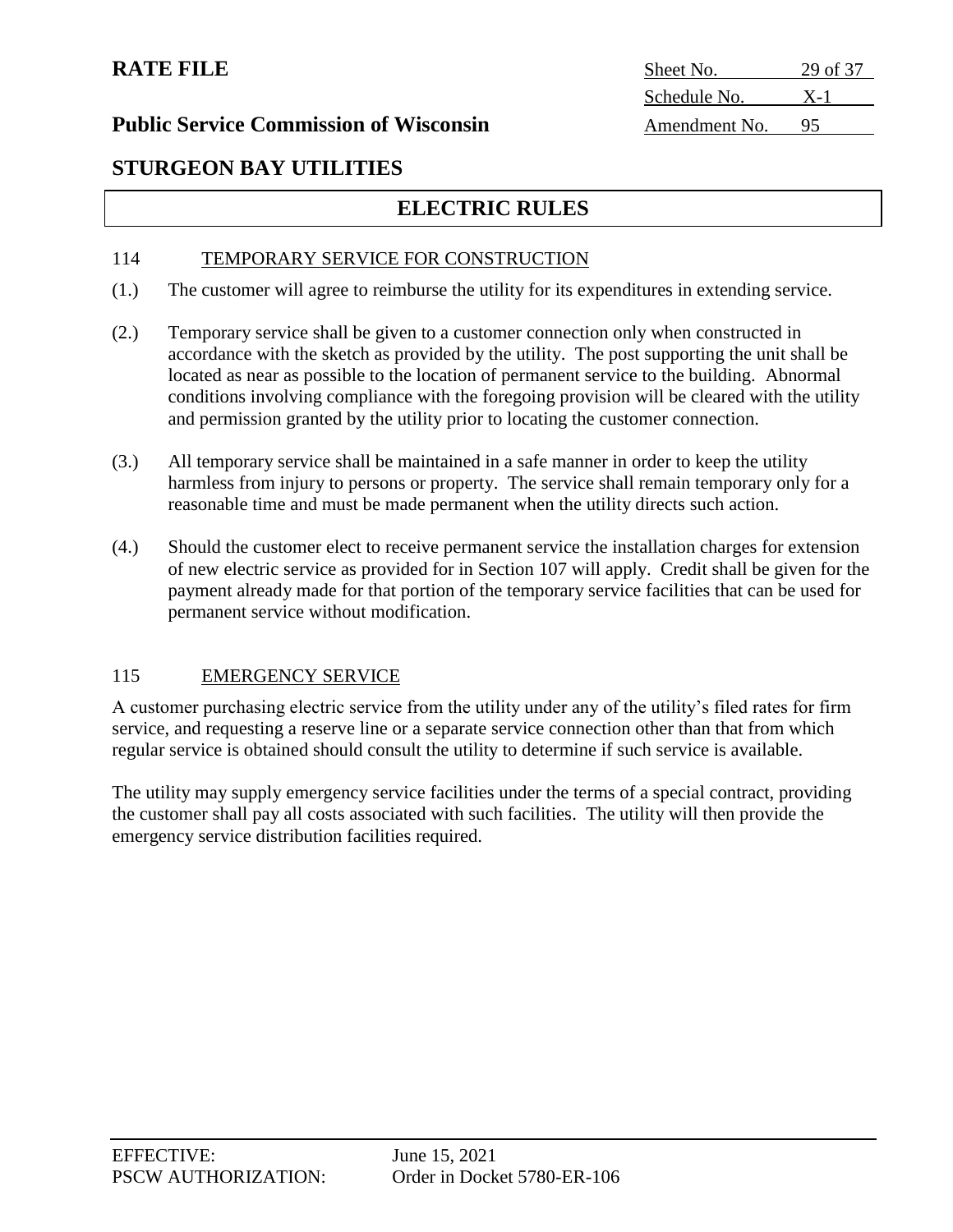#### **Public Service Commission of Wisconsin**

| Sheet No.     | 30 of 37 |
|---------------|----------|
| Schedule No.  | $X-1$    |
| Amendment No. | 95       |

## **STURGEON BAY UTILITIES**

## **ELECTRIC RULES**

#### 116 GENERAL RULES ON CUSTOMER UTILIZATION EQUIPMENT

The rules in this section are designed to assist in maintaining a high standard of electric service for all classes of customers with maximum economy based on electric service rules of the Public Service Commission of Wisconsin governing the variation of voltage at customer service entrances.

Before installing any utilization equipment, it shall be the customer's responsibility to notify the utility of the planned addition. The utility will advise customers concerning a specific installation on request. The utility will not test or investigate any customer's equipment except when necessary to determine the cause of substandard voltage conditions. The utility shall, at all reasonable times, have the right to enter a customer's premises to examine the customer's equipment. The utility may refuse to connect service or will suspend service when such equipment does not conform to these rules and it has not been corrected after reasonable notice.

All wiring and other electrical equipment on the premises furnished by the customer shall be installed and maintained by the customer at all times in conformity with the requirements of the Wisconsin State Electrical Code and with the Rules and Regulations of the utility.

Electrical apparatus to be used in connection with and operated by energy furnished by the utility shall be of such design and construction, and installed and operated in such manner, so as not to interfere unreasonably with the utility's service to other consumers. In the event that such apparatus does not comply with the above requirements, the utility may discontinue service until the customer has remedied the conditions causing interference with the utility's service to other consumers. The utility may require the installation of a separate power service to serve equipment which does not conform to the rules which govern lighting service or to serve other devices which are likely to interfere with standard voltage regulation.

Where a customer connects single-phase equipment to a three-phase service, the single-phase equipment shall be connected to prevent unbalance of the loads on the three-phase service in excess of 10 percent. Such a customer shall maintain a power factor of 90 percent (or as otherwise specified in the company's tariffs). When these requirements cannot be met, the customer shall apply for a separate single-phase service.

It shall be the customer's responsibility to install any protective devices such as time-delay undervoltage relays, phase reversal relays, devices to protect against unbalanced phase operation of threephase equipment and any other device necessary to prevent damage to utilization equipment that might result from imperfections in the supply of power.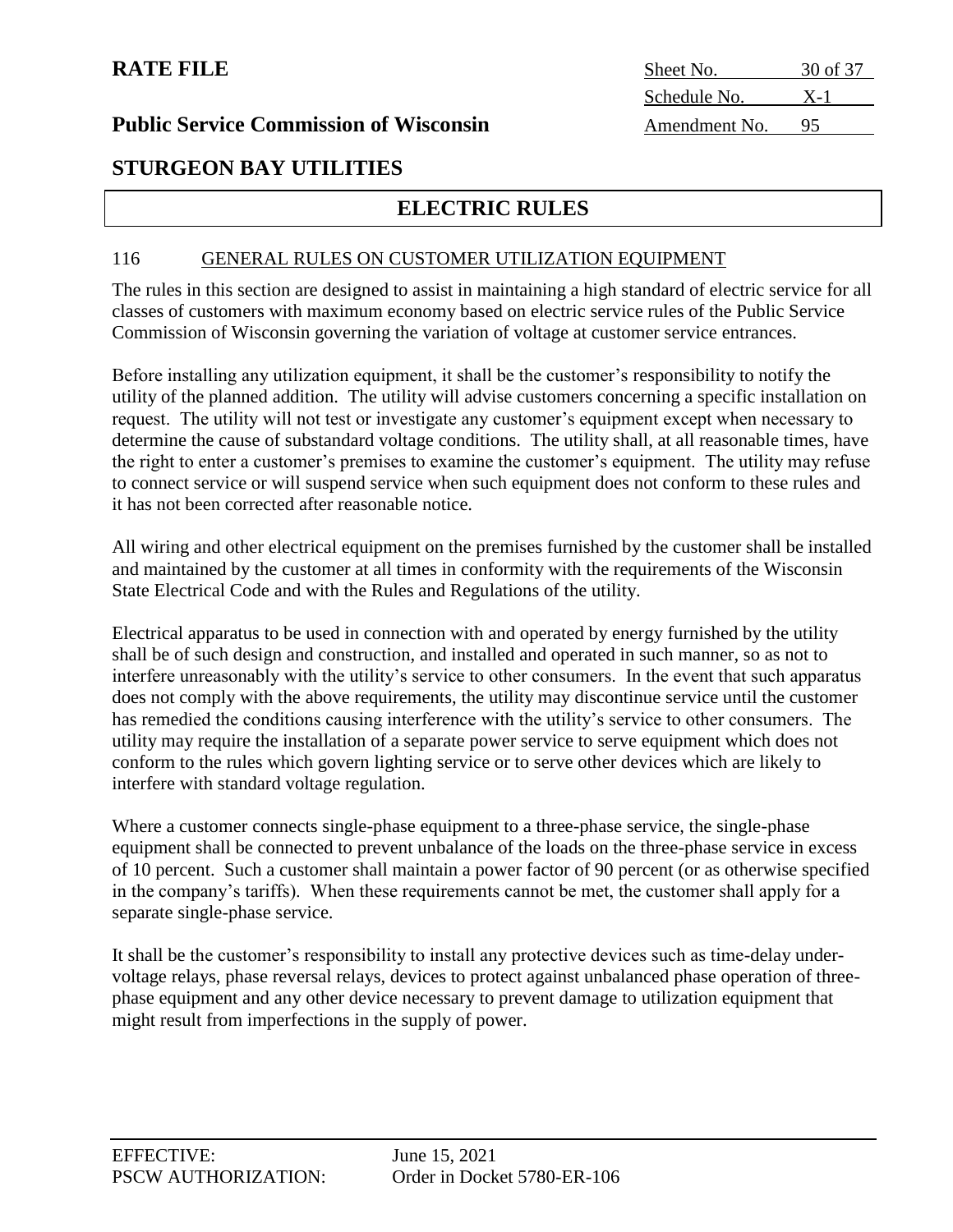| Sheet No.     | 31 of 37 |
|---------------|----------|
| Schedule No.  | $X-1$    |
| Amendment No. | 95       |

#### **Public Service Commission of Wisconsin**

## **STURGEON BAY UTILITIES**

## **ELECTRIC RULES**

#### 117 MOTORS AND MOTOR CONTROL

In order to prevent impairment of service to other customers, it is necessary to establish limits for the allowable starting currents for motors. Before selecting motor equipment, the customer should consult the utility to determine the specific voltages available at any location.

When a motor is used to drive equipment that requires varying torque during each cycle of operation, such as a compressor or reciprocating pump, the combined installation should have enough momentum in its moving parts so that its operation will not interfere unduly with service to other customers.

- (1.) Types of motor service available on general service lighting rates, single-phase only are as follows:
	- a. Single-phase fractional horsepower motors: Automatically controlled and frequently started, whose locked rotor currents do not exceed 23 amperes may be connected to 120-volt circuits.
	- b. Single-phase motors, one horsepower or less: Manually controlled or infrequently started, whose locked rotor currents do not exceed 50 amperes may be connected to 120-volt circuits. No single-phase motor larger than 1 horsepower shall be operated on a 120-volt circuit.
	- c. Infrequently started single-phase motors of 10 horsepower or less may be connected to 240-volt other circuits if their locked rotor currents do not exceed the values shown in the next section describing motor service available on power rates.
	- d. In urban areas infrequently started three-phase motors of 10 horsepower or less; connected through single-phase to three-phase converters may be used on other circuits.
	- e. Single-phase motors above 10 horsepower are not permitted in rural areas.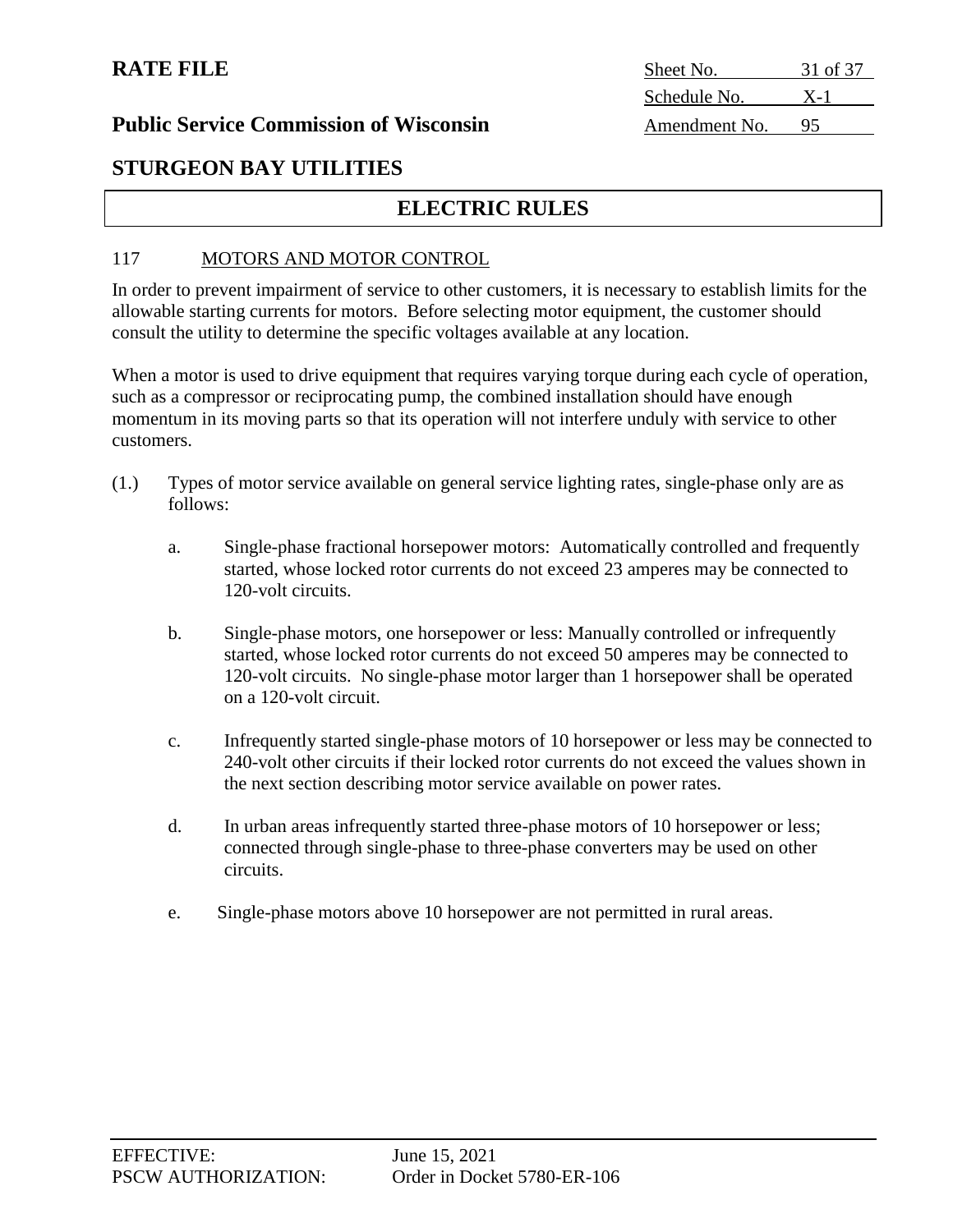## **RATE FILE**

| Sheet No.     | 32 of 37 |
|---------------|----------|
| Schedule No.  | $X-1$    |
| Amendment No. |          |

#### **Public Service Commission of Wisconsin**

# **STURGEON BAY UTILITIES**

# **ELECTRIC RULES**

#### 117 MOTORS AND MOTOR CONTROL (continued)

- (2.) Types of motor service available on power rates and combined light and power rates, singlephase and three-phase are as follows:
	- a. Motors with long periods of continuous operation under maximum load conditions and having not more than four starts per hour may be connected if their locked rotor currents do not exceed those listed in the following table. Consult the utility where these conditions cannot be met, or where equipment ratings and/or starting characteristics exceed the values in the table below:

#### Motor Starting Table

| <b>Motors Rated</b>                             | <b>Total Locked Rotor Current Not to Exceed</b>                           |
|-------------------------------------------------|---------------------------------------------------------------------------|
| 120 Volts, Single-Phase                         | 50 Amperes                                                                |
| 240 Volts, Single-Phase<br>2 Horsepower or Less | 60 Amperes                                                                |
| 2 to 6.5 Horsepower                             | 60 Amperes Plus 20 Amperes Per<br>Horsepower in Excess of 2 Horsepower    |
| 6.5 to 15 Horsepower                            | 150 Amperes Plus 10 Amperes Per<br>Horsepower in Excess of 6.5 Horsepower |
| 240 Volts, Three-Phase<br>2 Horsepower or Less  | 50 Amperes                                                                |
| 2 to 19.9 Horsepower                            | 50 Amperes Plus 14 Amperes Per<br>Horsepower in Excess of 2 Horsepower    |
| 20 to 40 Horsepower                             | 300 Amperes Plus 4 Amperes Per<br>Horsepower in Excess of 20 Horsepower   |
| 50 Horsepower and Over                          | 8 Amperes Per Horsepower                                                  |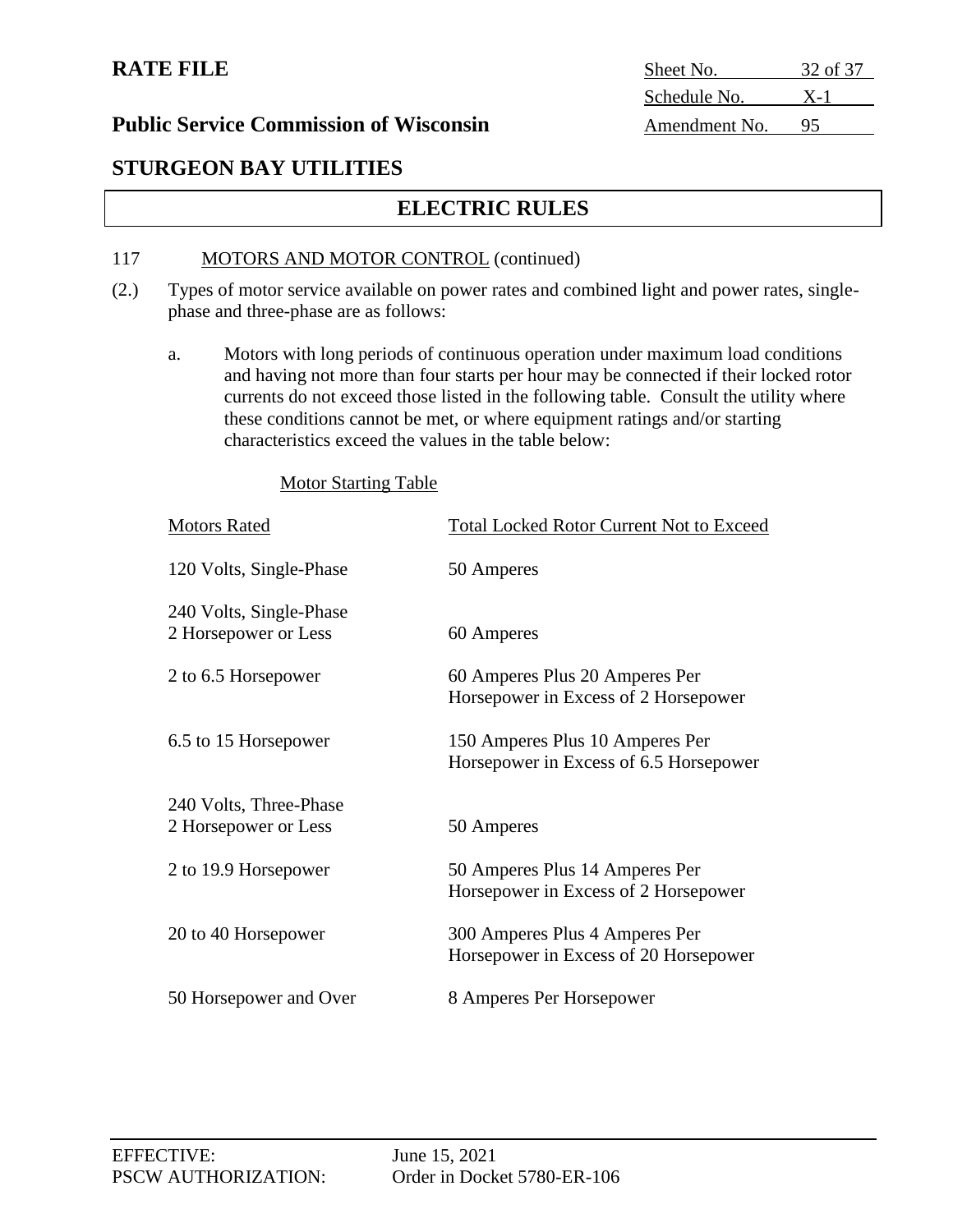# **STURGEON BAY UTILITIES**

# **ELECTRIC RULES**

#### 117 MOTORS AND MOTOR CONTROL (continued)

- b. Motors above 10 horsepower rating are to be three-phase.
- c. New installation of motors of 50 horsepower or larger should be approved by the utility as to motor type, starting and protective equipment, and as to availability of an adequate power supply at the proposed location.
- d. Motors subject to frequent starts, such as elevator and hoist motors, when connected to the secondary distribution system, should have their starting current limited to 100 amperes.
- e. For motors of higher voltage rating than shown in the motor starting table, the allowable currents are inversely proportional to the voltages.

#### 118 MISCELLANEOUS EQUIPMENT

X-ray equipment operated on lighting or combined lighting and power services shall have input currents not exceeding 24 amperes without specific approval of the utility.

All other equipment not specifically provided for in this section will be subject to approval of the utility on the basis of starting currents specified herein for motors with the same frequency of starting. Customers are advised to consult the utility before connecting any such apparatus.

#### 119 PRIVATE POWER PLANTS

No generator may be electrically connected to the utility's lines or equipment without the written consent of the utility and with adequate physical arrangements to prevent hazard to life and damage to utility property.

# **RATE FILE** Sheet No. 33 of 37 Schedule No. X-1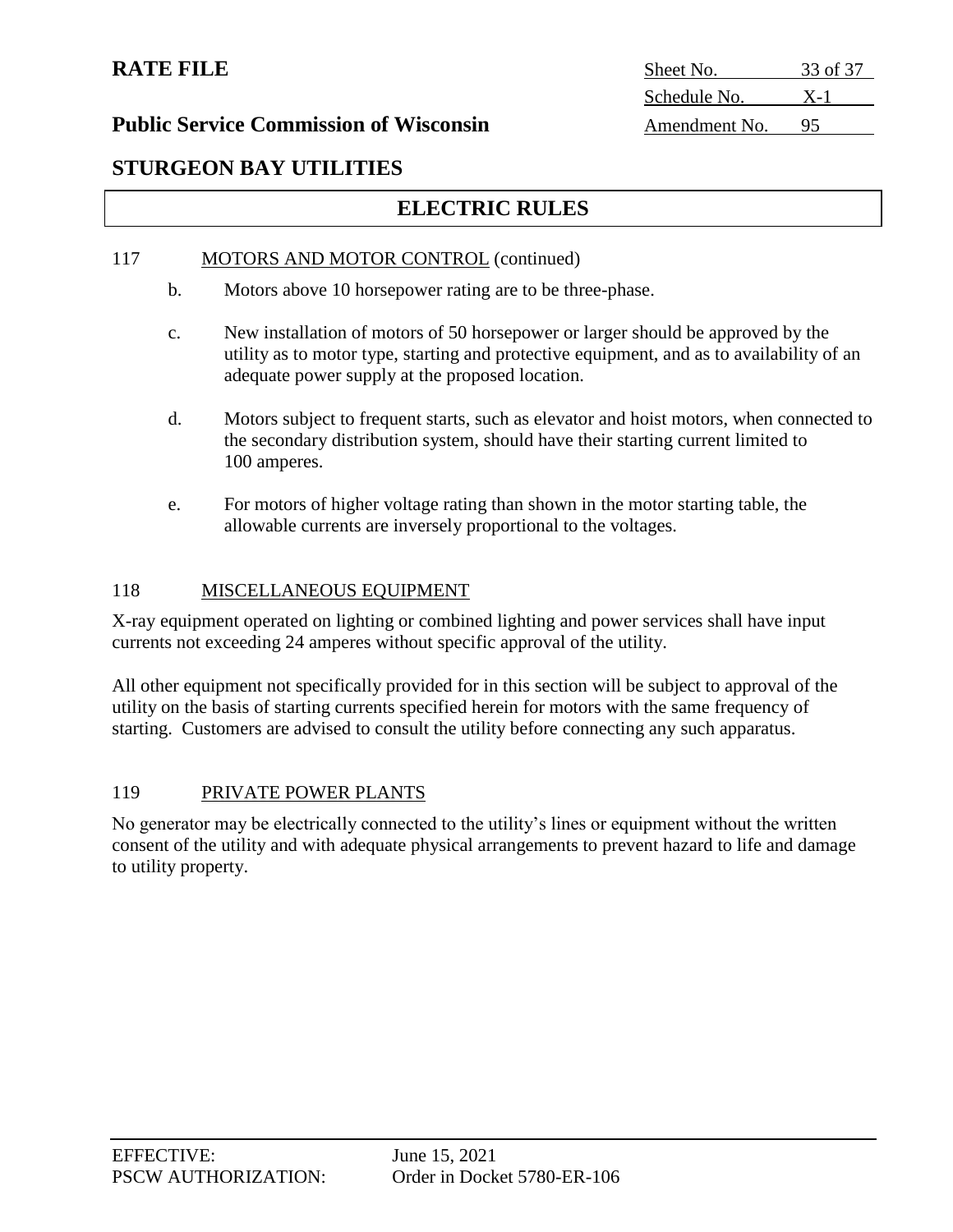# **RATE FILE**

| Sheet No.     | 34 of 37 |
|---------------|----------|
| Schedule No.  | $X-1$    |
| Amendment No. | 95       |

#### **Public Service Commission of Wisconsin**

# **STURGEON BAY UTILITIES**

# **ELECTRIC RULES**

#### 119 PRIVATE POWER PLANTS (continued)

After advance written notice and advance approval by the utility, a customer may install their own standby emergency generating equipment and connect it to the customer's wiring systems, provided the connection is through a double-throw switch or other means which will prevent accidental electrical connection of the generator to the utility's facilities at any time. All cost of installation and equipment shall be borne by the customer. The customer shall not operate such equipment until inspection by the utility has been completed. In the event that any customer wishes to engage in parallel operation with the facilities of the utility, service will not be rendered to such customer until a written contract has been entered upon between the customer and the utility and the conditions of delivery of electric energy are fully outlined therein.

*See* Wis. Admin. Code ch. PSC 114 (Wisconsin State Electrical Code).

#### 120 PAYMENT FOR CONTRIBUTION IN AID OF CONSTRUCTION

The utility may require that the required contribution in aid of construction be paid in advance of construction or may, at the utility's option, offer customers an installment payment plan. If a utility offers an installment payment plan to its customers, the installment plan shall be reviewed and placed on file at the Commission.

#### 121 STRAY VOLTAGE SERVICE

- (1.) Under normal operating conditions, a neutral-to-earth current or voltage may exist on the grounded or grounding conductors or other conductive objects on the customer's premises. The source of the current or voltage may be located on the premises, off the premises, or a combination of both. Upon the customer's request, the utility will investigate inquiries associated with neutral-to-earth current or voltage concerns.
- (2.) Stray voltage is a 60 Hz steady state AC RMS voltage that can be measured across a 500-ohm shunt resistor, which has been connected between two points that livestock may contact simultaneously. "Steady state" means the value of a current or voltage after all transients have decayed to a negligible value. "Transients" mean changes in the steady state current or voltage caused by faults, operation of protective devices, switching, reclosing, tap changing, motor starts or stops, motor stalls or other phenomena that are temporary in nature. The Public Service Commission of Wisconsin has defined the "level of concern" as 1 volt or 2 milliamperes (mA) AC RMS steady state at cow contact.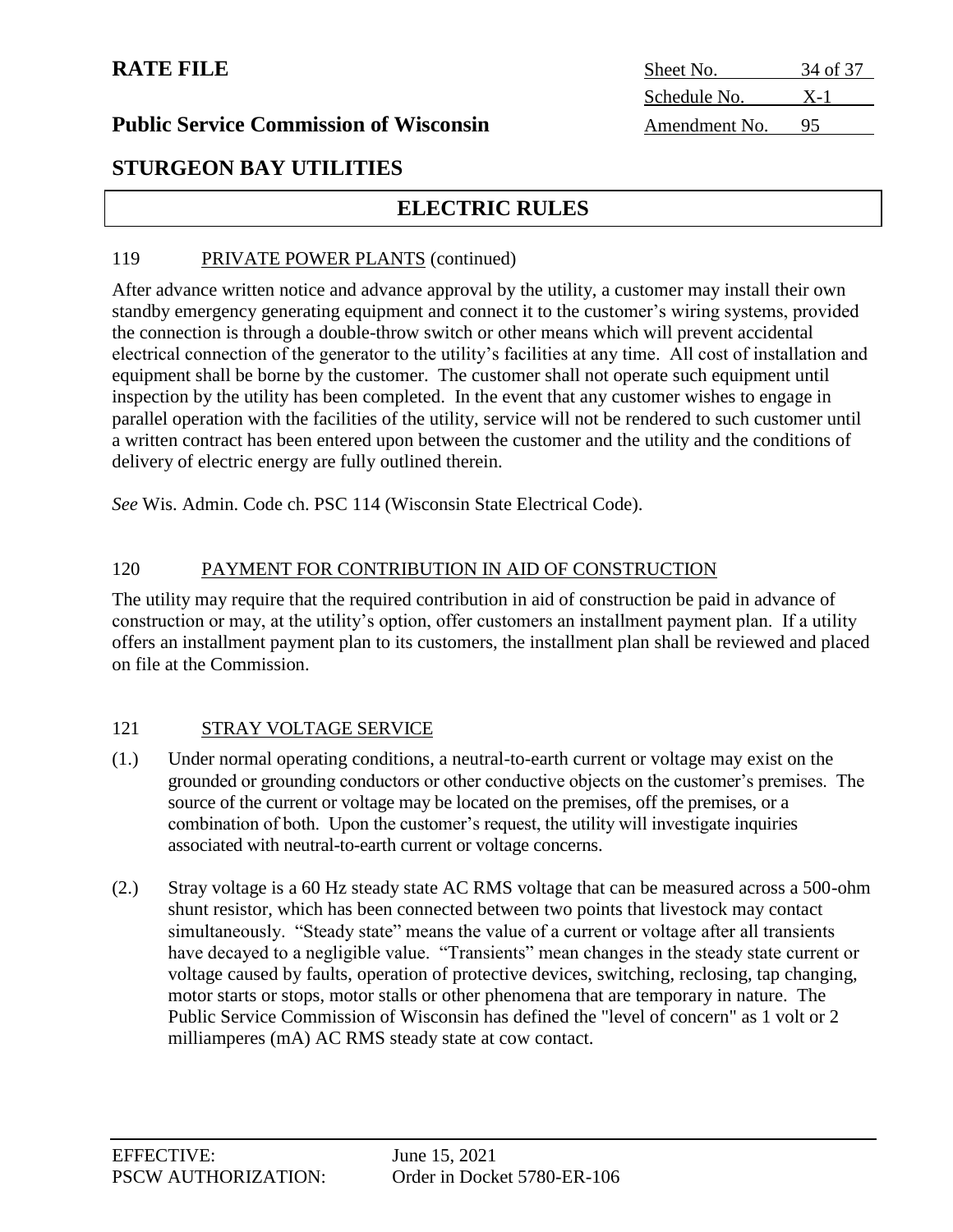**STURGEON BAY UTILITIES**

# **ELECTRIC RULES**

- (3.) If a customer requests stray voltage investigative analysis more than two times in a 12-month period, and the utility has not found stray voltage above the level of concern in any of these analyses, the utility may charge a fee for any further stray voltage analyses it performs during the remainder of the 12-month period. The fee may not exceed \$320, which is estimated to be the cost of the additional requested service.
- (4.) Following a determination by the utility that, under normal operating conditions, the contribution to animal contact current from off-farm sources is in excess of 1 mA, the utility shall implement, at its expense, measures to reduce this contribution to below 1.0 mA. For farm facilities housing livestock where stray voltage from off-farm sources is a concern, it may be necessary under certain conditions to modify the farm or utility electrical system, or both.
- (5.) The utility shall, based on a technical and economic analysis of acceptable alternatives for lowering levels of stray voltage at the given location, determine whether long-term system modification should be on-farm, off-farm or both. If the utility, with the consent of the customer, chooses to install a long-term mitigation device (e.g., an electronic grounding system or equipotential plane) on farm property, the customer will assume ownership of the device. The utility will respond to reasonable customer requests regarding maintenance of the device. The customer is responsible for the daily monitoring and energy costs of the on-farm mitigation device, if any. The customer may be required to sign a Stray Voltage Reduction Agreement prior to installation of an on-farm mitigation device.
- (6.) The utility will not install any mitigation device(s) where its stray voltage investigation reveals unsafe conditions, or the inspection report of a state certified commercial electrical inspector or a state certified master electrician reveals that conditions do not comply with applicable electrical codes. If the utility's investigation reveals unsafe conditions, the utility shall notify the customer of the problems found and the potential hazards, and shall recommend the customer take prompt action to remedy the hazard.

**RATE FILE** Sheet No. 35 of 37 Schedule No. X-1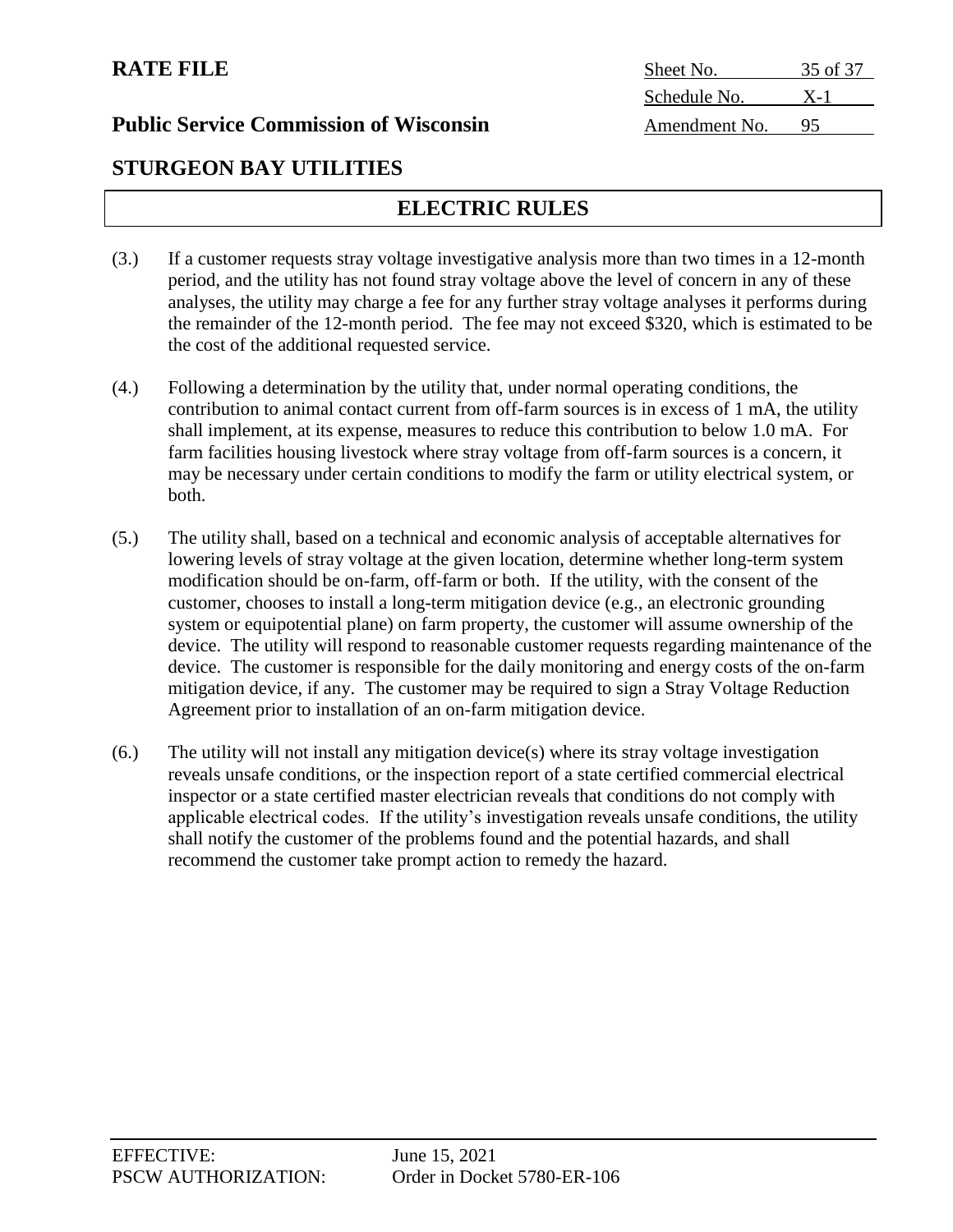# **STURGEON BAY UTILITIES**

# **ELECTRIC RULES**

- (7.) In the event modification of on-farm or off-farms systems, to reduce off-farm stray voltage contribution, is not required, the customer may request separation of primary and secondary neutrals. The neutral reconnection device(s) ["isolator(s)"] used for this purpose shall be approved for use by the utility and the Public Service Commission of Wisconsin. Prior to installation, the customer shall submit an application form, a satisfactory farm wiring inspection report which has been issued by a state certified commercial electrical inspector or a state certified master electrician, and submit payment for all costs associated with the neutral separation. The customer may be required to sign a Customer Requested Neutral Separation Agreement and may also be required to sign a Hold Harmless/Indemnification Agreement and Release approved by the Public Service Commission of Wisconsin. Separation costs shall include labor, equipment, and materials [excluding the isolator(s)] necessary for both isolator(s) installation and a post-separation analysis of possible bypass circuitry. Costs may vary and may, therefore, be subject to a specific determination for each farm location. The isolator(s) shall be owned by the utility and shall be leased to the customer at a lease rate of \$35.00 per isolator, per month. This lease rate includes an appropriate amortized fee to cover the cost of an annual inspection designed to assess isolator effectiveness and to ensure that the isolator(s) continues to perform its intended function of neutral reconnection under fault conditions. Lease agreement shall require monthly billings.
- (8.) If within one year of the date of installation of a customer-requested isolator(s), the customer requests isolator(s) removal, the utility shall refund to the customer all lease amounts which the customer has paid to date.
- (9.) Where modifications to on-farm or off-farm systems to reduce off-farm contribution is required but cannot be accomplished within five working days, the utility may install a temporary isolator(s). The customer may be required to sign a Temporary Neutral Separation Agreement prior to installation. The utility must remove the isolator(s) and reconnect the neutrals within 90 days, unless it receives a waiver from the Public Service Commission of Wisconsin or the customer completes a Customer Requested Neutral Separation Agreement. Upon receiving a completed Customer Requested Neutral Separation Agreement, the utility (not the customer) will provide the inspection of farm wiring by a state certified master electrician or state certified commercial electrical inspector. If any wiring code violations are found and the customer corrects them within 60 days, the utility will keep the isolator(s) in place. Otherwise, it must remove the isolator(s) and substitute another mitigation technique to reduce off-farm stray voltage to 1.0 mA or less.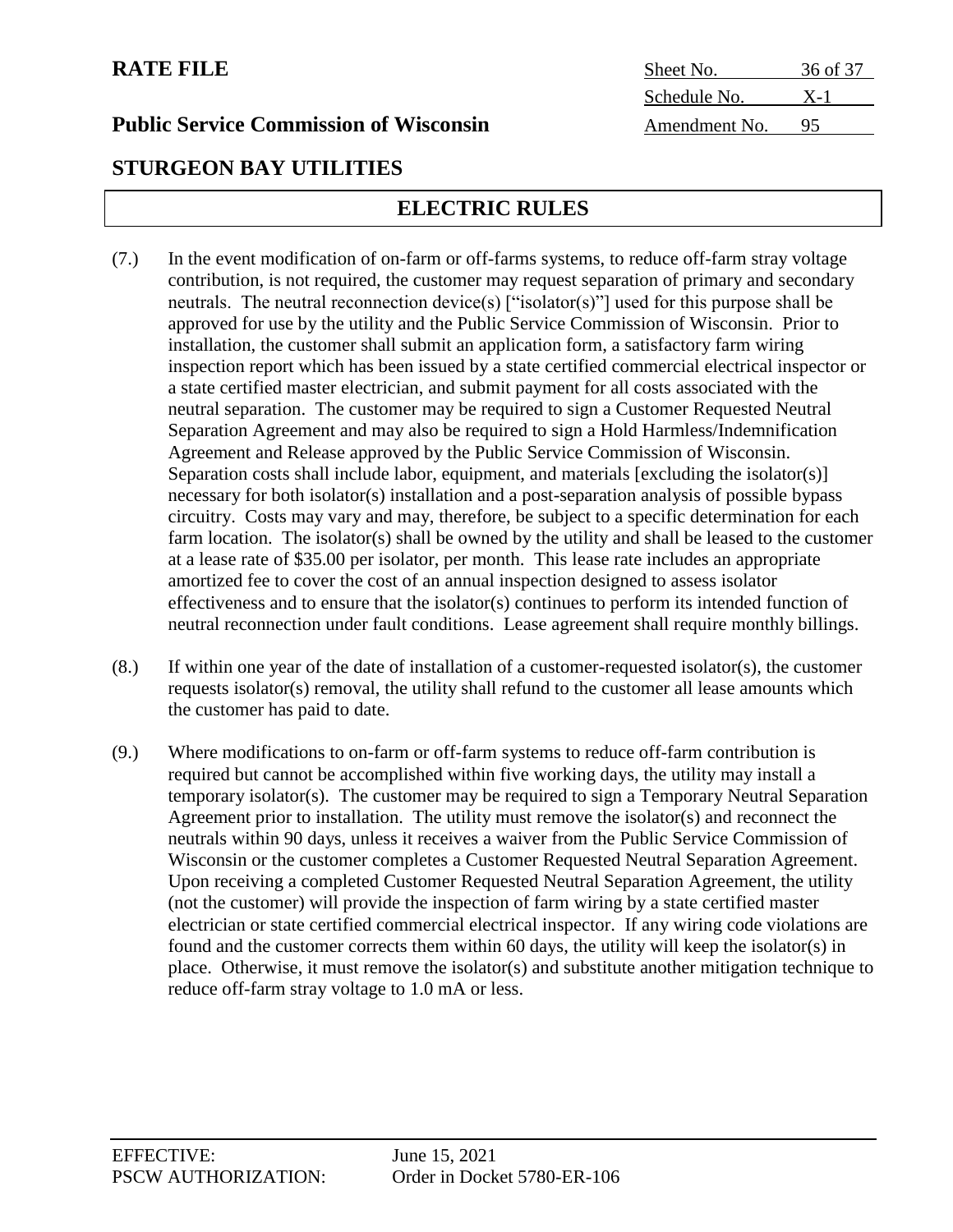**STURGEON BAY UTILITIES**

# **ELECTRIC RULES**

- (10.) Should the customer whose neutrals were temporarily separated as provided for in (9.) above desire the isolator(s) be left in place following the required reduction of off-farm stray voltage contribution, the customer may request the continuation of this service in accordance with the terms and conditions established in (7.) above. The agreement shall be contingent on receipt of a satisfactory wiring inspection report issued by a state certified commercial electrical inspector or a state certified master electrician. Initial installation costs will be waived.
- (11.) At farm locations where primary and secondary neutrals have been separated at the request of the customer as provided for in (7.) and (9.) above, cost-free stray voltage investigative services may be limited to an annual investigation that determines the effectiveness of the isolator and isolation and an analysis of utility facilities only. If the customer requests onfarm stray voltage analysis or additional determinations of isolation effectiveness, the Utility may charge a \$320 analysis fee.
- (12.) Numerous locations exist where primary and secondary neutrals have been separated for various reasons prior to the order date, July 16, 1996. As stray voltage investigations are performed at these locations, either at customer request or incident to existing utility isolator removal efforts or system modifications, and the utility's stray voltage contribution under normal operating conditions is determined to be less then 1.0 mA, these customers shall become subject to all of the conditions set forth above.
- (13.) Prior to July 16, 1996, the utilities shall perform the required stray voltage investigation and separate the primary and secondary neutrals within 45 days of the receipt of a Public Service Commission of Wisconsin approved Isolation Request form and a satisfactory farm wiring inspection report which has been issued by a state certified commercial electrical inspector or a state certified master electrician. Subsequent to July 16, 1996, the utilities shall perform the investigation and separation within 30 days of the receipt of the above-referenced documentation. The utility shall not be required to initiate the neutral separation work requested prior to receipt by the utility of full payment for all costs associated with the neutral separation, as specified in (7.) above.
- (14.) The utility may not install, or permit the continued use of, an isolator(s) at locations where livestock are not and/or no longer will be housed.
- (15.) The company may supply service at one point to a customer for distribution by the customer to a number of buildings owned by the customer, provided that such buildings are located on contiguous properties including those directly across public thoroughfares.

**RATE FILE** Sheet No. 37 of 37 Schedule No. X-1